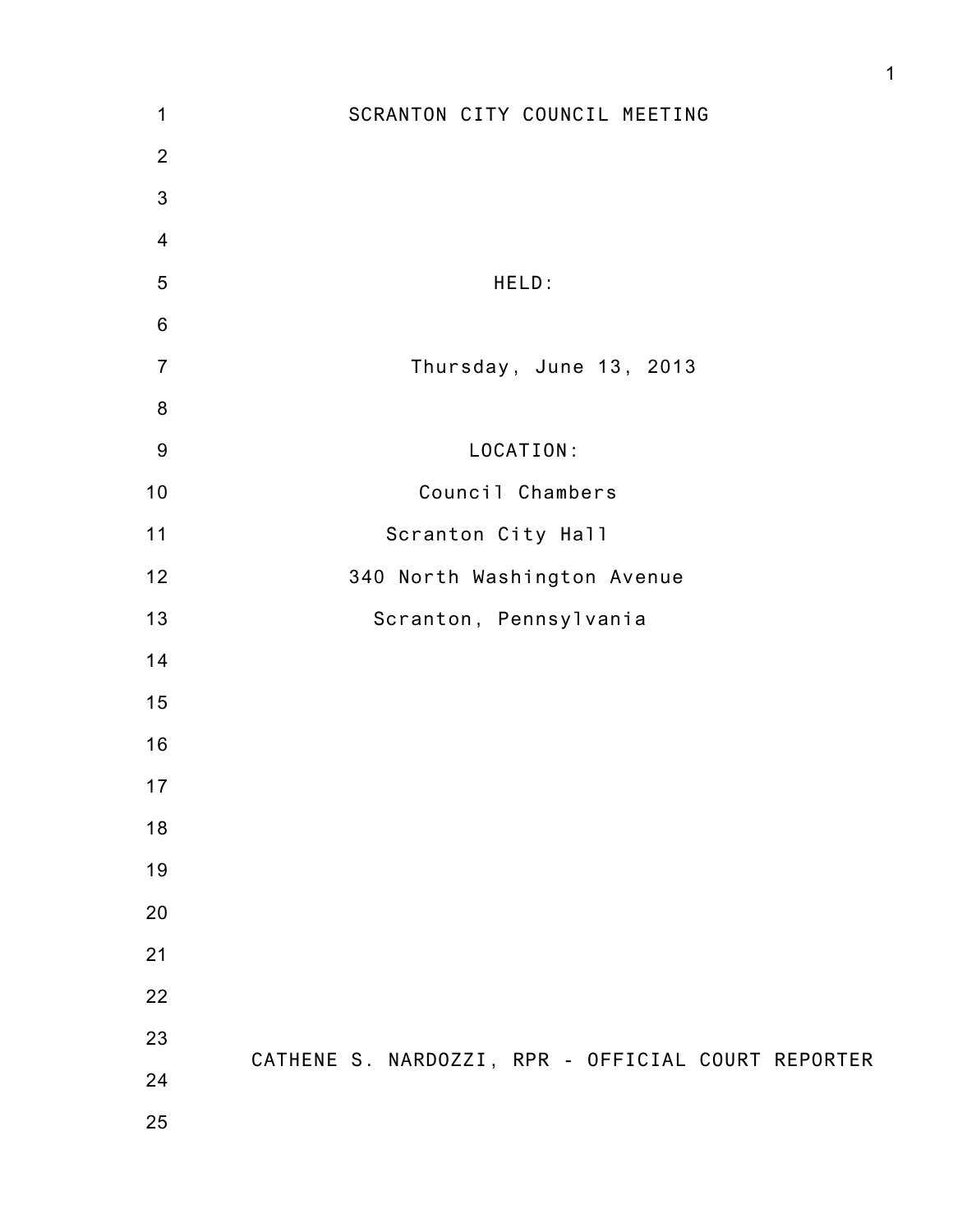| $\mathbf 1$    |                                     |
|----------------|-------------------------------------|
| $\overline{2}$ | CITY OF SCRANTON COUNCIL:           |
| 3              | JANET EVANS, PRESIDENT              |
| $\overline{4}$ | FRANK JOYCE, VICE-PRESIDENT         |
| 5              | (Not present)                       |
| 6              | ROBERT MCGOFF                       |
| $\overline{7}$ | PAT ROGAN<br>(Not present)          |
| 8              | JOHN LOSCOMBE                       |
| 9              | NANCY KRAKE, CITY CLERK             |
| 10             | KATHY CARRERA, ASSISTANT CITY CLERK |
| 11             | BOYD HUGHES, SOLICITOR              |
| 12             |                                     |
| 13             |                                     |
| 14             |                                     |
| 15             |                                     |
| 16             |                                     |
| 17             |                                     |
| 18             |                                     |
| 19             |                                     |
| 20             |                                     |
| 21             |                                     |
| 22             |                                     |
| 23             |                                     |
| 24             |                                     |
| 25             |                                     |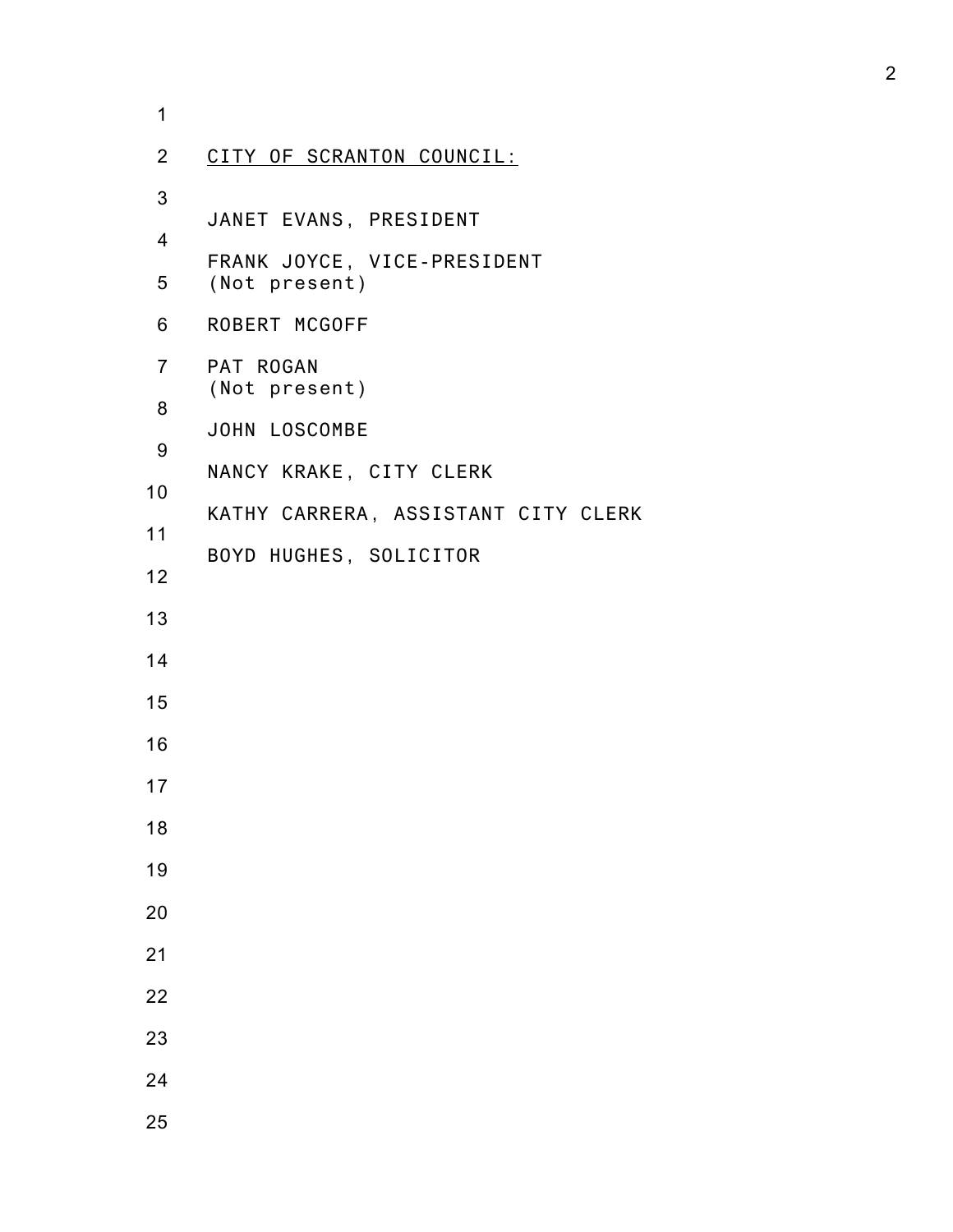1 2 3 4 5 6 7 8 9 10 11 12 13 14 15 16 17 18 19 20 21 22 23 24 25 (Pledge of Allegiance recited and moment of reflection observed.) MS. EVANS: Roll call, please. MS. CARRERA: Mr. McGoff. MR. MCGOFF: Here. MS. CARRERA: Mr. Rogan. Mr. Loscombe. MR. LOSCOMBE: Here. MS. CARRERA: Mr. Joyce. Mrs. Evans. MS. EVANS: Here. Dispense with the reading of the minutes, please. MS. KRAKE: THIRD ORDER. 3-A. AGENDA FOR THE ZONING HEARING BOARD MEETING TO BE HELD JUNE 12, 2013. MS. EVANS: Are there any comments? If not, received and filed. MS. KRAKE: 3-B. TAX ASSESSOR'S REPORT FOR THE HEARING DATES HELD JUNE 12TH AND JUNE 26TH 2013. MS. EVANS: Are there any comments? If not, received and filed. MS. KRAKE: Do we have any clerk's notes tonight, Mrs. Krake? No, Mrs. Evans.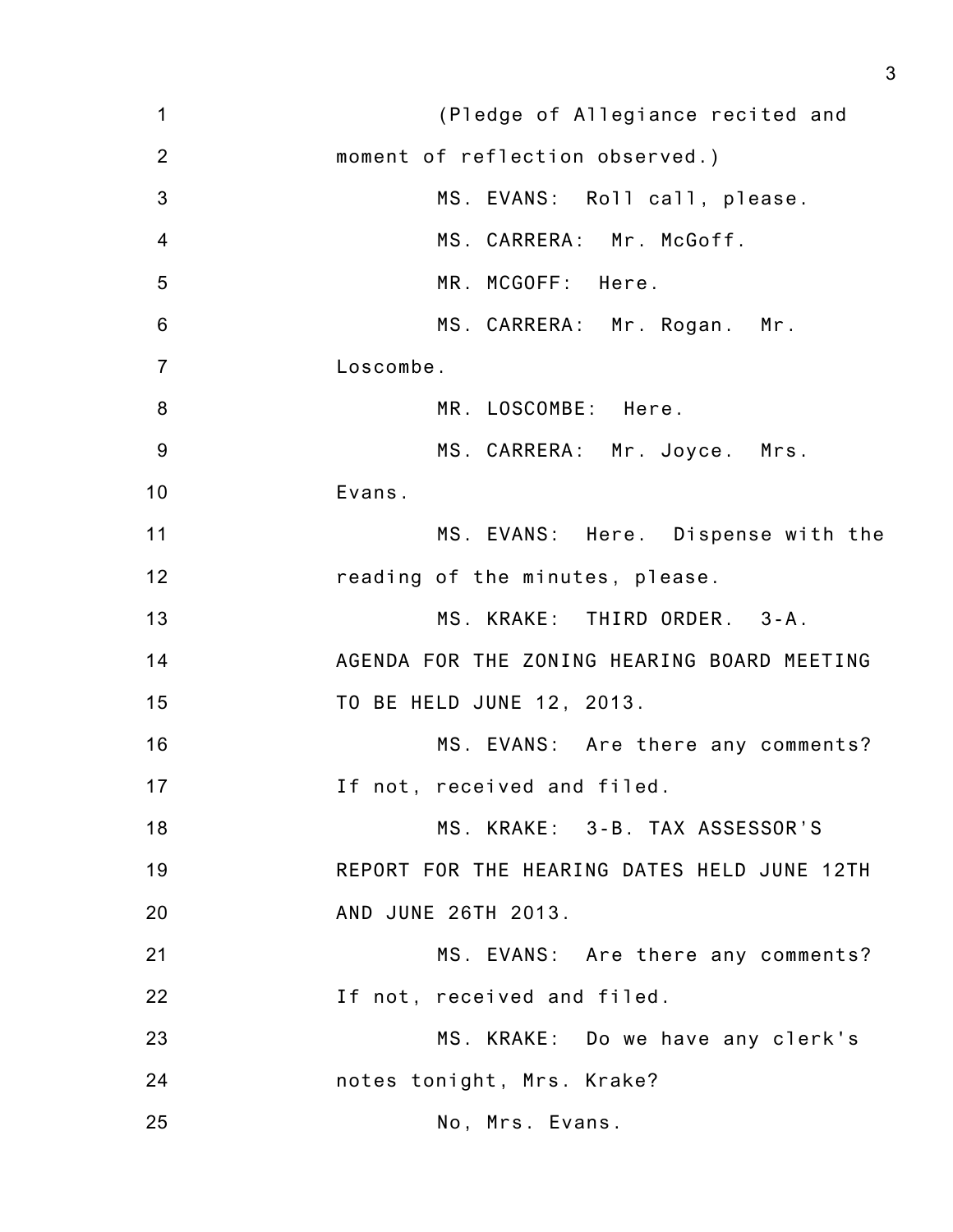| $\mathbf 1$    | MS. EVANS: Thank you. Do any                |
|----------------|---------------------------------------------|
| $\overline{2}$ | council members have announcements at this  |
| 3              | time?                                       |
| $\overline{4}$ | MR. MCGOFF: I have nothing.                 |
| 5              | MR. LOSCOMBE: No.                           |
| $6\phantom{1}$ | MS. EVANS: Mr. Rogan is unable to           |
| $\overline{7}$ | attend tonight's city council meeting.      |
| 8              | Mr. Joyce is also unable to attend due to   |
| 9              | illness.                                    |
| 10             | The 2014 CDBG HOME and ESG                  |
| 11             | applications are now available on-line at   |
| 12             | www.Scrantonpa.gov under OECD. All          |
| 13             | applications are due on or before August 9, |
| 14             | 2013. OECD is seeking shovel ready          |
| 15             | projects. Please be sure to complete all    |
| 16             | portions of the application.                |
| 17             | Scranton Tomorrow's drive-in                |
| 18             | downtown movie nights hosted by filmmaker   |
| 19             | and ECDC film reviewer Jeff Bowman will be  |
| 20             | held in Scranton on courthouse square       |
| 21             | beginning at dusk. The schedule of future   |
| 22             | movies includes Hairspray on June 27,       |
| 23             | Ghostbusters on July 11, Lorax on July 18   |
| 24             | and Rocky on July 25. Everyone is invited.  |
| 25             | And due to a number of requests that        |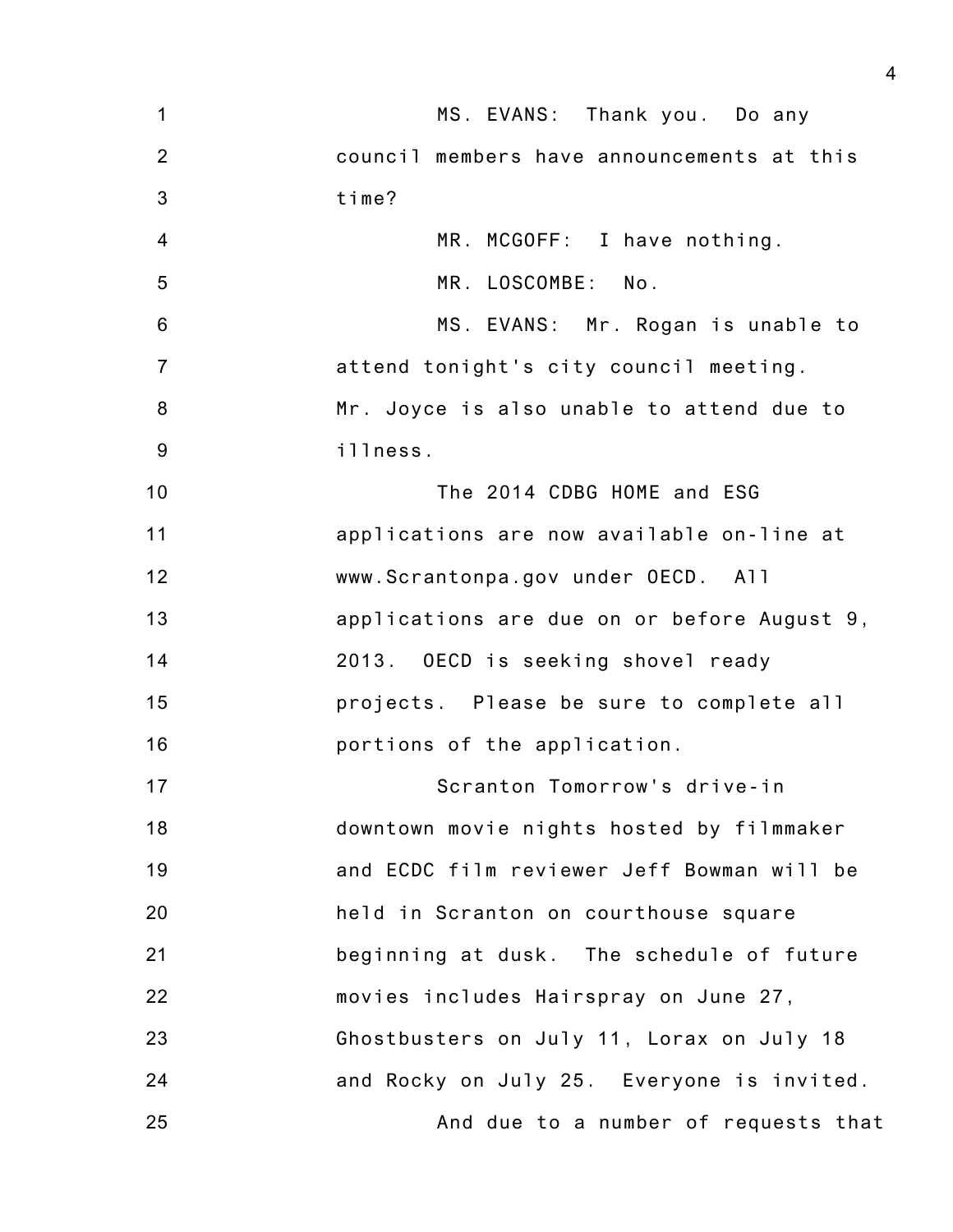1 2 3 4 5 6 7 8 9 10 11 12 13 14 15 16 17 18 19 20 21 22 23 24 25 were made today at our office, last night's zoning meeting will be replayed on ECTV Channel 19 Friday, that's tomorrow, at 12:30, Saturday and Sunday after the commissioner's meeting, and once more on Tuesday at 8 a.m. And finally, I'd like to wish all of the fathers, grandfathers and great grandfathers in our community a very happy Father's Day. I'd also like to wish my husband Dave, father of our four children and grandfather of our six grandchildren, and my son Chris, father of two darling daughters a wonderful Father's Day. And that's it. MR. MCGOFF: Just an addendum, tonight's movie, the first movie downtown was supposed to be this evening. MS. EVANS: Yes. MR. MCGOFF: It's been postponed until Thursday, July 18. MS. EVANS: Correct. Unfortunately. MS. KRAKE: FOURTH ORDER. CITIZENS' PARTICIPATION. MS. EVANS: Our first speaker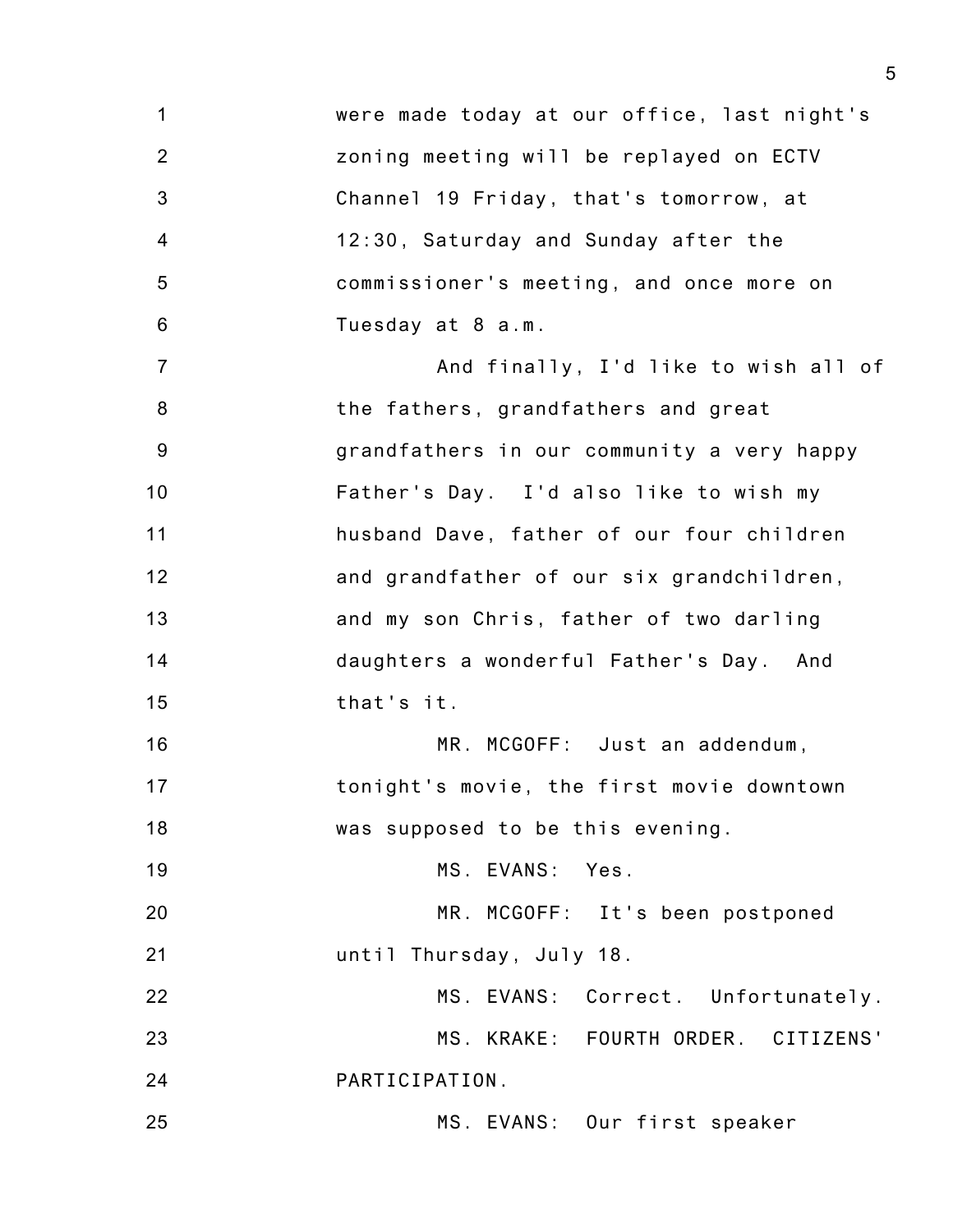1 2 3 4 5 6 7 8 9 10 11 12 13 14 15 16 17 18 19 20 21 22 23 24 25 tonight is Ron Ellman. MR. ELLMAN: Thank you, council. MR. LOSCOMBE: Good evening. MS. EVANS: Good evening. MR. ELLMAN: The government in Washington is toying with the idea of cutting 2 million people off the food stamp program and cutting it up to \$90 a month for 850,000 people. You know, I know that the food stamp program is full of adversities, you can stand in front of the Price Rite and see unbearable things happening, people trying to sell meat and so forth right out in the parking lot, but you can't throw the baby out with the bath water. That seems like what the idea is. I'm getting to something. The state with all of the cuts every place you look in every aspect of our lives the governor has made cuts and right here in the paper this week the college president push for a middle income. They want an income bill for people -- from making 80 to 110,000, they are not trying to restore cuts to people that have no income that need to go to school, everything is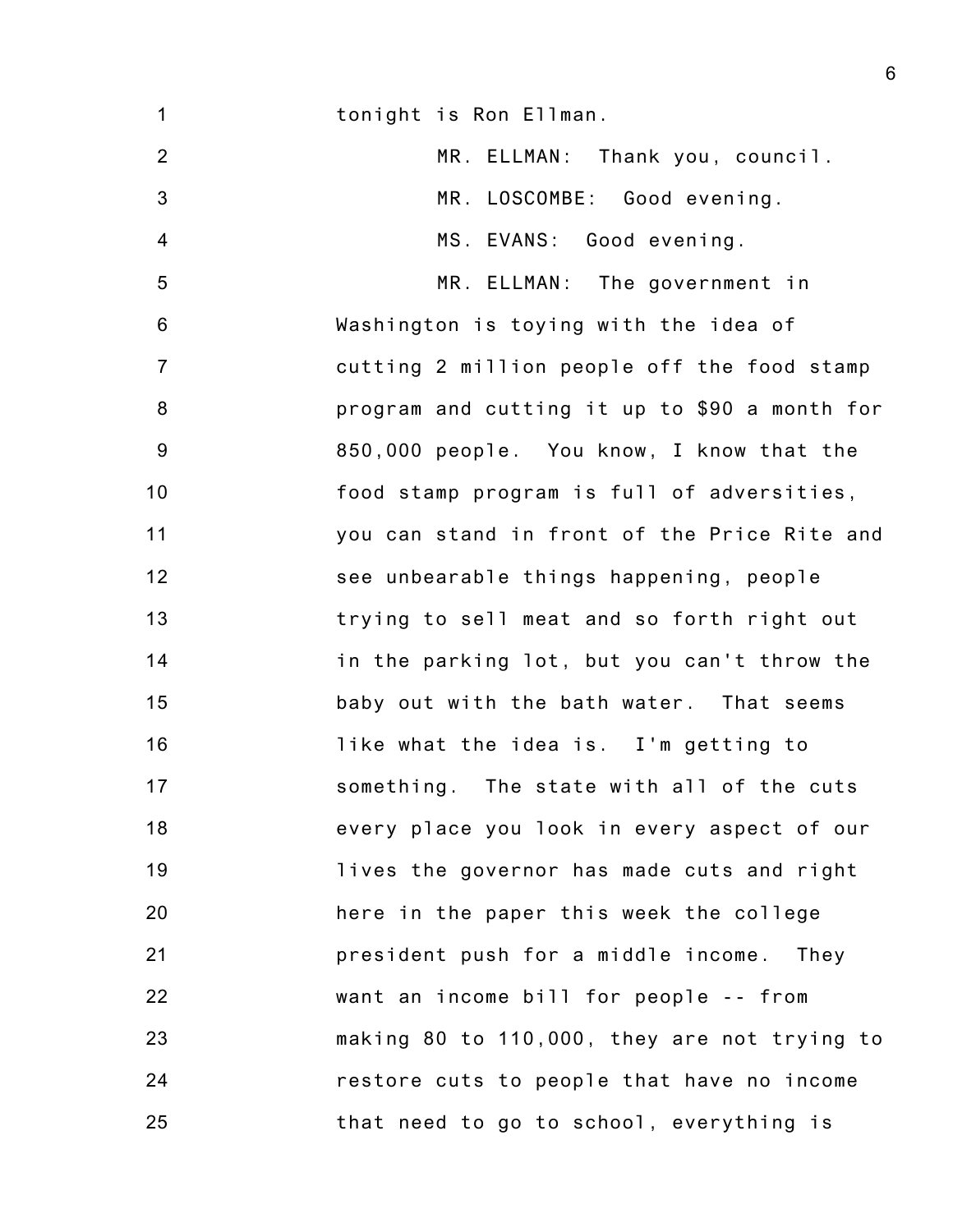1 2 3 4 5 6 7 just backwards in Harrisburg. This is terrible. They are not thinking of people. College isn't a necessity. Eating is a necessity. Clothing, paying your house notes, having heat in the winter, those are necessities. People making 80 to \$110,000, they can afford to sacrifice something.

8 9 10 11 12 13 14 15 16 17 18 19 20 Anybody that supports a bill like that is an enemy of the people of this state. Half of the people in this state probably don't have children in any kind of school, that's what I've been told over and over again. You get out here and talk to people in West Side and South Side, everybody I talk to, all of the children come from the projects and from some younger people and Section 8 houses. The adults that are paying for everything just -- they haven't got the -- you know, like I always say, what are we getting from our dollar?

21 22 23 24 25 Today when I walk my dog I got a flood in front of the house. 20 years I don't have any sewers in the corner. That depreciates my house, then I don't have a sidewalk to walk up the street because there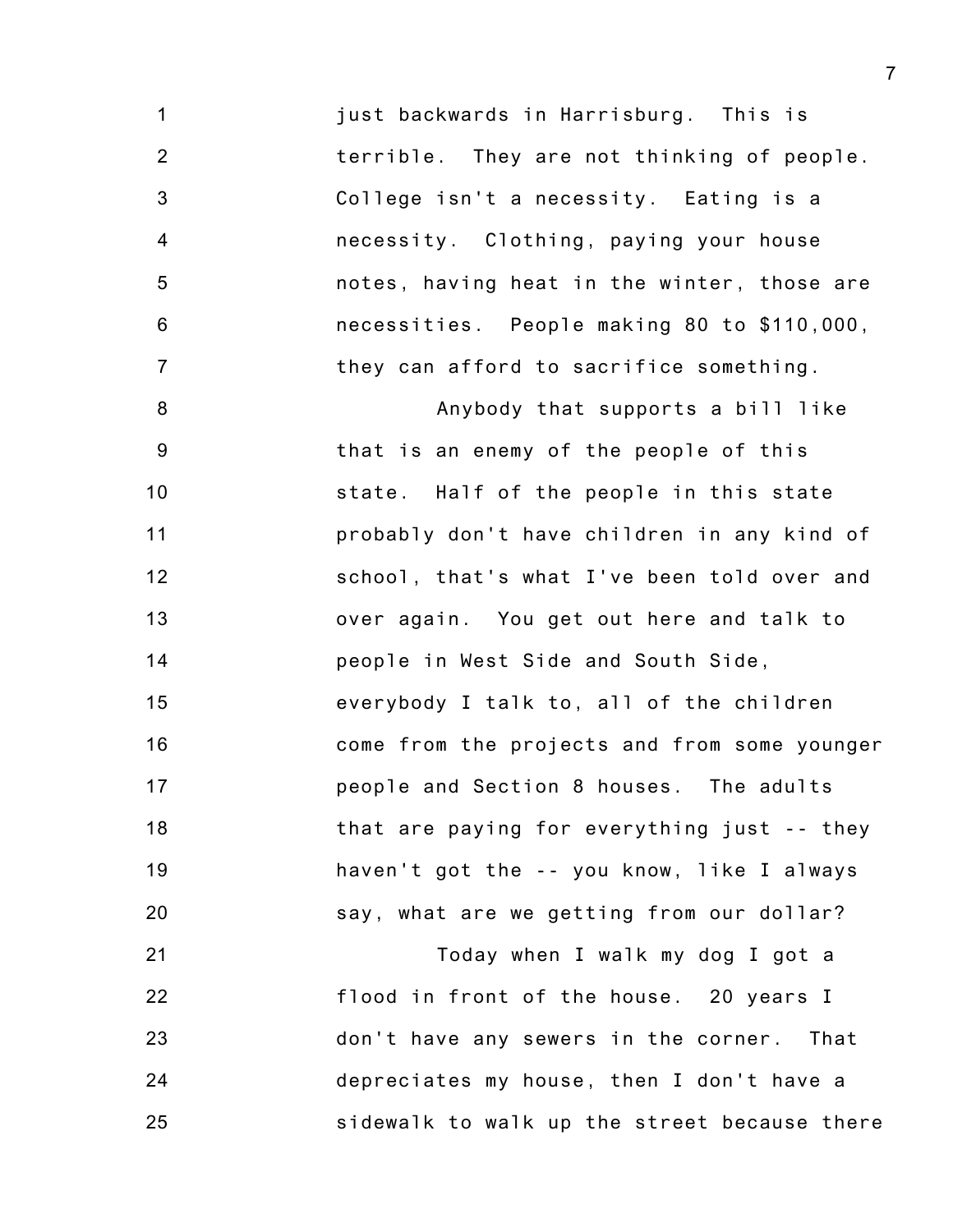1 2 3 4 is cars parked on the sidewalk. I'm not getting nothing for my dollar. Now I'm supposed to pay for people's children that make 80 to \$110,000 a year, you know?

5 6 7 8 9 10 11 12 13 Why doesn't0? Why don't they sell a Mercedes or a house at the lake or something. You can't keep falling back, like I say, on the people of this city. The universities which are sponsoring this, they have destroyed the city. They have stolen our tax base away from us, now they want, you know, like asking for blood after everything else.

14 15 16 17 18 19 20 21 22 23 24 25 You know, I forgot when it was, a couple of years ago, I told you about the little girl told me that the rich white boys have taken our playground away where the Lackawanna -- the medical school. Why haven't they given 50 or 100 dollars for a swing set or something. See, they don't care. That's just the opinion -- that's my opinion, but these people the association here, it says the association of independent colleges and universities of Pennsylvania. They don't care one iota about the people of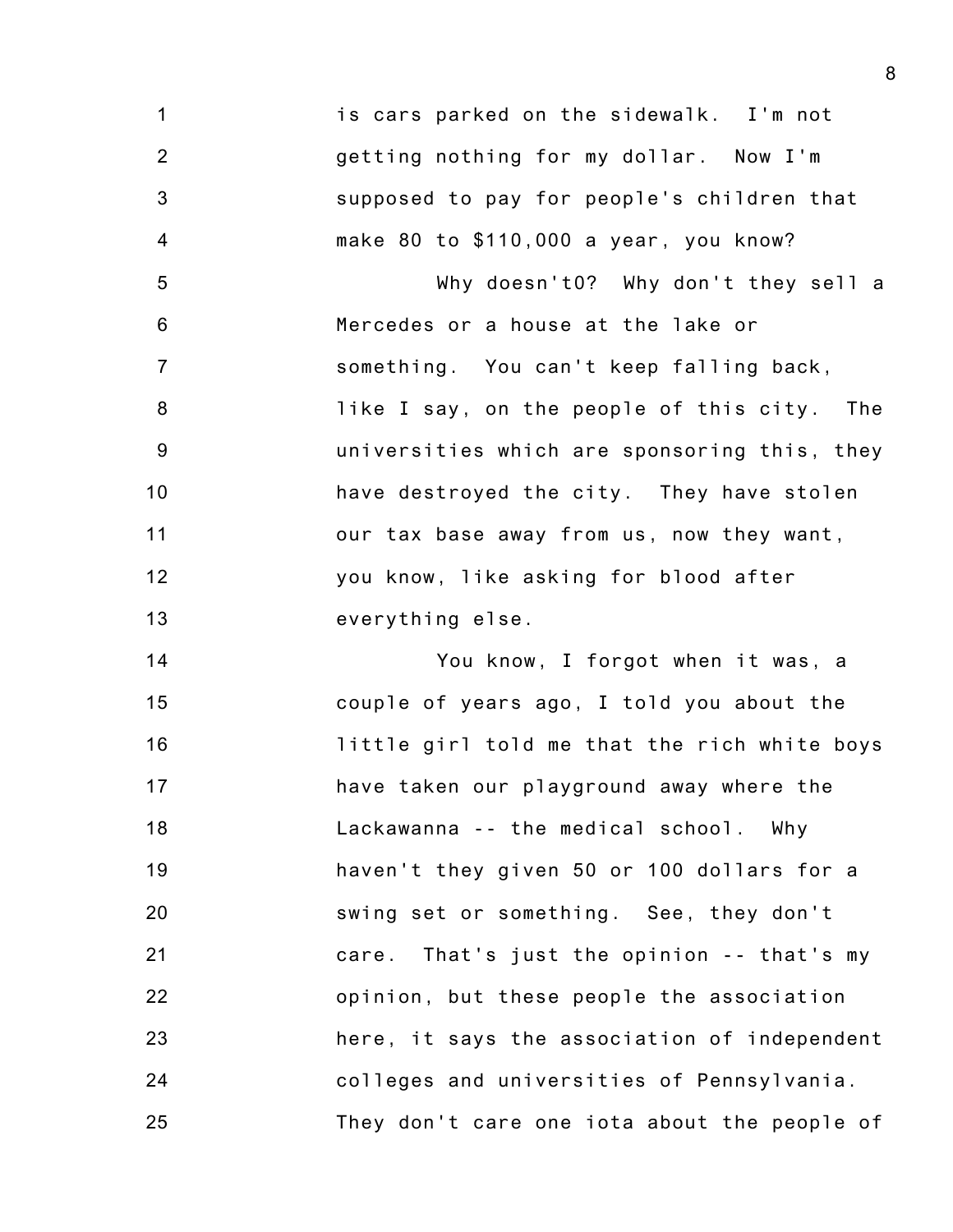1 2 3 4 5 6 7 8 9 10 11 12 13 14 15 16 17 18 19 20 21 22 23 this state and this is shameful. The universities bragged a few short months ago they generate \$400 million in this city. Why don't they give scholarships instead of asking the taxpayers? Like I said, these people are an enemies to the taxpayers of this city. You just can't support -- we can't support a bill like this. Why doesn't the governor, why isn't he interested in people? He took away the funding for these, you know, the poor to go to college because I have talked to him. They can't go to trade schools or nothing, now he wants this. Thank you. MS. EVANS: Thank you. Carl Kupchunas. MR. KUPCHUNAS: Good evening. My name is Carl Kupchunas. I'm a life-long resident of lower Greenridge. I'm actually here this evening with an invitation to everyone here and everyone watching, and also I have a question at the end. We would

24 25 like to invite everyone here to the Mary Mother of God block party or annual block party. Everybody is in the mood for summer.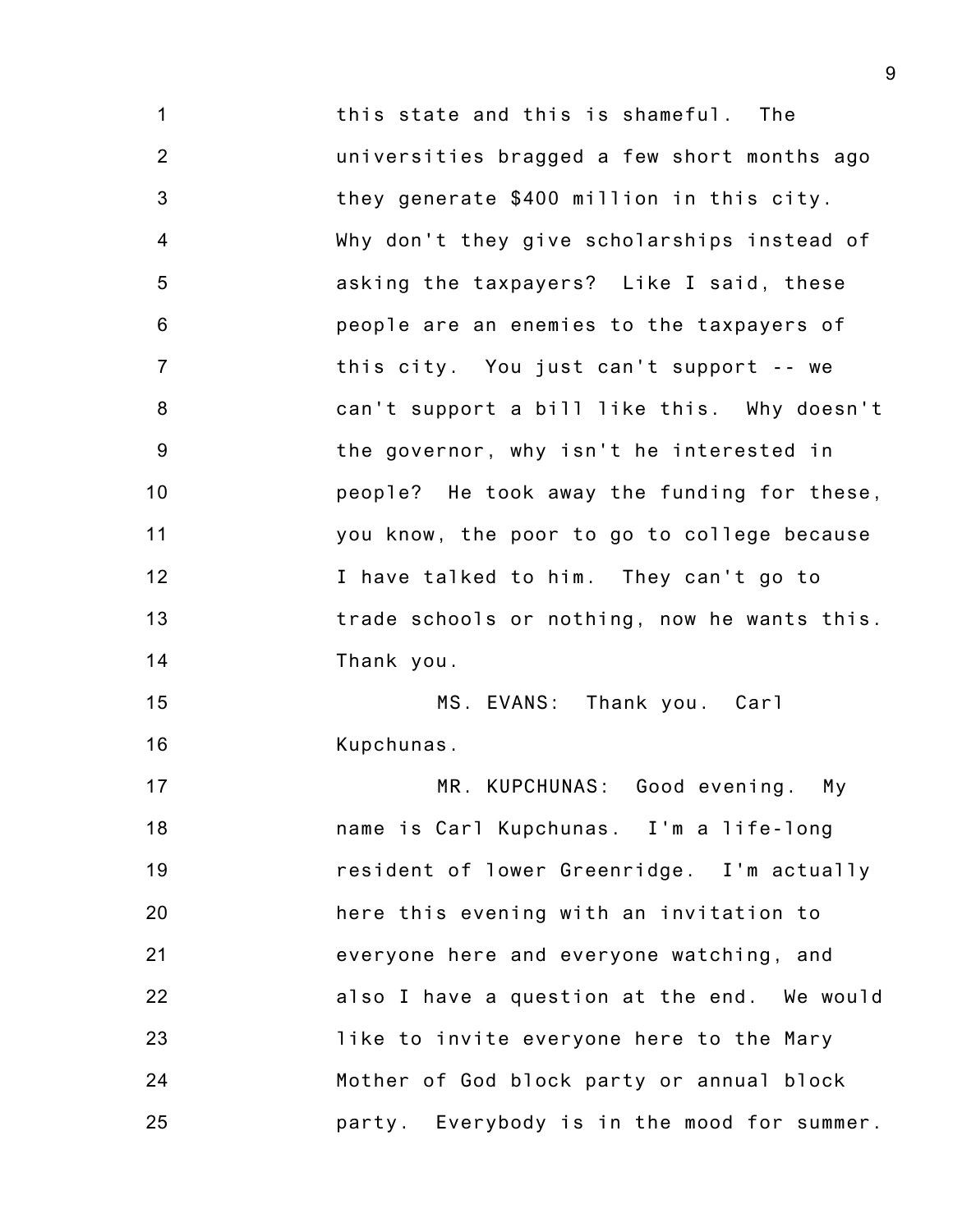1 2 3 4 It's our block party this next weekend, Thursday, Friday, and Saturday and this year we have quite a bit of entertainment that everybody will like.

5 6 7 8 9 10 11 12 13 14 On Thursday night is family night, we are starting off with Damian the Magician, who will be there between 6 and 8 p.m. He will be doing close up magic in addition to a stage show. After Damian the magician is done we have the Cameron Avenue band between 8 and 11 p.m. and in the bar we have Rich Jenkins, a guitarist, so we have quite a bit of entertainment on Thursday night for families.

15 16 17 18 19 On Friday night the entertainment is for everyone. We have the world renowned fantastic band called Picture Perfect. They play every year Friday night. They are excellent.

20 21 22 23 24 25 Now, this year on Saturday we are trying something a little bit different. We are starting off with a jolly speaker Jim Cerminaro between 5 and 6:30, and then we have a national recording act called the Tommy Guns band between 7 and 11. They are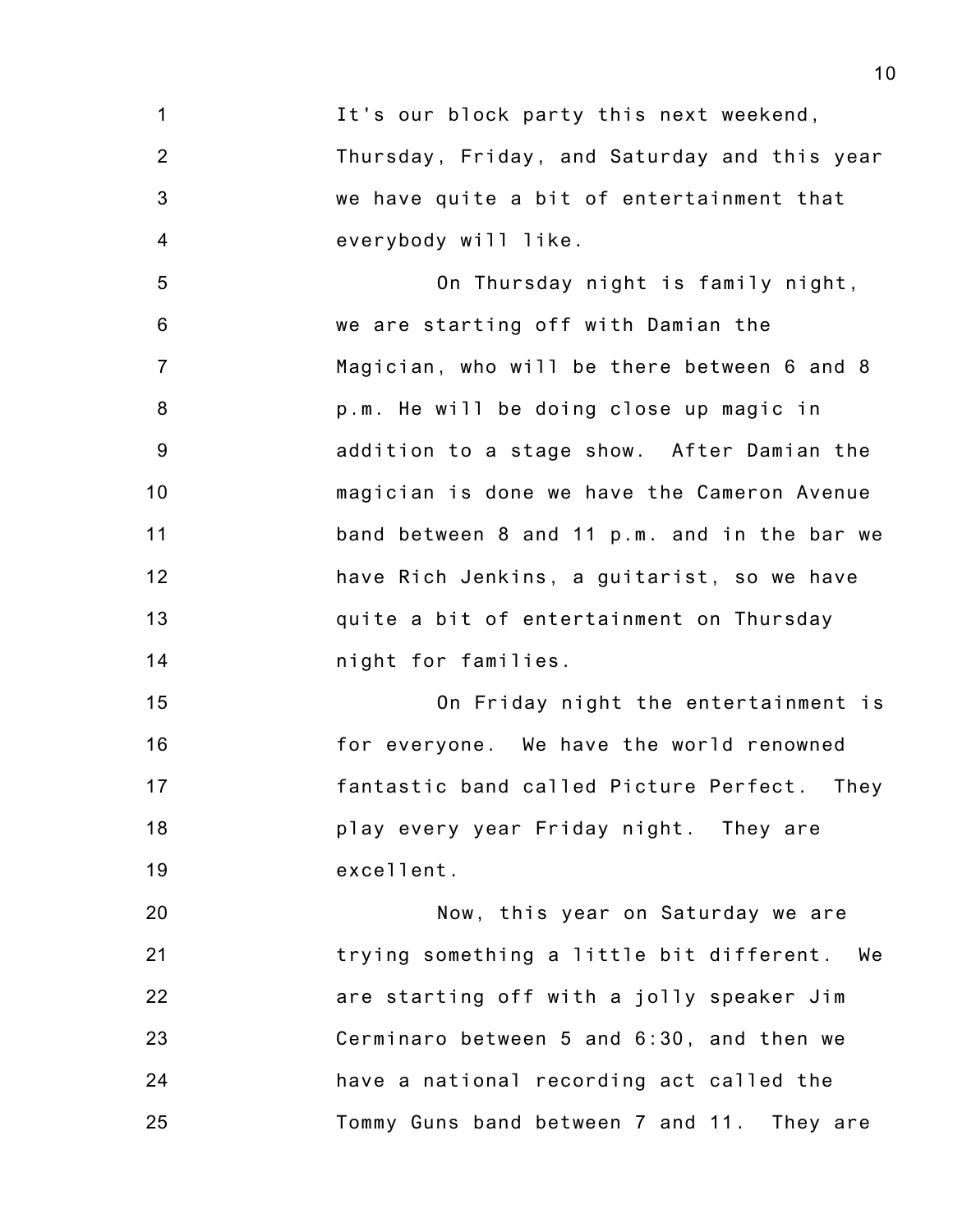1 2 3 4 country and western. Unfortunately, I don't follow country and western. They tell me they are a national recording act and so it should be quite good.

5 6 7 8 9 10 11 12 13 14 15 16 In addition to the usual food and merriment that we have at our block party, our friends and neighbors and the Shiloh Baptist Church they have been there for the last three years and they have fantastic chicken and ribs, and let me tell you something, I had it last year and it is delicious. But, of course, you know, we also have the typical pizza, potato pancakes and our potato pancakes are one of the best in the city I'll tell you that right now, and all the other traditional food.

17 18 19 20 21 22 23 24 25 And we have games for children. We also have games for adults where the adults will have a big six wheel, a money wheel, and Irish poker, that's actually my stand and some of you actually had come up to our block party and, you know, played a game of Irish poker with me in the back, and we just hope everybody could come up there and like with the rainy days now, and a lot of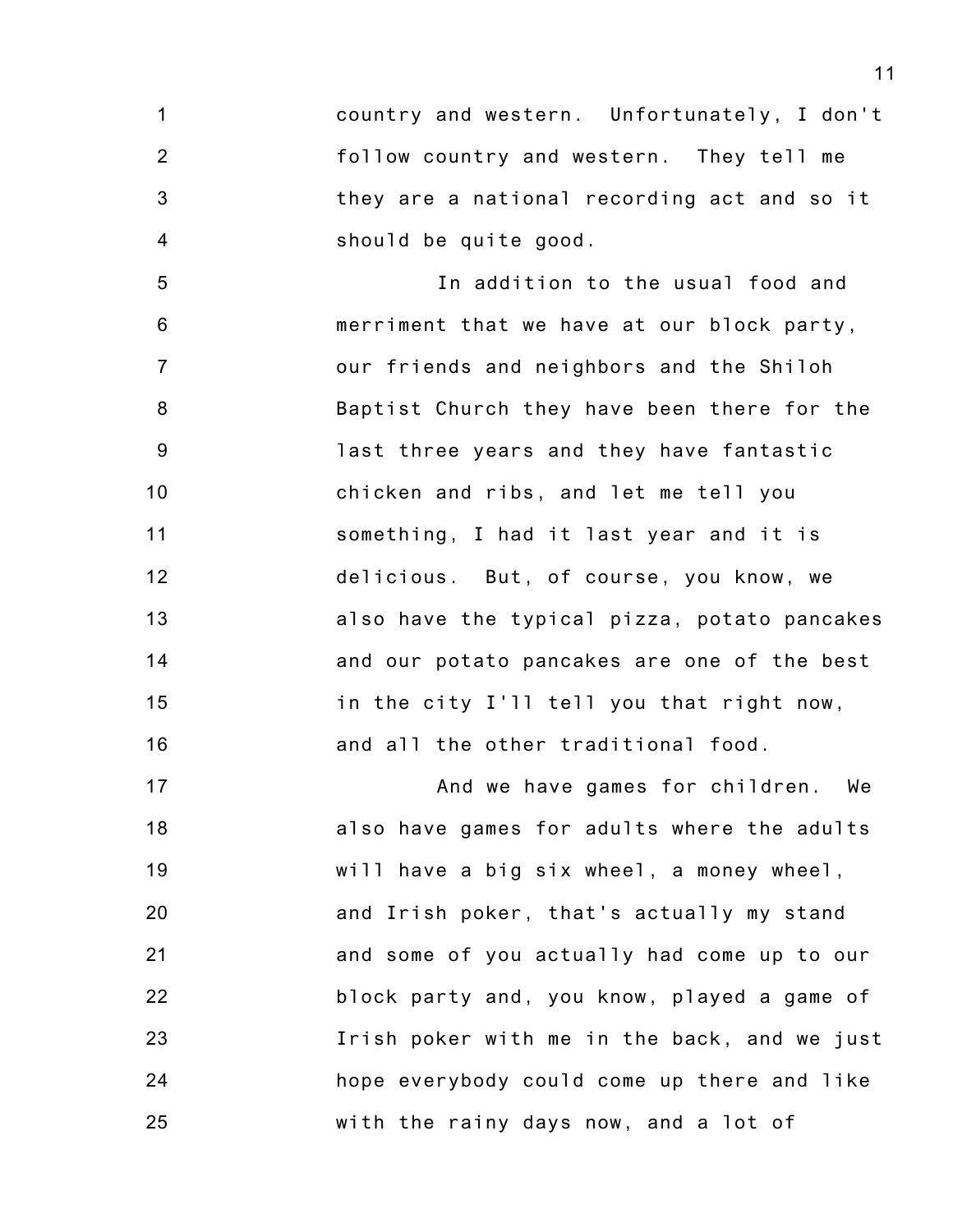1 2 3 4 5 churches are closing and a lot of fire companies aren't having their block parties anymore, and in my opinion our block party is one of the best in the city and we hope everybody can make it.

6 7 8 9 10 11 12 13 14 15 16 17 18 19 20 21 22 23 Now, the question I have is with the new signals in downtown Scranton throughout the city the timing on those are terrible. I work down the South Side Bowling Lanes in South Scranton, I had an appointment at quarter to five over at Scranton Dodge, it took me 20 minutes to go two miles from South Side Bowling Lanes to Scranton Dodge. Going through downtown Scranton that light on Adams Avenue, sometimes the traffic there is stopped for four minutes. I mean, today going over there at the corner of North Washington and Lackawanna I was stopped for three minutes. Is there anybody I could call that you know of? Should I call PennDOT, is it a DPW issue? Where could we go from there? I mean, you would think it would be progressive.

24 25 When they used to have the other traffic lights what they call the ferris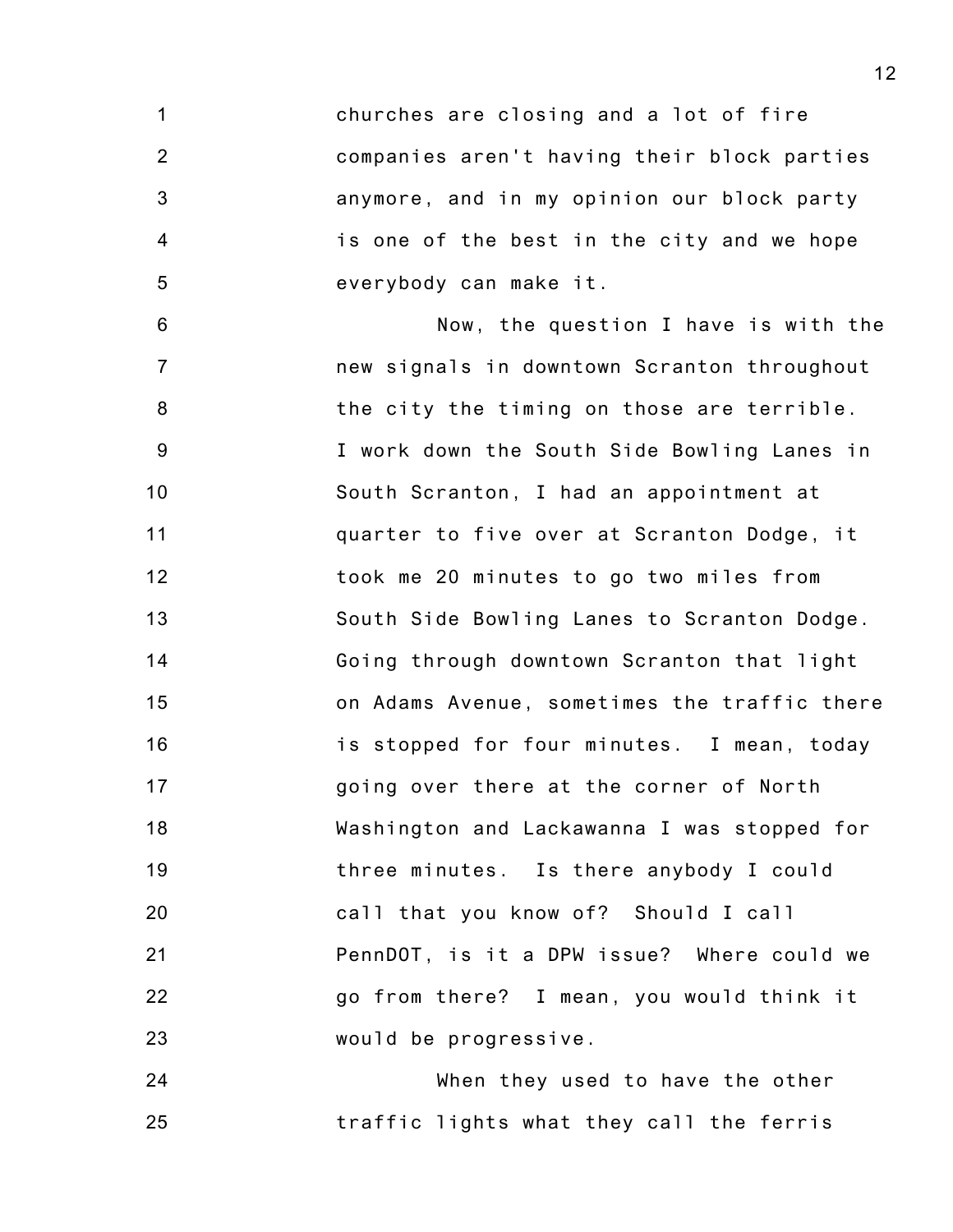1 2 3 4 5 6 7 8 loop or a loop detector, there was actually a loop that was into the concrete they were a lot more accurate. I don't know with these cameras they have now it seems like they are not picking up the traffic or they are not calibrated correctly, is there anybody I could call or where can we go with this?

9 10 11 12 13 14 15 16 17 18 MS. EVANS: Well, I do know that there have been many, many, many complaints about the traffic signals downtown and that the project has not finished and they are still working on calibrating the lights properly, but I don't think it would hurt if you and everyone else who is having, you know -- or experiencing dissatisfaction sitting at lights for three on four minutes --

19 20 MR. KUPCHUNAS: I mean, 20 minutes to go two miles is terrible.

21 22 23 MS. EVANS: Which is absolutely ludicrous. I don't think it hurts to call PennDOT.

24 25 MR. KUPCHUNAS: Oh, it would be PennDOT? Okay.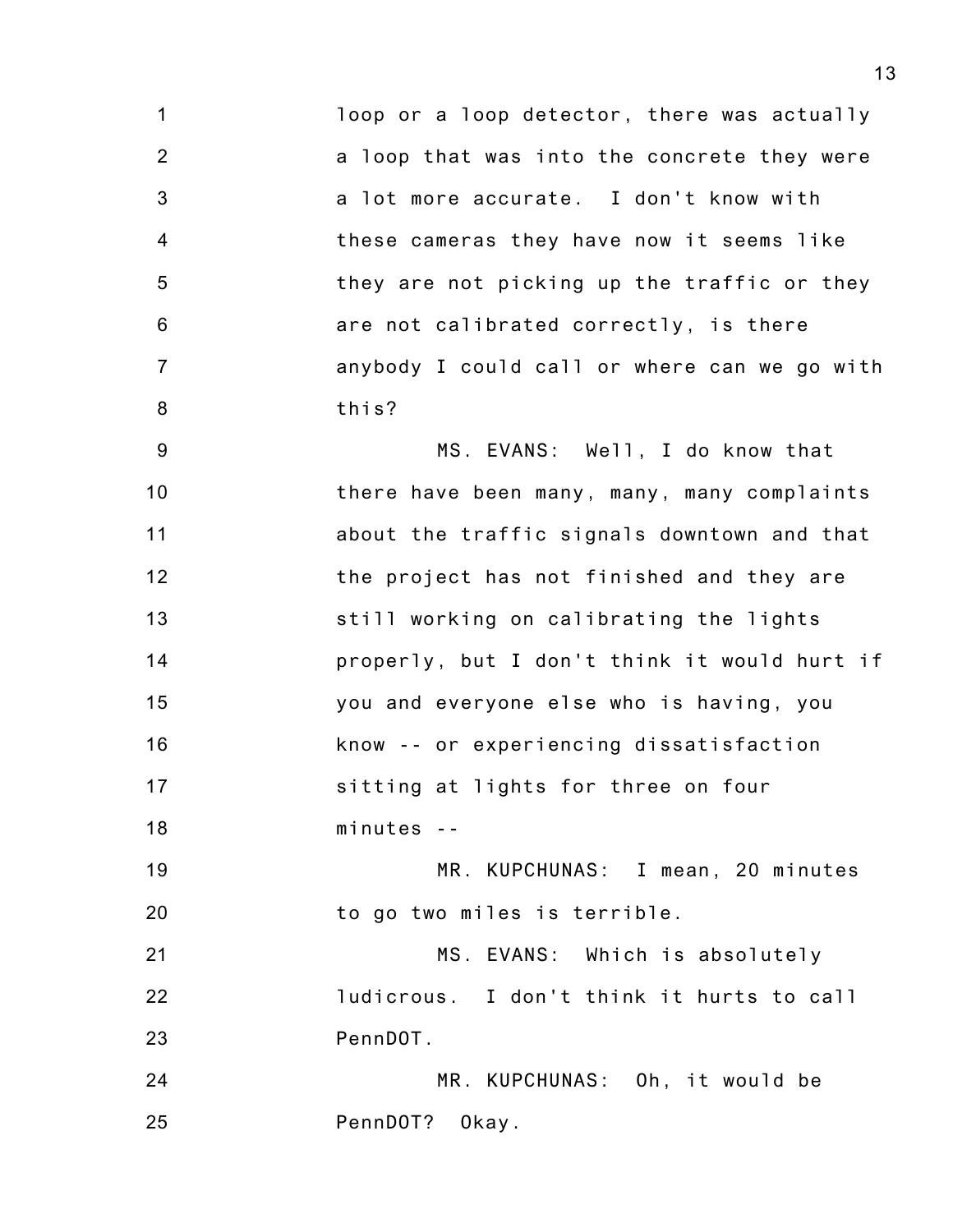| $\mathbf 1$      | MS. EVANS: And just tell them about          |
|------------------|----------------------------------------------|
| 2                | your experience and where you experience the |
| $\mathfrak{B}$   | problems --                                  |
| $\overline{4}$   | MR. KUPCHUNAS: Oh, Adams Avenue is           |
| 5                | terrible.                                    |
| 6                | MS. EVANS: And I think if enough             |
| $\overline{7}$   | people do that, you know, perhaps PennDOT    |
| $\boldsymbol{8}$ | will hasten the process a bit because I know |
| 9                | it's been -- it's been very trying,          |
| 10               | unacceptable what's going on with the        |
| 11               | traffic downtown.                            |
| 12               | MR. KUPCHUNAS: One other thing I             |
| 13               | failed to mention, we are also having our    |
| 14               | usually book nook and dining around, but one |
| 15               | other thing we are having brand new this     |
| 16               | year is a silent auction where we are going  |
| 17               | to have better quality merchandise and all   |
| 18               | you do is write down your bid on a slip of   |
| 19               | paper, when the auction is over whoever has  |
| 20               | the highest bid will win. Like I said, I     |
| 21               | hope to see everybody up there at the corner |
| 22               | of West Market and Wayne Avenue. Mary        |
| 23               | Mother of God block party. Thank you very    |
| 24               | much and everybody have a great summer.      |
| 25               | MS. EVANS: Thank you. Dave                   |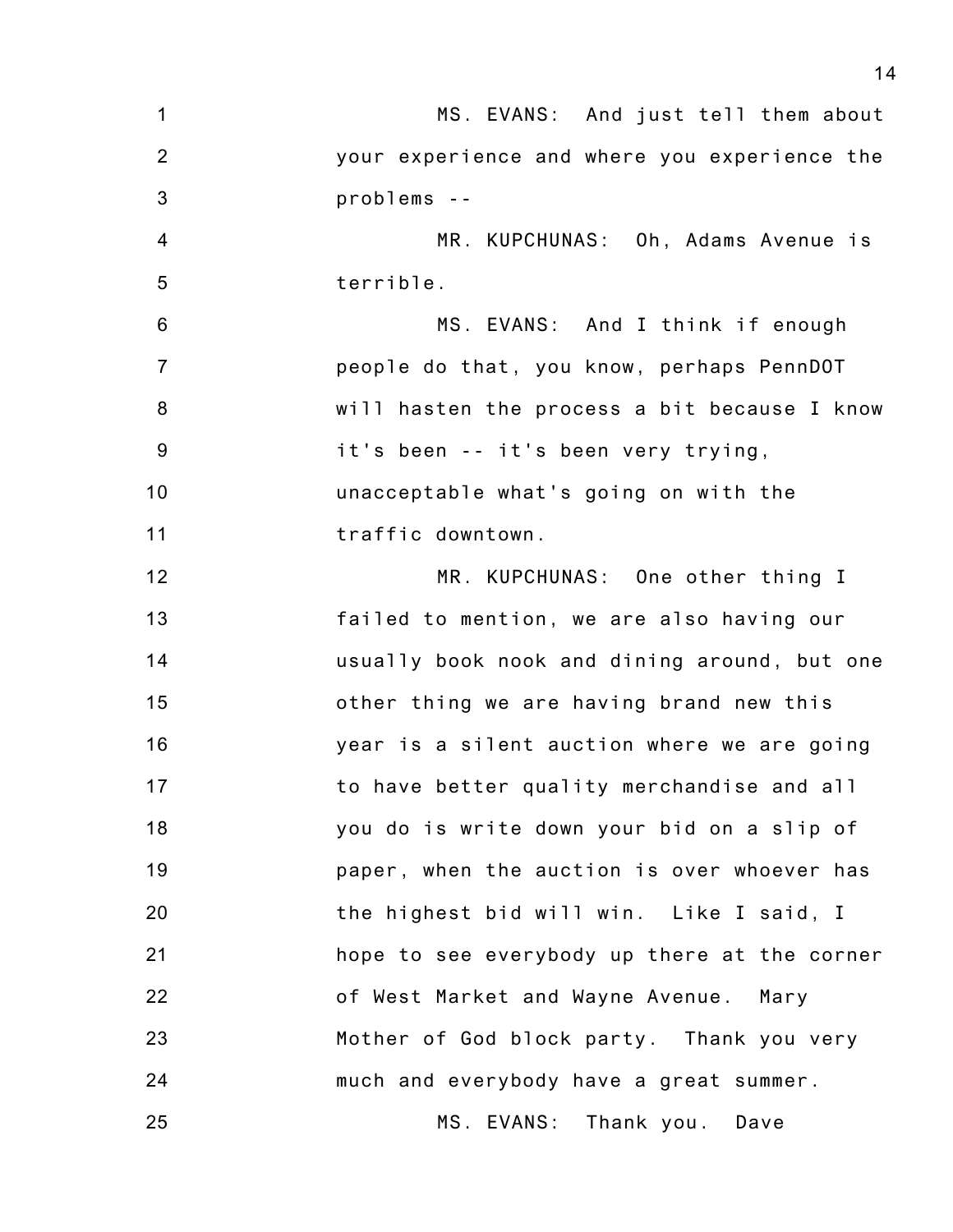1 Dobrzyn.

2 3 4 5 6 7 8 9 10 11 12 13 14 15 16 17 18 19 20 21 22 23 24 25 MR. DOBRZYN: Good evening. Dave Dobrzyn, resident of Scranton. MR. LOSCOMBE: Good evening. MR. DOBRZYN: A few weeks ago something was made, an announcement was made about animal control that I missed. We don't have an animal control officer due to illness or something? MR. LOSCOMBE: He has had surgery and I don't believe he is back yet. MR. DOBRZYN: So, in other words, if you can that EPAA number if you have it try to announce it during the motions so people keep up with that. I just bought a cat from a live trap and I have to deal with something, big momma she is sweet, but she just keeps having kittens. And, okay, on taxes and I'm going to talk a little bit about council it's kind after loose thing. Now, a lot of heated remarks have been made during elections and so forth and by comments by candidates running and, you know, when you are being questioned the shoe is on the other foot.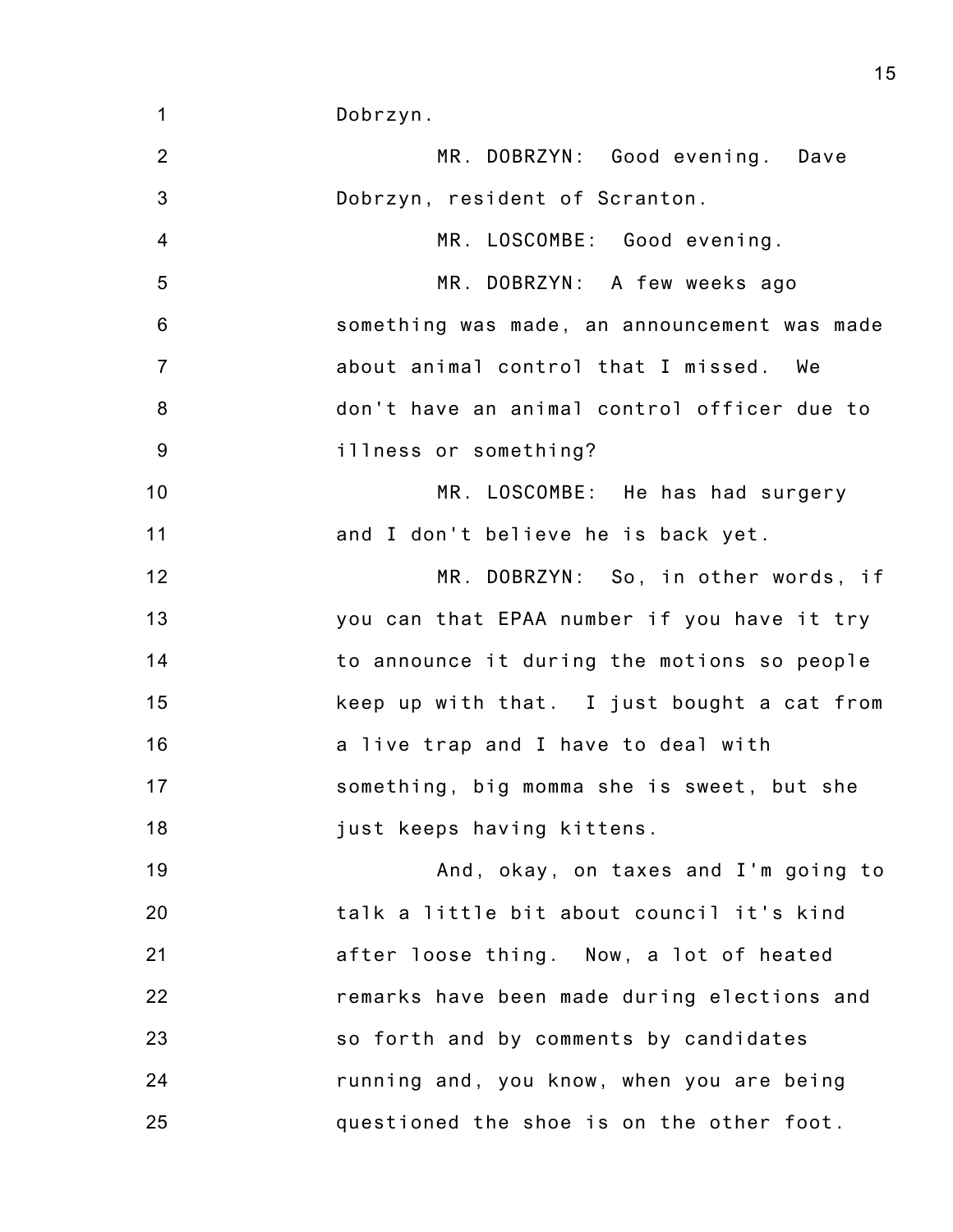1 2 3 4 5 6 7 8 9 10 11 12 It's okay to question Mayor Doherty. For instance, he opened up the door to job creation. I don't see it as a mayor really being all that able to create jobs in the bad economy and with all of the outsourcing, but when he said he created 6,000 jobs or his administration did then you open up the door for criticism, and that when you are saying is a fact or whatever not necessarily a lie, but maybe you created 6,000 jobs and you lost ten, 10,000, you know? It's just a fact.

13 14 15 16 17 18 19 20 21 22 23 24 25 But it's just a shame that certain comments were made during the elections that this council -- about this council because basically the job isn't complete and there has been people lined up against any ideas that came out of this council, all the way like the commuter tax and various ways of bringing in more money and now that's self-evident to come up here and blame this council because that didn't come together. It's just silly. It's not true and you tried and it's not -- it hasn't helped because the county is against us, the courts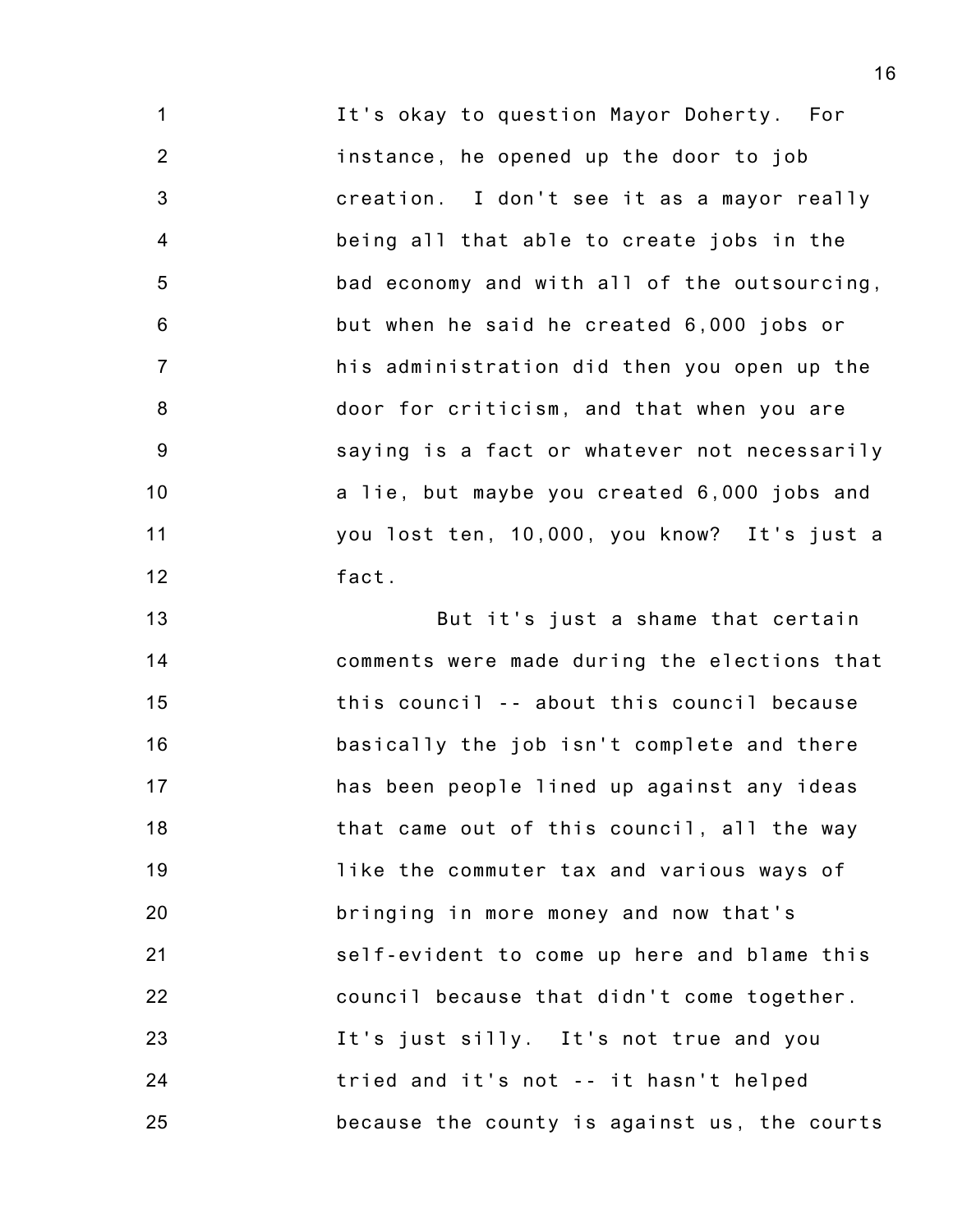1 2 3 4 5 6 7 are against us and they don't want to see their constituents having to pay despite the fact that the city needs more money and will basically probably only one-third of the people employed within the city borders are from Scranton. There is another 22,000 or something like that that are commuters.

8 9 10 11 12 13 14 15 16 17 18 19 And so that being said, you know, we are talking about sales taxes, well, if there was an article about two years ago where the small guy pays as much as a 11 percent of his income in Pennsylvania taxes and the big guy pays five. It's just ludicrous to -- all of those taxes are regressive is what I'm saying and if it gets handed over to the county per se then we'll get our 40 percent or something like that and on a dollar per dollar basis we are just paying our own way anyway.

20 21 22 23 24 25 So I would urge any candidates for this next up and coming council to avoid any promises of lower taxes and such because then the shoe is going to be on the other foot and it's not always pleasant. It's not always pleasant because then you will be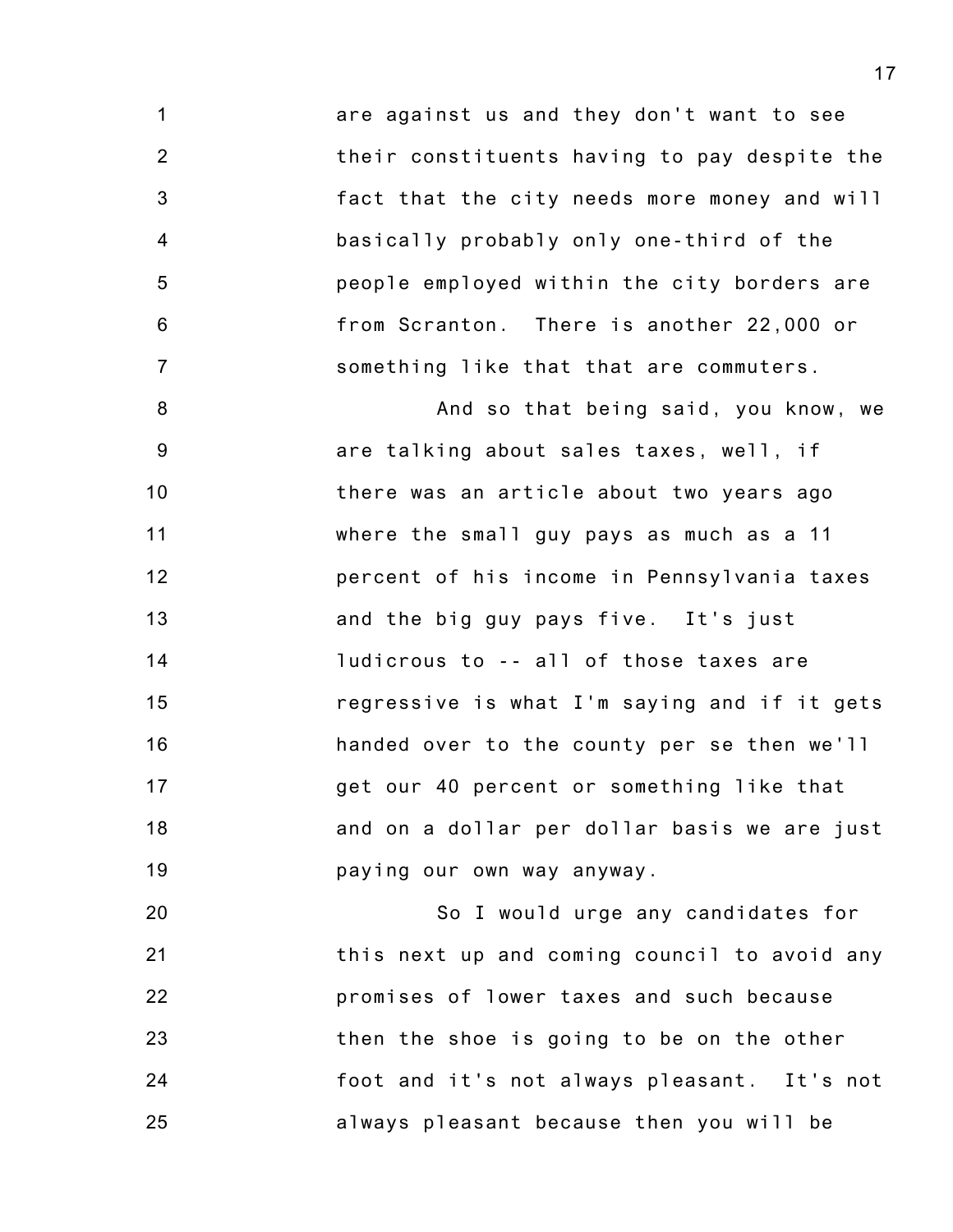1 2 3 questioned why you said, oh, we are going to lower your taxes and suddenly taxes have to go up anyway.

4 5 6 7 8 9 10 11 12 13 And on those lamps I had to ride on the bus today, I didn't feel like taking my have car to town, and the bus driver had to slam on the brakes because of a yellow and that's one of my concerns is that yellow lamp, the caution signal, is very, very short. I would say less than two seconds, so as soon as you see it you slam on the brakes time are you going through the intersection.

14 15 16 17 18 19 20 21 22 23 24 25 And a few weeks ago I mentioned about Syria and last week I mentioned that a senator was talking to a person in the news that was identified s a kidnaper and terrorist and hostage taker, well, tonight I just heard on the news once again that we're shipping more arms to Syria and some of those so-called insurgents are basically Islamist, which is anti-American basically to impose your religion on somebody else, and you also might note that in Turkey there is demonstrations about Islamic control of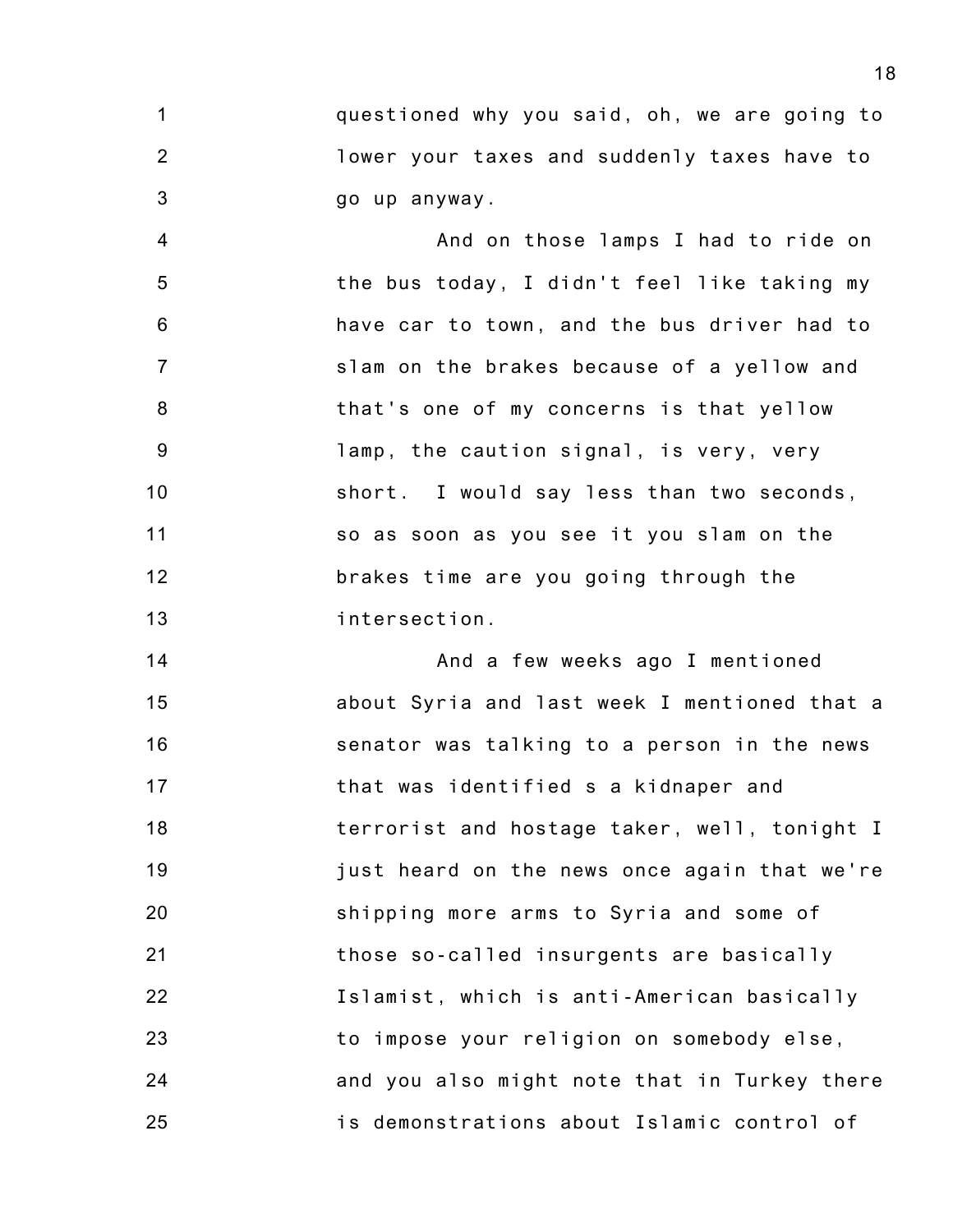1 2 3 4 5 6 7 8 9 10 11 12 13 14 15 16 17 18 19 20 21 22 23 24 25 the government, so if you do have some spare time please get out there and get to your senators and congressmen and tell them, no thanks, we got enough of a knife in our back over Afghanistan. Thank you and have a good night. MS. EVANS: Thank you. MR. DOBRZYN: And don't forget to bawk, bawk, bawk. MS. EVANS: Next speaker is Doug Miller. MR. MILLER: Good evening, Council. Doug Miller, Scranton. MS. EVANS: Good evening. MR. MILLER: I'd just like to start off by echoing a comment Mr. Dobrzyn made. You know, standing back there I absolutely agree. It's something I've said numerous times from this podium when we talk about all of the promises, the empty promises that these council candidates made this last election. I kind of find it amusing and quite comical. He talked about how they all preached how we can avoid all of our problems by not having the lower taxes and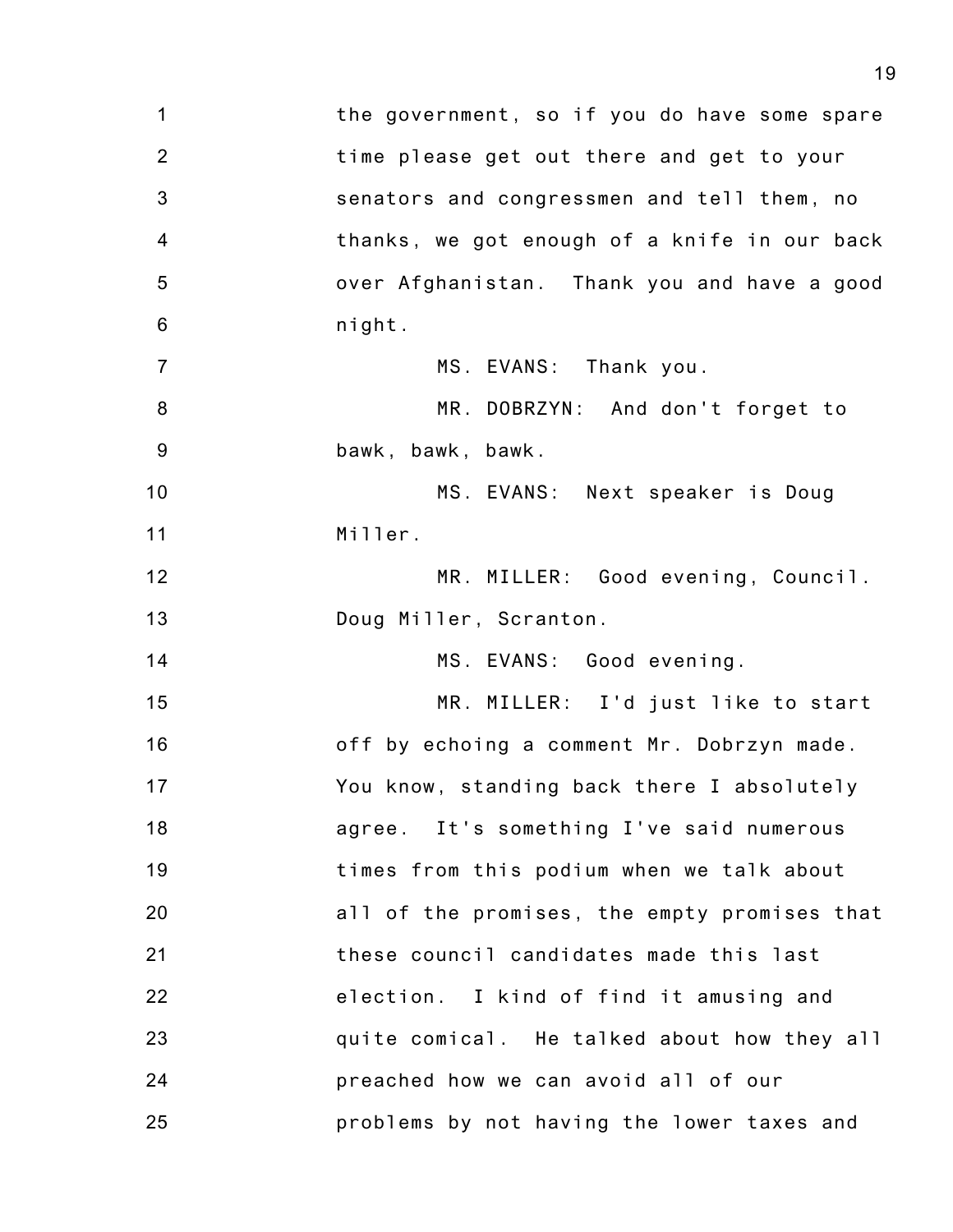1 2 3 4 5 6 7 8 9 10 11 12 13 14 15 16 17 18 simply by making cuts and, quite frankly, next year at this time I'm certainly curious to see how this next council plans on doing that, lowering taxes and all of these delusional promises they made. You know, it's funny, last year at this time is when we started to realize that we were going to be in for a rough summer and that, you know, we didn't have bright days ahead of us and yet all of these council candidates and this soon to be new council members I don't recall any of them running down to this podium offering their services to the city and they all seem to care so much during the election, yet we never see them there and that's one thing that's always baffled me for all of the years I've attended these meetings.

19 20 21 22 23 24 25 You know, they all come around election time and make every promise in the world and promise they are going to turn this city around and yet weekly we never see any of them here so I find it hard to believe that they have a clue as to what's going on and, quite frankly, I don't feel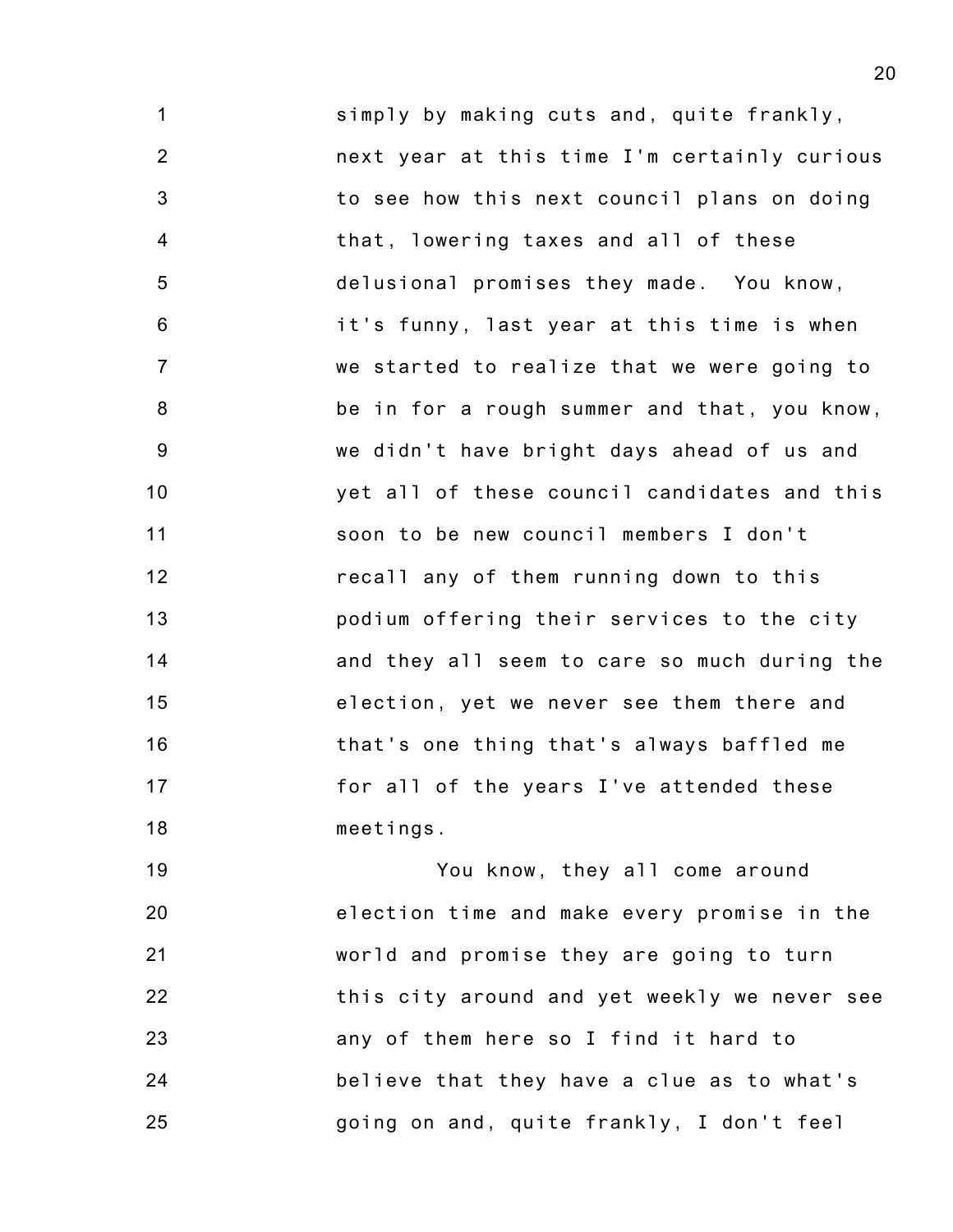1 2 3 4 5 6 7 8 9 10 11 12 13 14 15 they do. I think we have going to have a new council majority that is going to take us back where we were and I think that we have a bleak future with this next council coming in because it's my absolute belief that none of them have a clue and we are going to back in time and it's unfortunate because they don't have an understanding of where this city truly stands financially because, number one, they haven't been here. You know, when you are running around town making these promises I just find it hard to believe that you can actually serve on council. But moving on -- that's something we'll be doing with next year.

16 17 18 19 20 21 22 23 I'd like to talk about the Capouse Avenue pool. Unfortunately, I didn't get the opportunity to attend the neighborhood group meeting the other night, but I know that the Capouse Avenue pool was of discussion at that meeting and I understand, Councilman Loscombe, I believe you did attend that meeting.

24 25 MR. LOSCOMBE: I was unable this week due to my work schedule.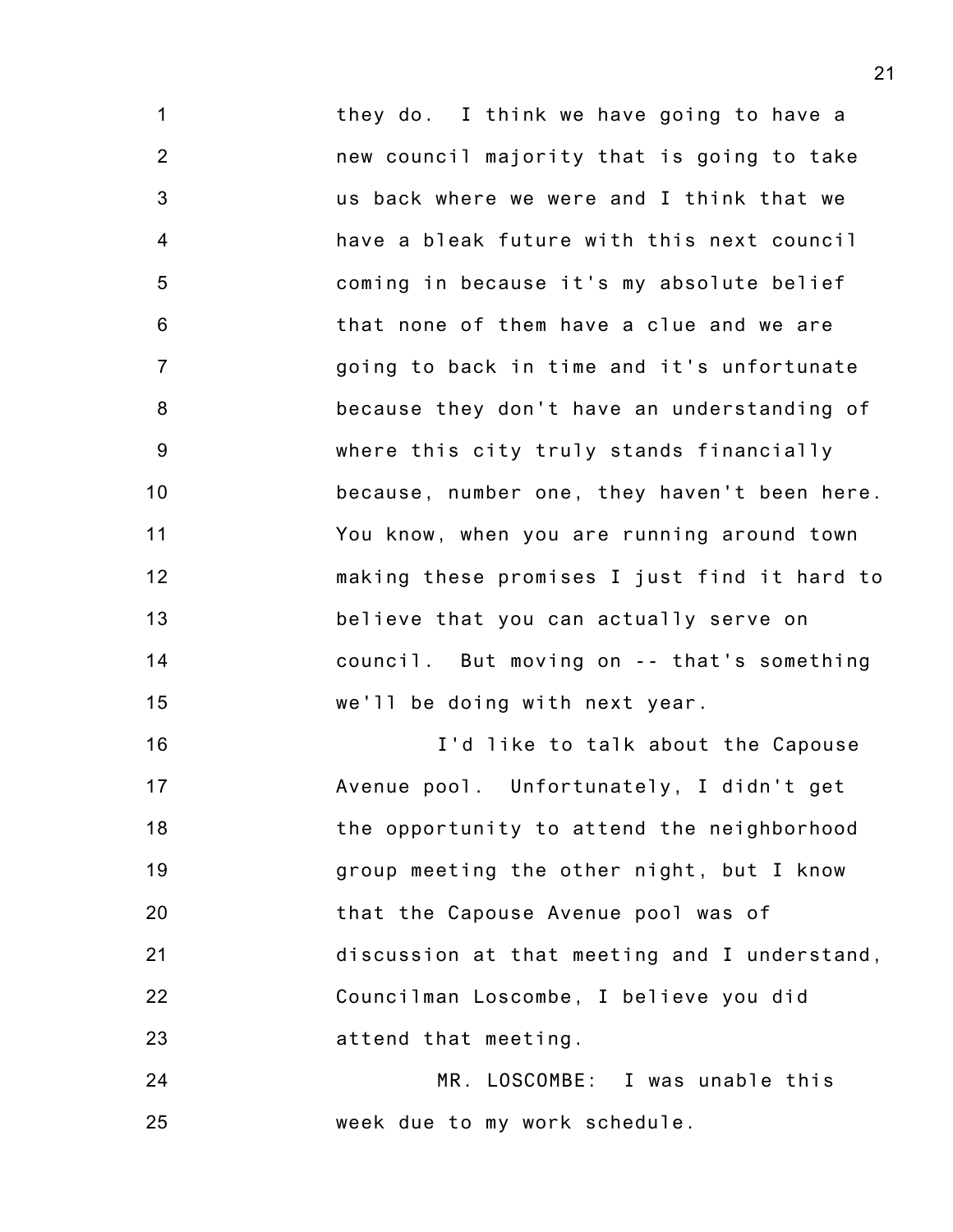1 2 3 4 5 6 7 8 9 10 11 12 13 14 15 16 MR. MILLER: I was misinformed then. You know, I have been coming here year after year, as have other speakers, and we have been fighting to have neighborhood pools open and thankfully this summer that's going to come into fruition, but unfortunately Capouse Avenue won't be open and it truly frustrates me because I just -- it really bothers me that we can't fulfill a simple thing, and I know for some people it may not seem simple, but it's a simple necessity of operating a swimming pool that a city just cannot do and I think that's quite an embarrassing thing. I'm quite disturbed by that. I think it's, quite frankly, disgraceful.

17 18 19 20 21 22 23 24 25 I think we have spent too much time and this administration has spent too much time for the last 12 years putting all its time and effort and energy into Nay Aug Park, and I think we have forgotten that we have other pools in this city and we have residents that have every right to utilize these swimming pools. I mean, Capouse Avenue I understand is the newest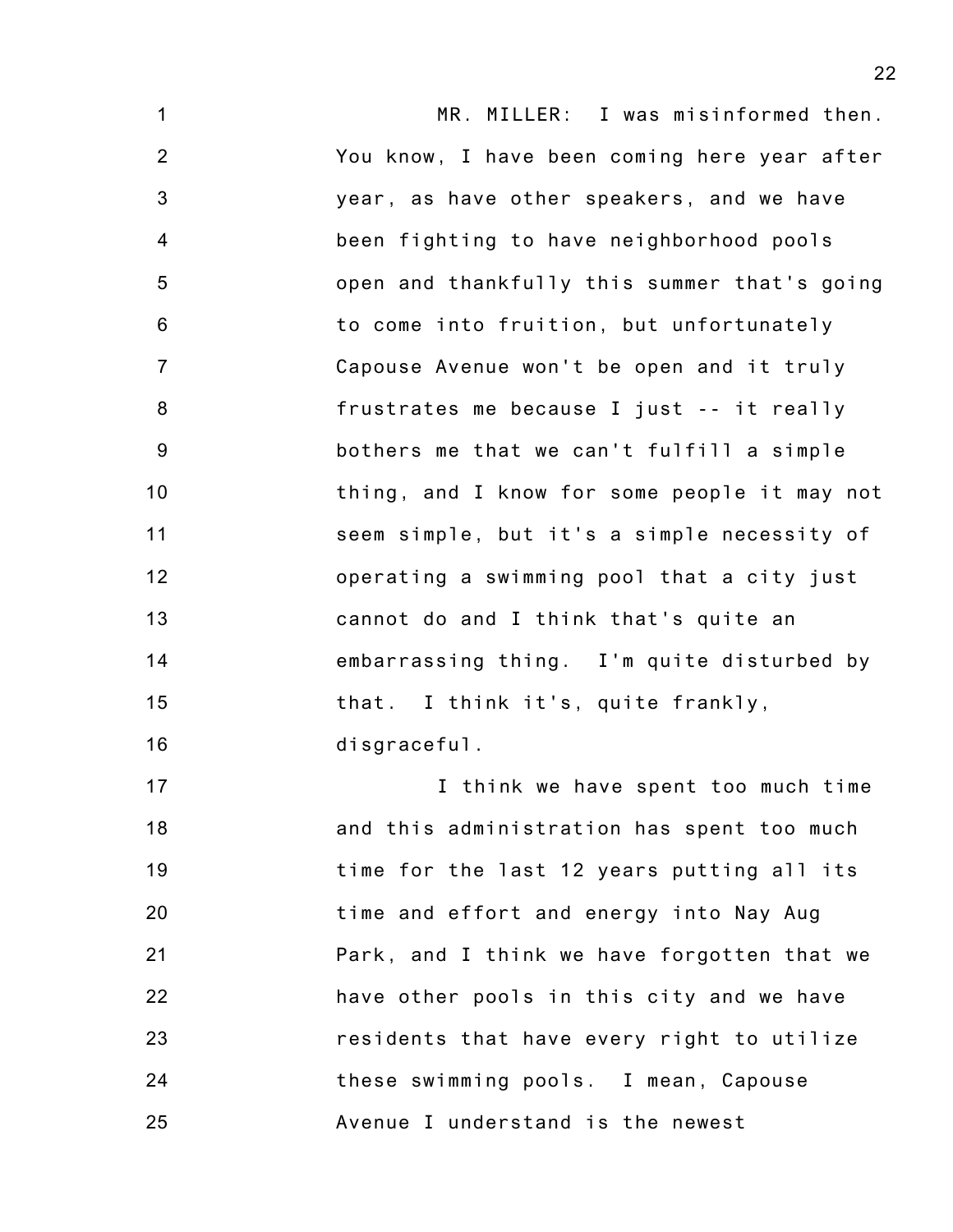neighborhood pool and it's not going to be open for I believe this will be four summers in a row now. I just don't understand where our mindset is here. I don't understand where we are here and I think that moving forward we have need to find a solution.

1

2

3

4

5

6

7 8 9 10 11 12 13 14 15 16 17 18 19 20 A suggestion I had talked about with one of the residents before the meeting tonight was, you know, I know we have programs such as adopt a park, you know, adopt a highway, I mean, perhaps they can consider some sort of agreement with the city where they could adopt that pool for the summer with stipulations that the city still has to maintain the insurance and provide the lifeguards and all of the tools necessary to upkeep that pool, but that the residents in that neighborhood would donate their services to maintain that pool so that it can be opened each summer.

21 22 23 24 25 I think maybe now is the time, maybe we have to be a little creative because obviously what we are doing now isn't working. And once again, I still commend council's effort, particularly Councilman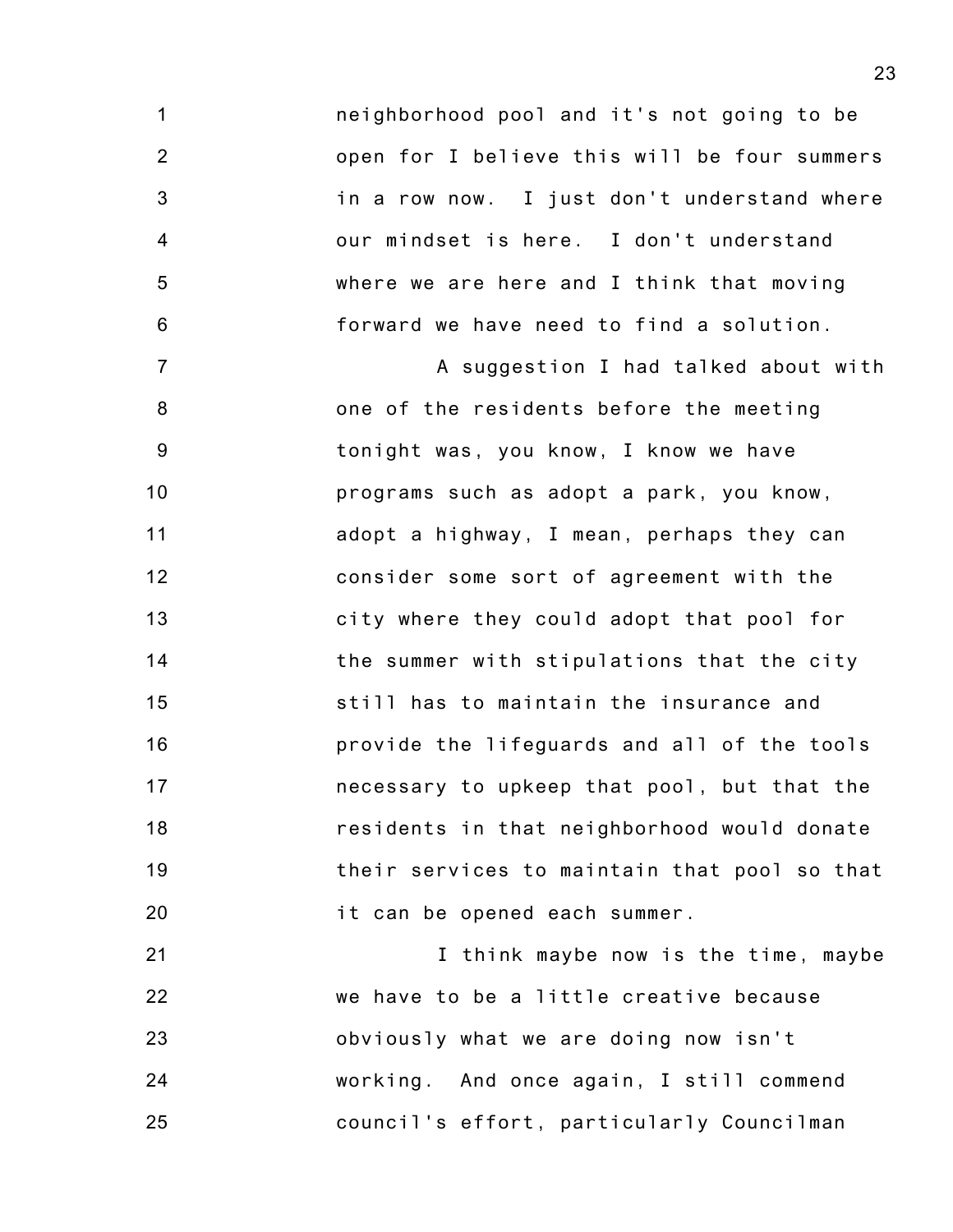1 2 3 4 5 6 7 8 9 10 Joyce, for working cooperatively with the mayor and getting that money from Wells Fargo who was gracious enough to come forward and help us get the other pools open, but the fact of the matter is the children in the Pinebrook neighborhood are going to suffer another summer and I don't think it's fair, so I think moving forward we need a realistic plan to ensure that those children have a place to recreate.

11 12 13 14 15 16 17 18 19 20 21 22 23 24 25 Onto the University of Scranton, last night the zoning board denied their variance, and I want to commend them for that. My hope is that council will follow their lead and also deny approval of their expansion on the hill. As we have been talking about for a few weeks now, the University is looking to tear down a piece of the city's history and YWCA building. It's my understanding when that building years ago when it was turned over to the University that they were going to make repairs to that building and ensure that it stood there for years to come and they were going to protect that piece of history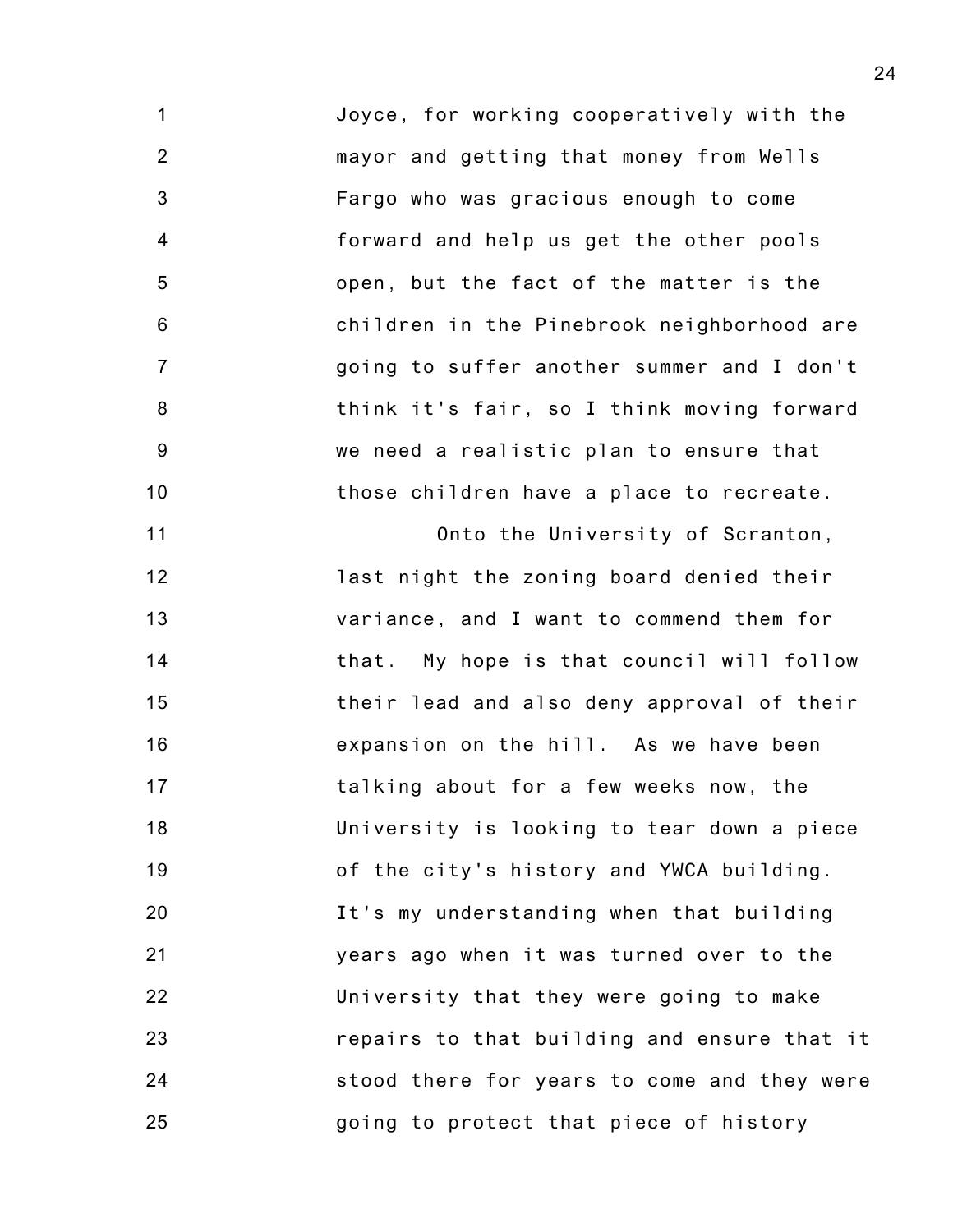1 2 3 4 5 6 7 8 9 10 11 12 13 14 15 16 17 18 19 20 21 22 23 24 that's here in the city. We have very few buildings or structures left in the city that have that amount of history, and when we talk about the University and its continuation of expanding throughout the Hill section I think it's a very serious situation and I think it's caused a lot of problems for this city because we have allowed them to continue to take properties off the tax rolls, and that's a very troubling thing. I think we have allowed them to get a free ride for decades, I think they are bullies with money. You know, we keep hearing from people that support the University that they provide so much services to the city and they contribute so much in permits and fees. If that's their claim to fame I think that's a very -- I think it's a joke. What's the big deal? I mean, that's lunch money to them. The fact that we are going to brag that they contribute and pay for licenses and permits is a joke. I mean, if that's your argument then I think you got another thing coming.

They need to be put in their place

25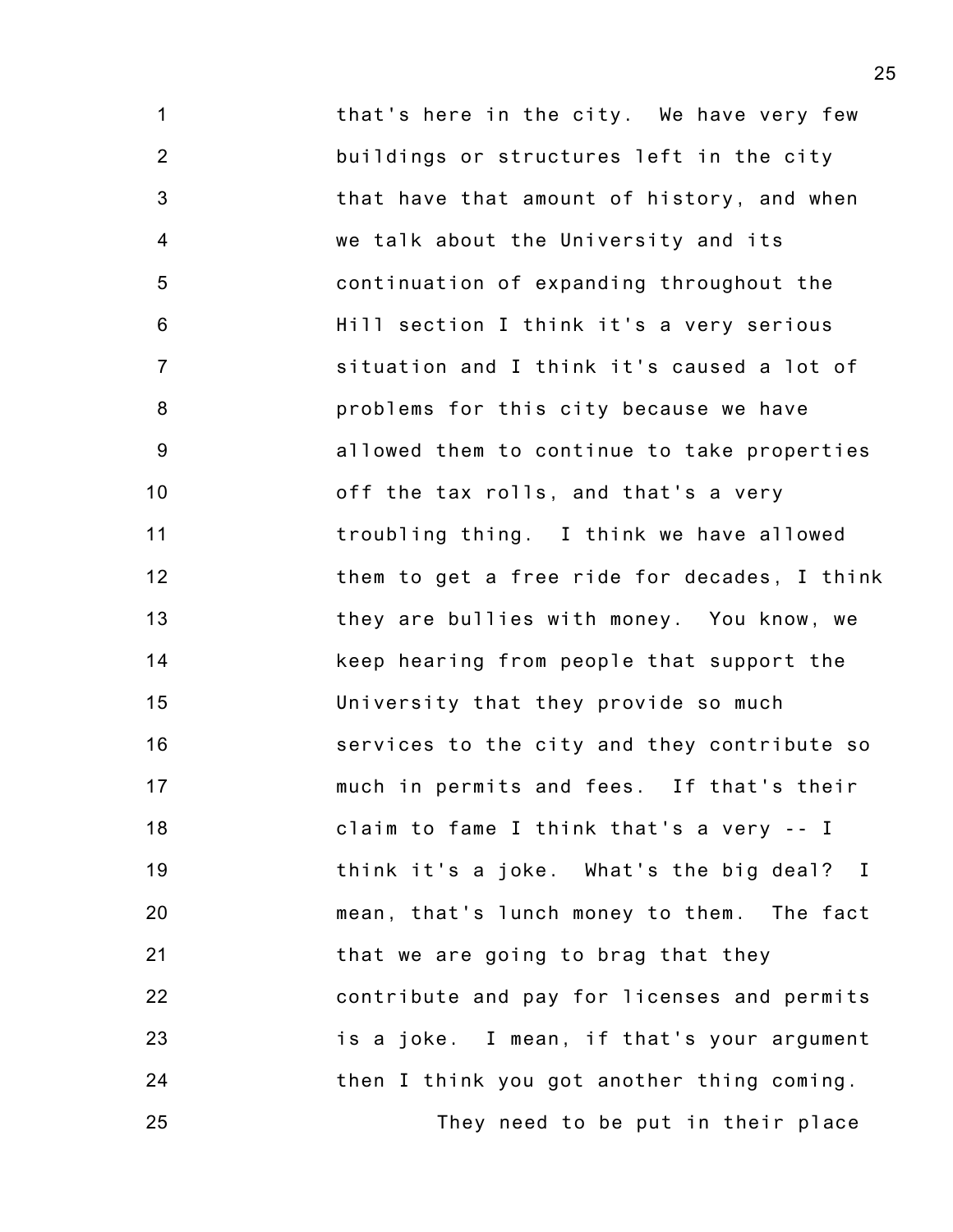1 2 3 4 5 6 7 8 9 10 11 12 13 once and for all, they need to be held accountable. As somebody cited earlier tonight it's a business that generates over \$400 million a year and they give the City of Scranton \$175,000. How could you possibly stand in support of that. I think that -- you know, I just don't see how that possible, how you can support an institution that does that. They need to be held accountable and we need to continue to pursue payments in lieu of taxes from them and I'd ask council tonight to deny what they are trying to do.

14 15 16 17 18 19 20 As Mrs. Evans stated last week, what are we going to end up 20 years from now make this -- are we going to turn Scranton and call it the University of Scranton? The City of the University of Scranton because that's where we are headed if we don't do something now. Thank you.

21 22 23 MS. EVANS: That concludes our sign-in sheet, is there anyone who cares to address council?

24 25 MR. SBARAGLIA: Andy Sbaraglia, citizen of Scranton. Fellow Scrantonians,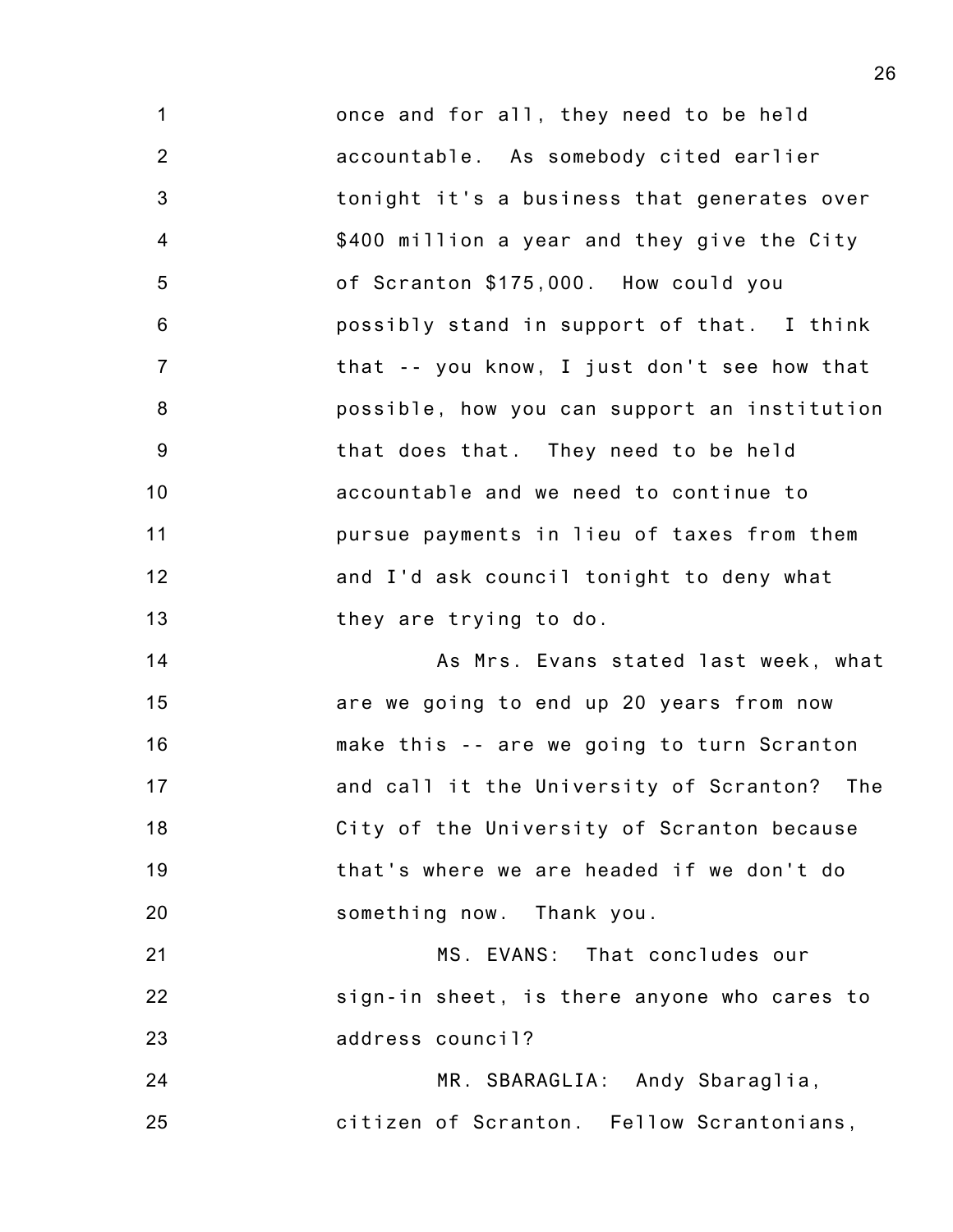| $\mathbf 1$    | your 6-A, does this has to do with A & A    |
|----------------|---------------------------------------------|
| $\overline{2}$ | Auto building being revamped into some kind |
| $\mathbf{3}$   | of a mercantile establishment?              |
| $\overline{4}$ | MR. LOSCOMBE: This just deals with          |
| 5              | the parking facility.                       |
| 6              | MR. SBARAGLIA: I realize that, but          |
| $\overline{7}$ | there is a reason for it, is in conjunction |
| 8              | with the development of A & A Auto?         |
| $9\,$          | MR. LOSCOMBE: We have no --                 |
| 10             | MR. SBARAGLIA: Obviously they need          |
| 11             | parking if they build up the A & A Auto.    |
| 12             | That would be --                            |
| 13             | MR. LOSCOMBE: That was asked last           |
| 14             | week I believe.                             |
| 15             | MR. SBARAGLIA: What they should             |
| 16             | have done was say we're going to convert it |
| 17             | to loft apartments and we would have built  |
| 18             | them a garage. It's as simple as that.      |
| 19             | Okay, on your "B" that has do with the      |
| 20             | handicapped signs, you mentioned, it was a  |
| 21             | little foggy on it, did you say there would |
| 22             | be a fee entitlement with these signs?      |
| 23             | MS. EVANS: Yes, is there a renewal          |
| 24             | fee each year.                              |
| 25             | MR. SBARAGLIA: Do you realize that          |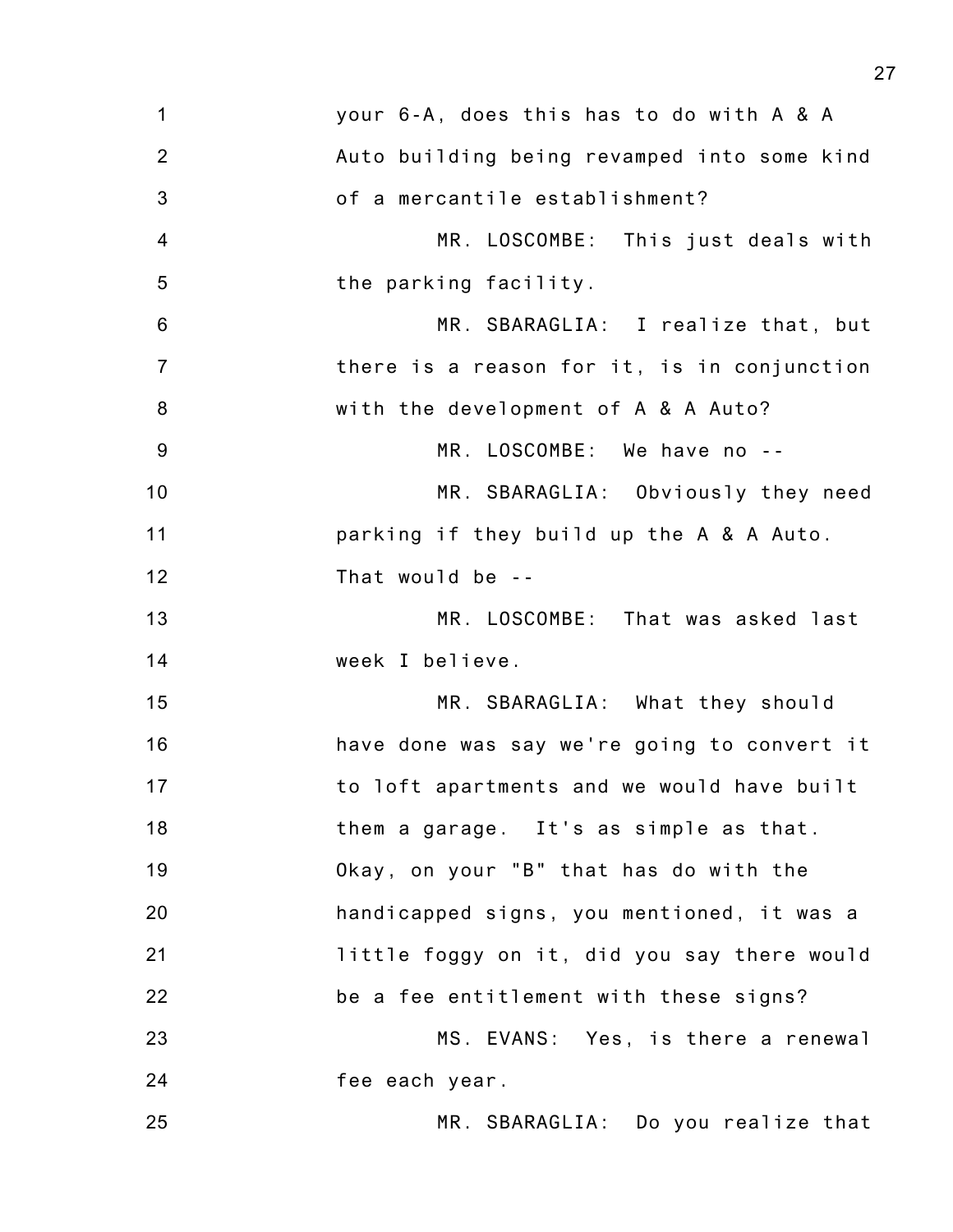1 2 3 4 5 6 anybody can park at a handicapped sign that has a handicap plate or placard? Why would you ask somebody to pay \$10 when somebody up the street could park there with a handicap sign, I mean, on his car and he legally entitled to park there.

7 8 9 10 11 12 13 14 15 16 17 18 19 MS. EVANS: Well, actually the program was designed by the police chief and it's being enacted so that we can get a turnover for the handicap parking signs because there are so many in so many blocks where they are no longer needed because the individual has either moved or is deceased now, and yet the signs remain, so we are trying to get a handle on that so that we will have ample signs in order to provide them for those who legitimately need them now and we at this point have no signs to address those needs.

20 21 22 23 24 25 MR. SBARAGLIA: I realize, but you haven't addressed the problem if anybody with a handicap sign can park there. We are paying enough to the police department, in fact, we are paying exceedingly well to the police department for them to do that. I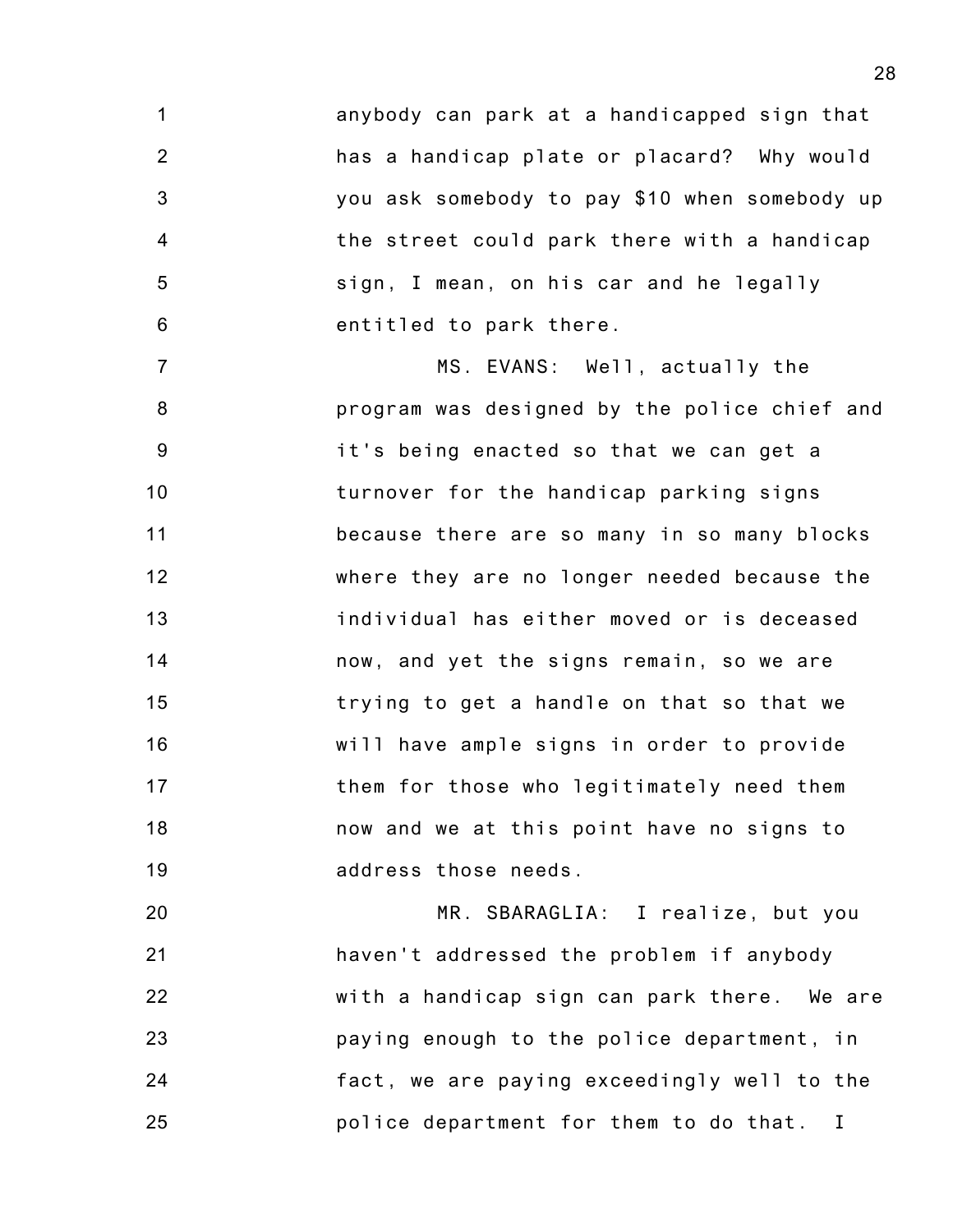1 2 3 don't know why you think they are incompetent to do that when you pass legislation for it.

4 5 6 7 8 9 MS. EVANS: Well, by having a renewal fee it entails filling out an application annually that will verify whether that sign is still legitimate or not. The system that we have right now simply doesn't work.

10 11 12 13 14 15 16 17 MR. SBARAGLIA: I realize there is a lot of inconsistency with it, but you still haven't addressed the problem. Anybody - you are going to pay \$10 to have that sign in front of my house, somebody up the street with a handicap sign could park in that spot. You want me to pay for someone else to park and that's not quite right.

18 19 20 21 MS. EVANS: No, I agree, but mostly likely if there is a handicapped person up the street, as you say, very likely they have their own handicapped parking sign.

22 23 24 25 MR. SBARAGLIA: Yeah, but you got to realize anybody with a sign, if I'm visiting somebody, I have a handicapped sign in my car, if I'm visiting somebody I could park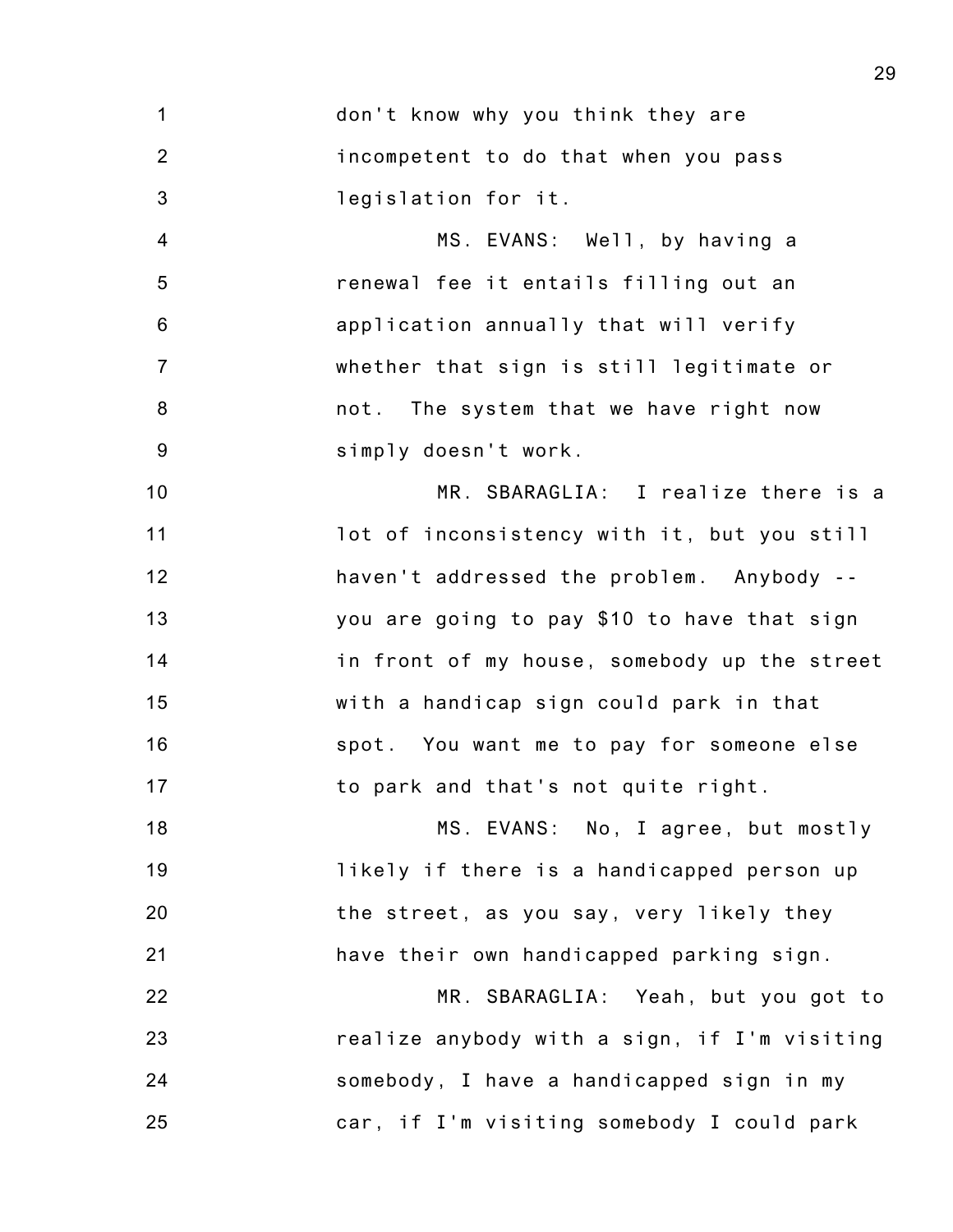| 1              | there legally. You can't change that. Why     |
|----------------|-----------------------------------------------|
| $\overline{2}$ | would you ask someone to pay for a sign that  |
| $\mathfrak{B}$ | should be supplied with the taxes that they   |
| $\overline{4}$ | are paying for services.                      |
| $\sqrt{5}$     | MR. MCGOFF: May I respond?                    |
| $\,6\,$        | MS. EVANS: Sure.                              |
| $\overline{7}$ | MR. MCGOFF: Most of the signs that            |
| $\bf 8$        | are placed are at the request of an           |
| $9\,$          | individual and my belief is that upon making  |
| 10             | that request you should -- that this \$10 fee |
| 11             | is incumbent upon you more making that        |
| 12             | request. Yes, somebody else may park there,   |
| 13             | but you are the one that has requested that   |
| 14             | the sign be placed there, thus, a fee.        |
| 15             | MR. SBARAGLIA: So it's better just            |
| 16             | to wait for somebody to put the sign up in    |
| 17             | front of their house and you park there       |
| 18             | anyway. But, I mean, we are paying for        |
| 19             | services. I realize the complexity of it,     |
| 20             | but you got to realize a doctor has to        |
| 21             | certify that. You just don't get a handicap   |

MS. EVANS: Right.

MR. SBARAGLIA: You got to have a

doctor certify it as such and that was the

22

sign.

23

24

25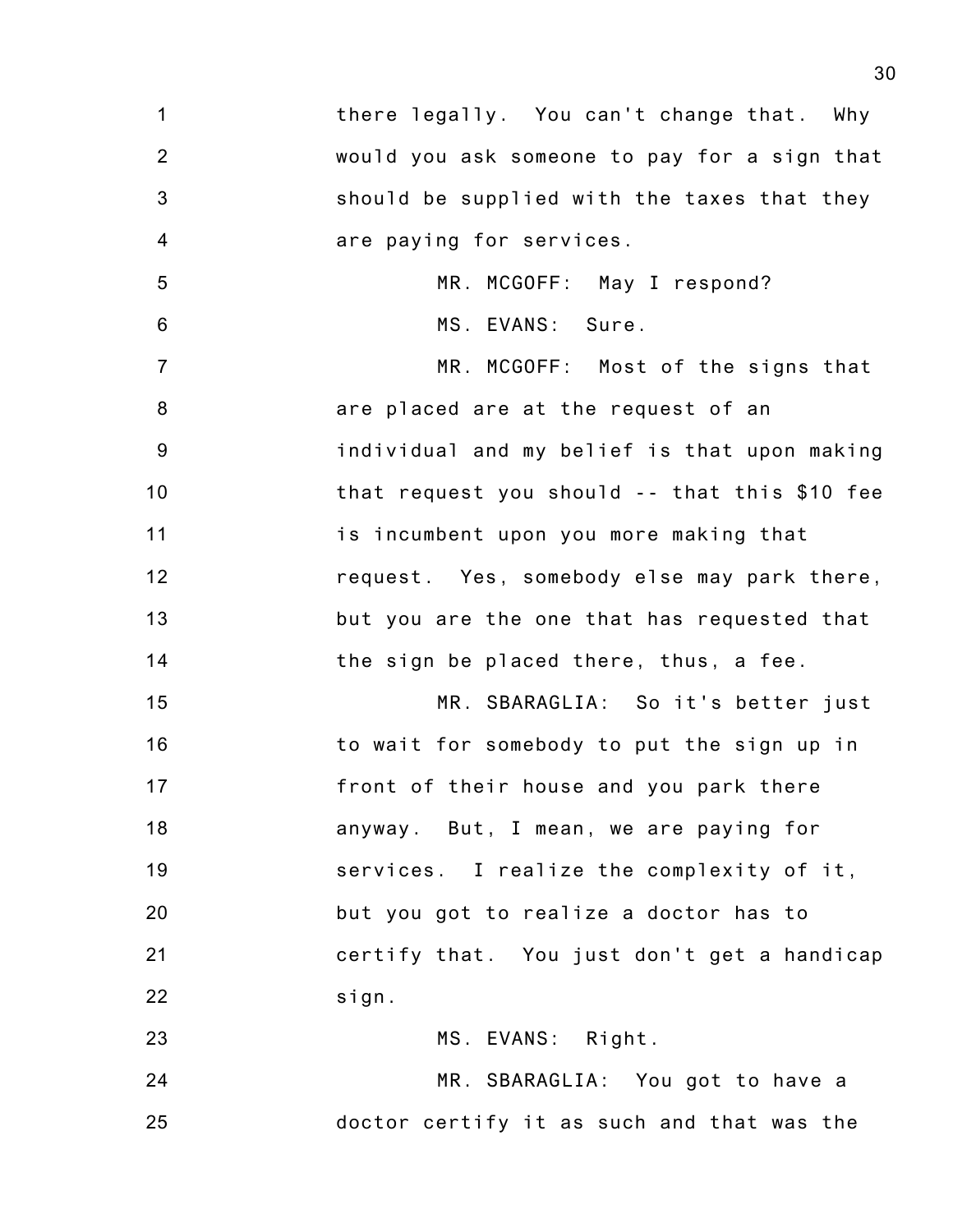1 2 3 4 5 6 7 8 9 10 11 12 13 14 15 16 17 18 19 20 21 22 23 24 25 service we supplied to the residents of Scranton. We are paying a tremendous amount of taxes and you keep on finding new ways to nickle and dime us, and that's not right. MS. EVANS: Well, I -- MR. SBARAGLIA: I don't need that. I have my own parking. I have my own drive, so it really don't effect me that much, but you realize that that's what would happen, and if I'm familiar with that one street you mentioned up the -- where was it, up on Hyde Park Avenue where everybody had a handicapped sign, it's going to be murder up there. MS. EVANS: Well, you know, I'll just say I speak from a little bit of personal experience, when my parents were alive my dad had a handicapped parking spot toward -- very close to the end of his life and they had to, of course, you know, as you said, receive the certification of his physicians, but they didn't pay for that spot, this was in Dunmore, and I can tell you no one ever parked in that spot except for my parents. There was never a problem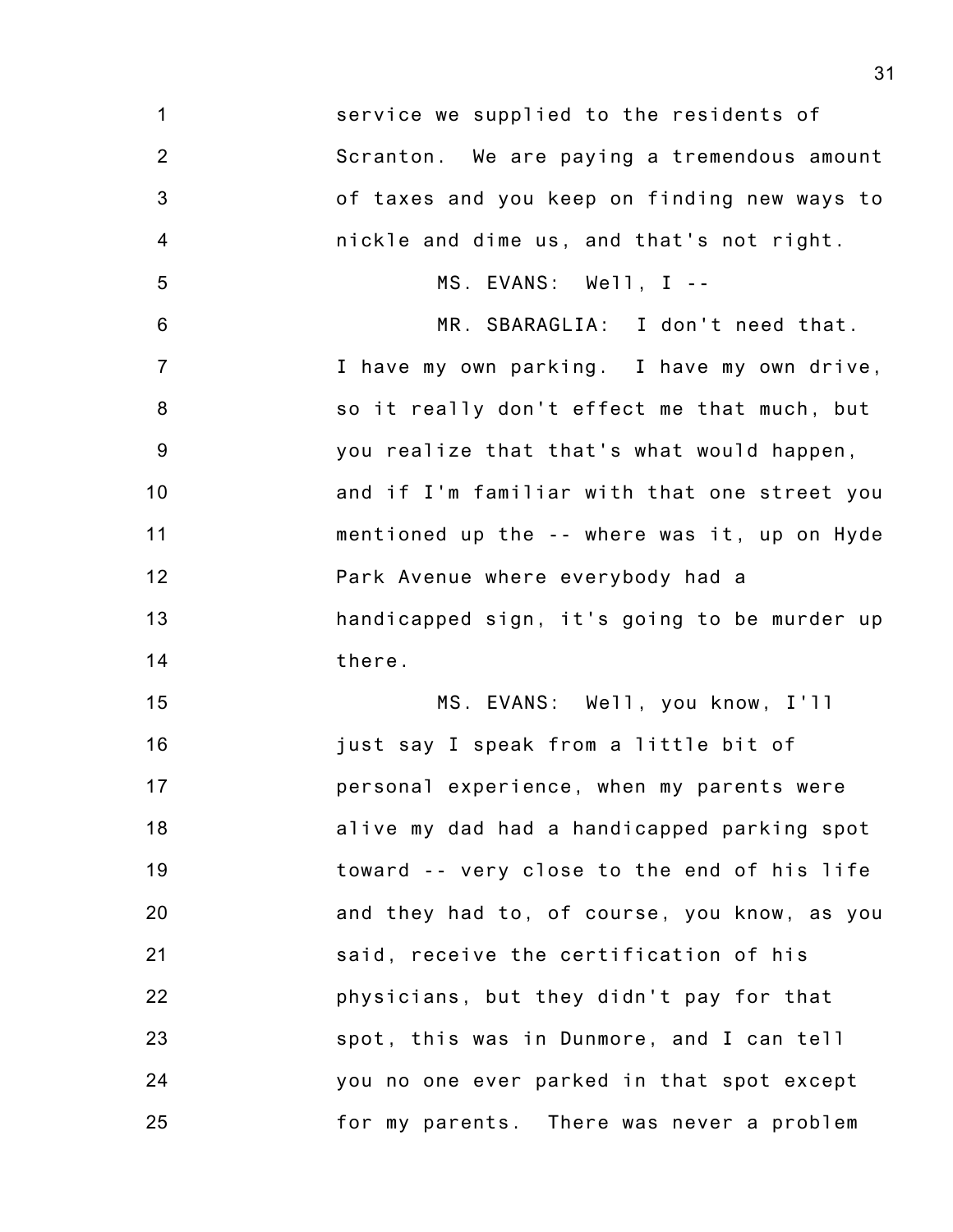| $\mathbf 1$    | with it, with -- you know, anyone whether    |
|----------------|----------------------------------------------|
| $\overline{2}$ | they lived in the neighborhood or they       |
| 3              | didn't they saw the handicapped parking sign |
| $\overline{4}$ | and, you know, never once did we have to ask |
| 5              | someone to move.                             |
| 6              | MR. SBARAGLIA: I realize that. I             |
| $\overline{7}$ | try to avoid it myself even though I have it |
| 8              | on my car, but --                            |
| $9\,$          | MS. EVANS: No, I think that's what           |
| 10             | most people do.                              |
| 11             | MR. SBARAGLIA: -- you can do it.             |
| 12             | MS. EVANS: Yes, you can do it, but           |
| 13             | I think most people --                       |
| 14             | MR. SBARAGLIA: And it's legal to do          |
| 15             | it and how would you address someone? Are    |
| 16             | you going to call the police up and say,     |
| 17             | "Tow this car out, he is parking in my       |
| 18             | handicapped sign?"                           |
| 19             | Because that's what's going to               |
| 20             | happen.                                      |
| 21             | MS. EVANS: In that situation, but,           |
| 22             | you know, as I said, I think that most       |
| 23             | individuals who are handicapped and have     |
| 24             | such signs respect the situation and needs   |
| 25             | of others as well.                           |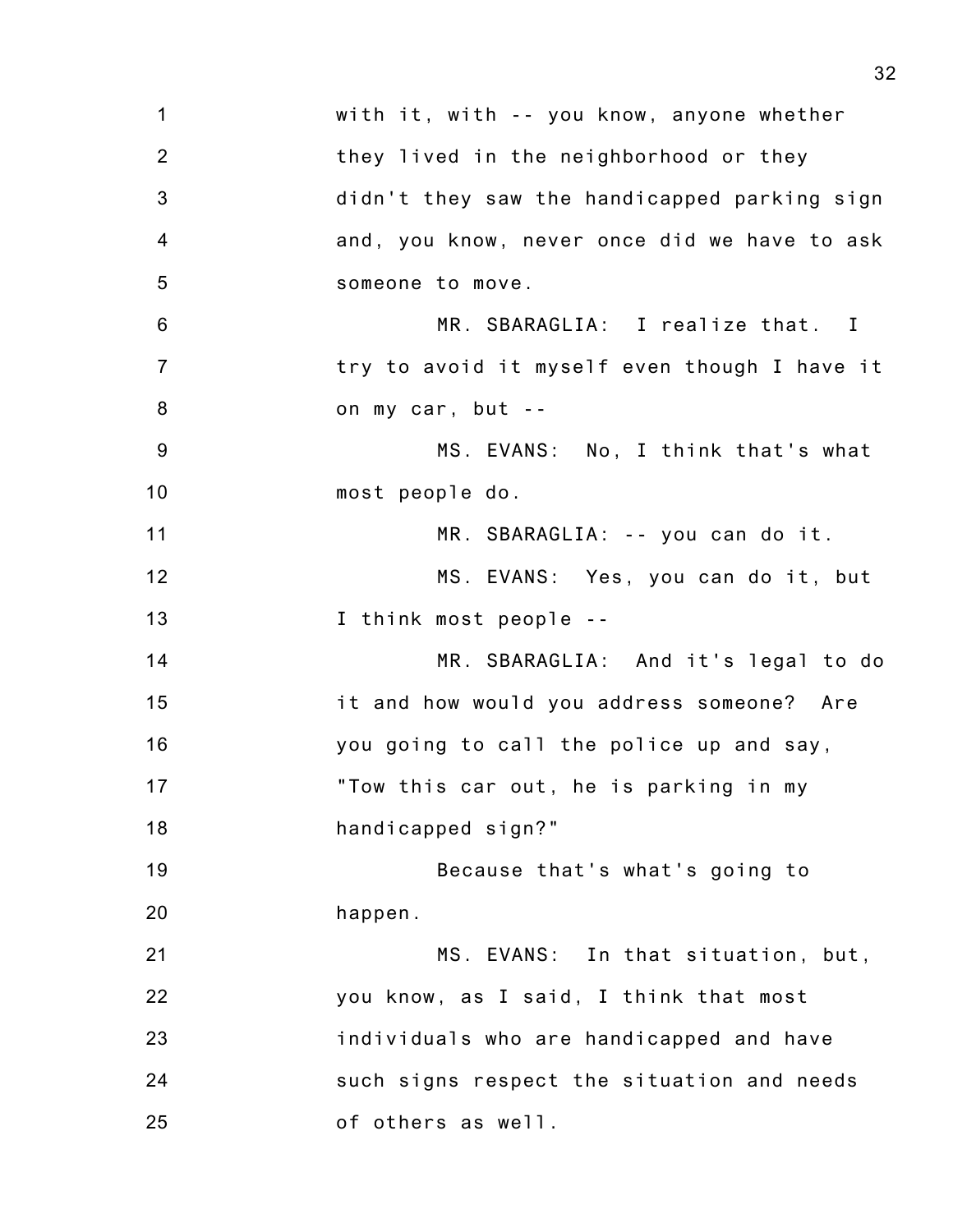1 2 3 4 5 6 7 8 9 10 11 12 13 14 15 16 17 18 19 MR. SBARAGLIA: Well, I won't get into it. I tell you what's going to happen and I know it's going to happen because I have lived in the city long enough to know it's going to happen because I heard this many, many times from other people who said, "Somebody is parking in my handicapped," even if they had a handicap, and that's the way it's going to be, but the thing is I have enough nothing against that, I just don't like the fee. I really don't think you should be charging for that. That should be part of the city services like anything else. I mean, surely we can come up with a -- how much is it going to -- how much do you -- oh, you are going to say how many signs are out and get every one of them to give \$10? No, that's not the way to run a city.

20 21 22 23 24 25 This city is going backwards fast. I don't know what's going to happen when you come up with that \$60 -- \$60,000 man to run the parking meters to run -- to supervise four to six people, and what you are going to do, I read the other piece of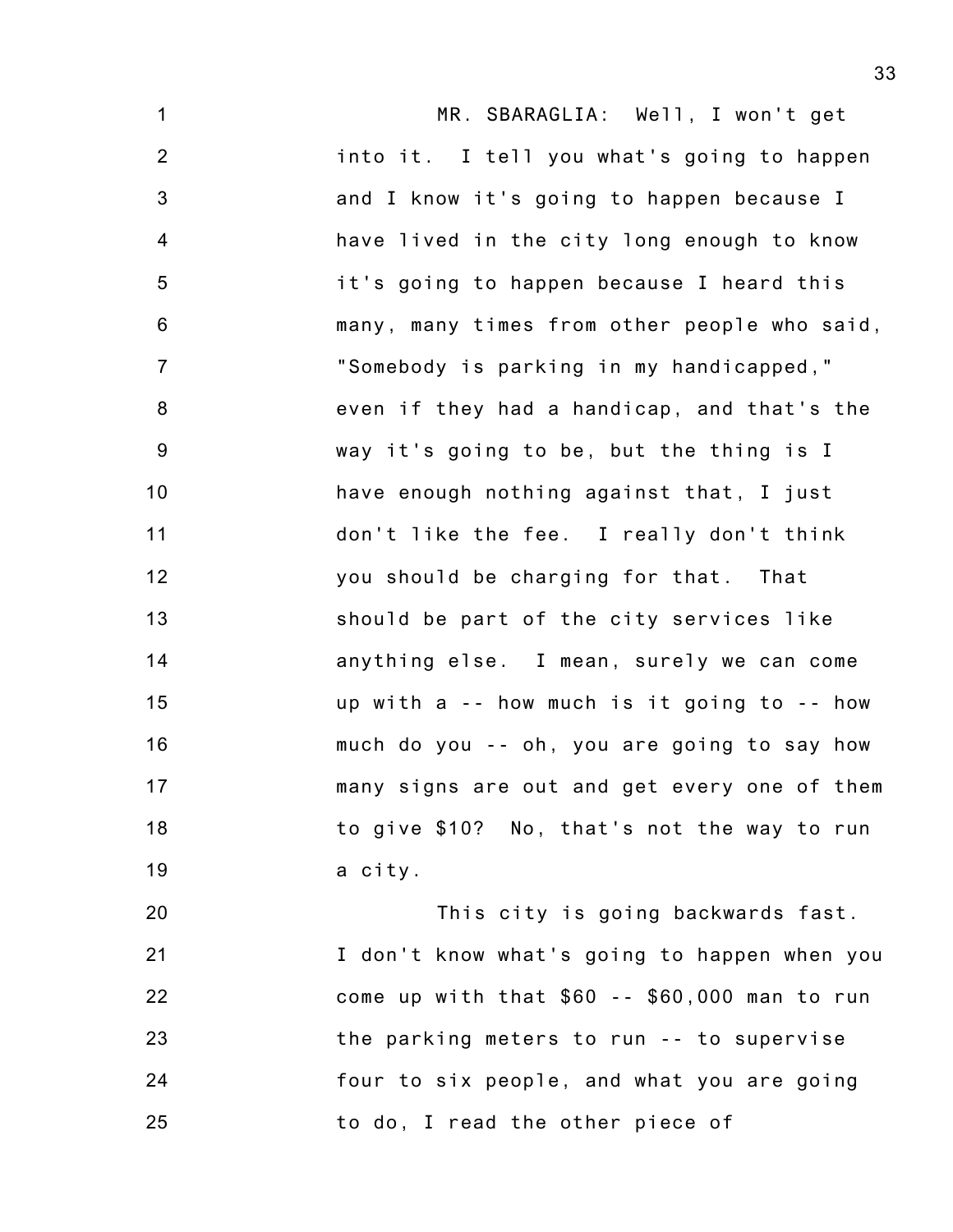1 2 3 4 5 6 7 8 9 10 11 12 13 14 15 16 17 18 19 20 21 22 23 24 25 legislation, that was a piece of garbage they come up with and it's going to come on the agenda again as another piece of garbage where you are parking six days a week in Scranton, going to almost 8:00 at night, I mean, that's ridiculous. You find more ways to oppress people than to help people. I told you before, if you really want to make extra money the city generates electricity, they buy it. Why don't we buy it for most of the people of the city that wants to buy it, and that's money coming in that you would have without oppression. Everything you do is oppressive. Thank you. MS. EVANS: Thank you. Is there anyone else? MS. SCHUMACHER: Good evening, Council. Marie Schumacher. MS. EVANS: Good evening. MS. SCHUMACHER: I have quite a bit to say about the YWCA if that's going to be brought off the table tonight. Was that the intent to bring that legislation off the table tonight? MR. LOSCOMBE: I'm sorry, what? I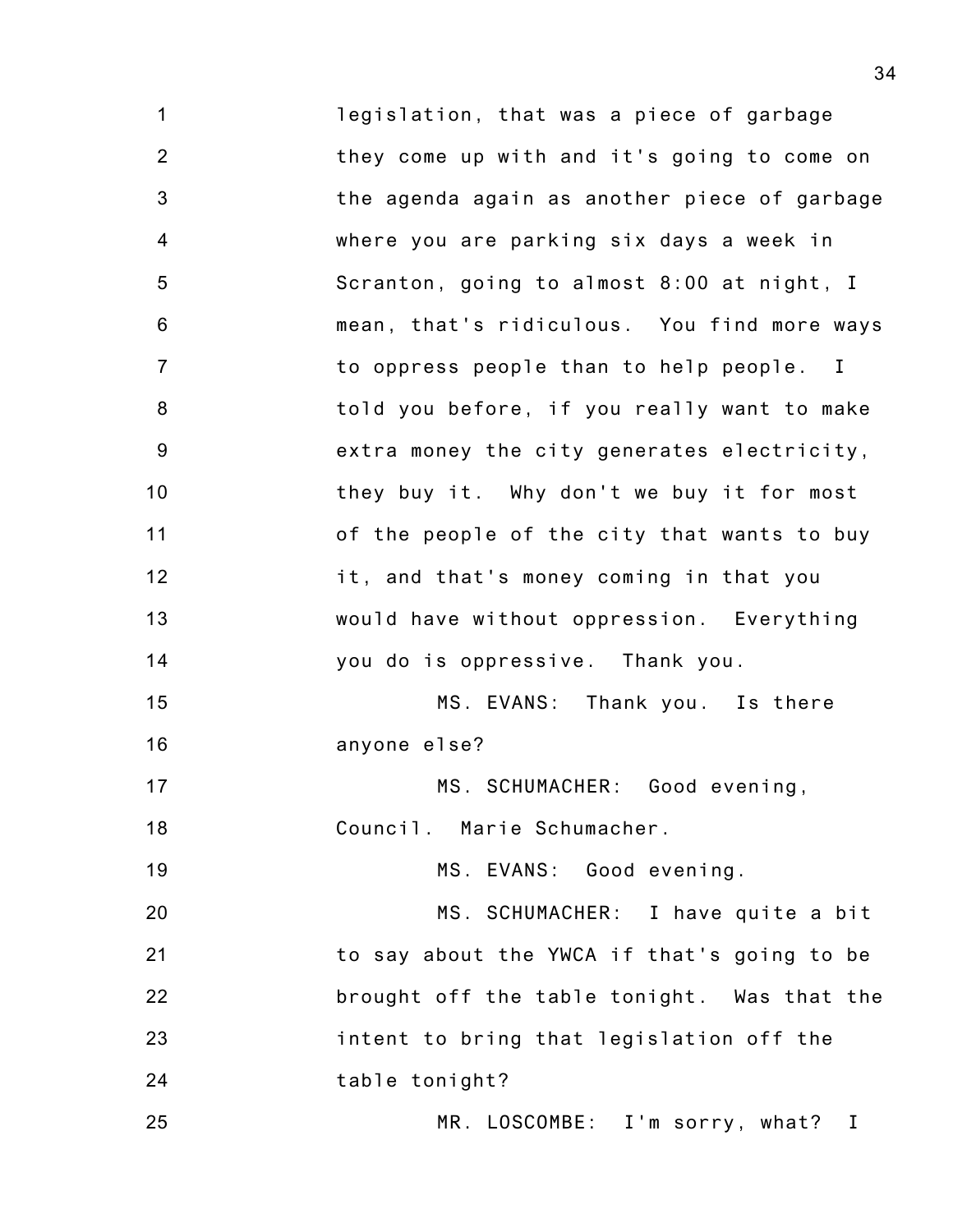1 2 3 4 5 6 7 8 9 10 11 12 13 14 15 16 17 18 19 20 21 22 23 24 25 didn't hear. MS. SCHUMACHER: The University of the Scranton and the former YWCA building -- MR. LOSCOMBE: Yes. MS. SCHUMACHER: That's going to be taken off the table tonight and discussed? MR. LOSCOMBE: Yes, I will be making a motion for that. MS. SCHUMACHER: Okay. I would like for you to name one thing in this city that honors or causes to bring to memory the contribution of women to this city? MR. LOSCOMBE: The contribution of? MS. SCHUMACHER: Women? Nothing, right? MS. EVANS: Is there something? The only thing that comes to mind is the Greenridge branch library which was renamed the Nancy Kay Holmes library. MS. SCHUMACHER: Yeah, for a fee of 10 or 15 thousand dollars. MS. EVANS: Yes, the estate left that amount of money to the library. MS. SCHUMACHER: Yes, and that's not -- that's honoring women, but it's not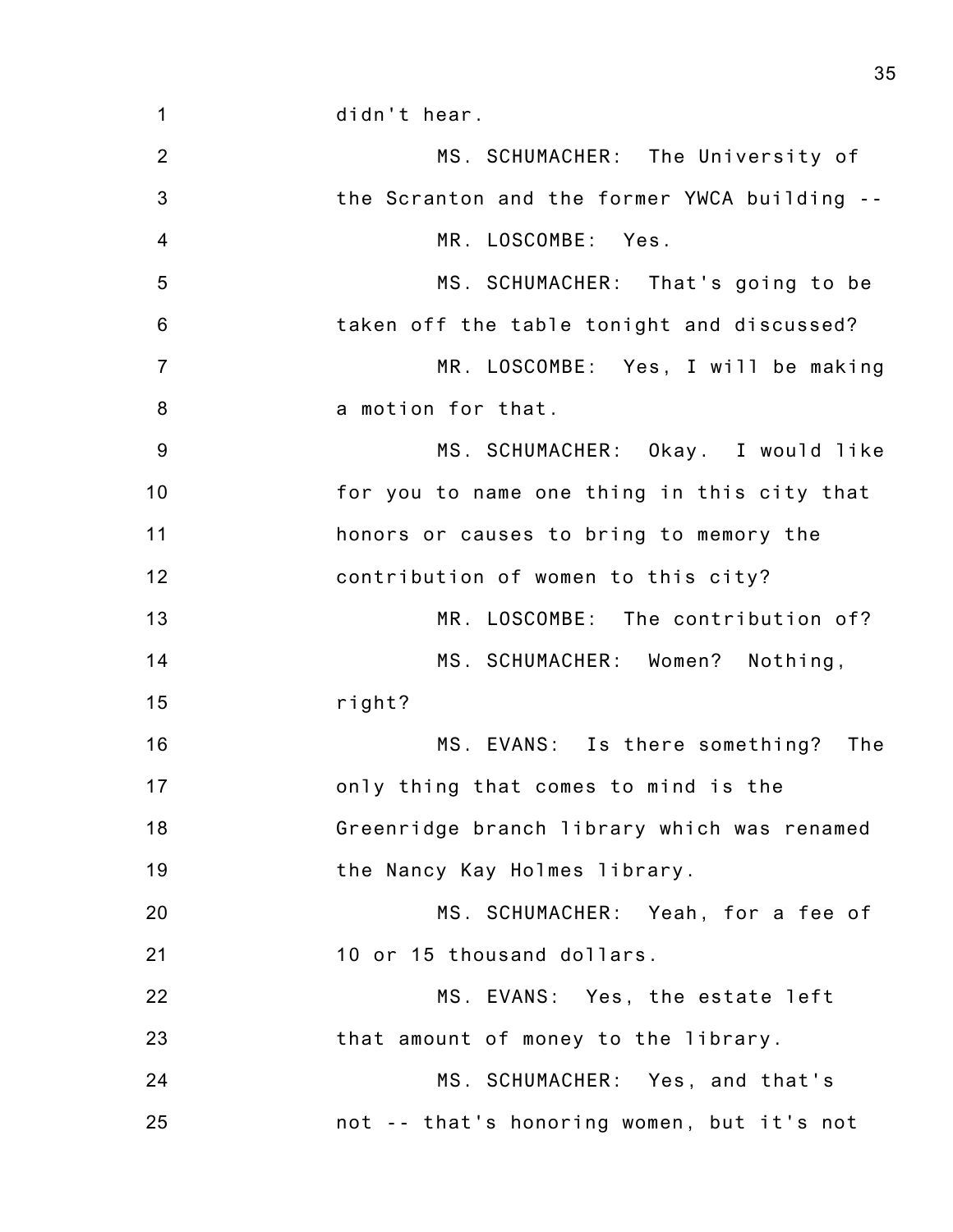1 2 3 4 5 6 7 8 9 10 11 12 13 14 15 the contribution of women to the development of this city as the WYCA did. I do not personally think that HARB did an adequate job. I don't know what the courtesy -- what the definition of the courtesy review refers to. I would think since it is a historical building it should have been a full review and there are people in this city that have spent a good deal of time researching. The University itself has given grants to at least one of their professors to study the impact of that particular structure on the contribution of women in this city. I think it's time we start looking at things like that.

16 17 I will ask you now, I agree with Mary Ann Wardell, she said, "Why there?"

18 19 20 21 22 23 24 25 I have a concern about while this demolition or building is going up what happens to the transit of our emergency vehicles? That's widely used at that corner. It's going to be totally dwarf, and even perhaps the courthouse and certainly Elm Park Church it doesn't -- what the picture in the paper today, that rendering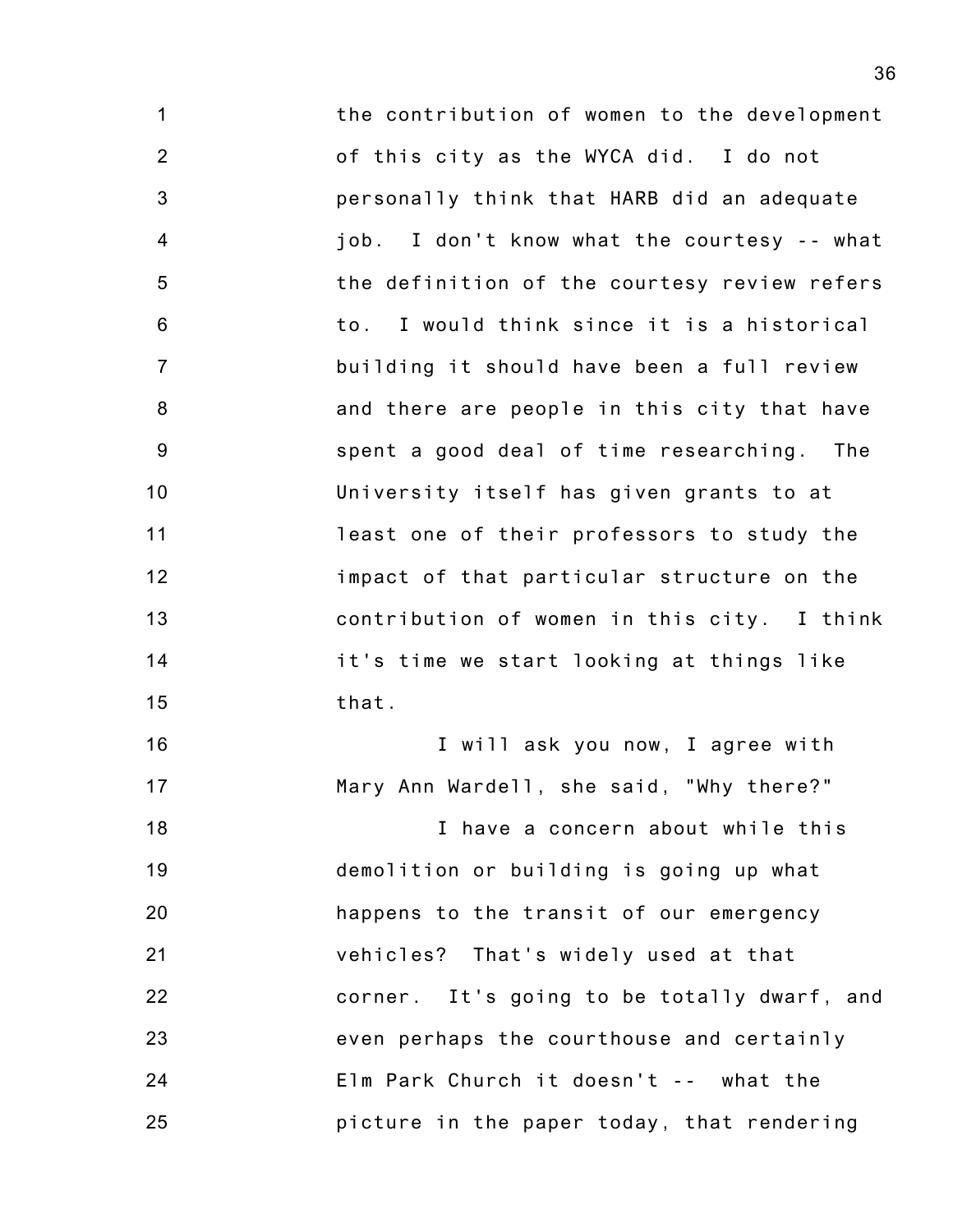1 2 3 4 5 6 7 8 9 10 11 12 13 14 15 16 17 18 19 20 21 22 23 24 25 does not -- just doesn't fit in that corner even if it was within their institutional zone. They just built a brand new science building, what are they doing with the old building? Why can't they do it there? Science, PT, OT, you know, it all fits together I'm sure that the students who will be using whatever facility is ultimately built for OT and PT they will be taking a lost of science classes. Why not put it at the old science building and it's very close. Why not do it there? They can go up eight stories there and it will fit in with their structure. It's urban, it's not going to overgrow everything here. I would request that you -- I thought you were going to have a full hearing on this, that was my understanding that there was going to be a hearing on this legislation I believe? MS. EVANS: No, not to my knowledge. MS. SCHUMACHER: Okay. Well, that was my understanding, but I would urge a "no" vote on this or continue keeping it on the table until you can do a little bit more research and see what the real impact of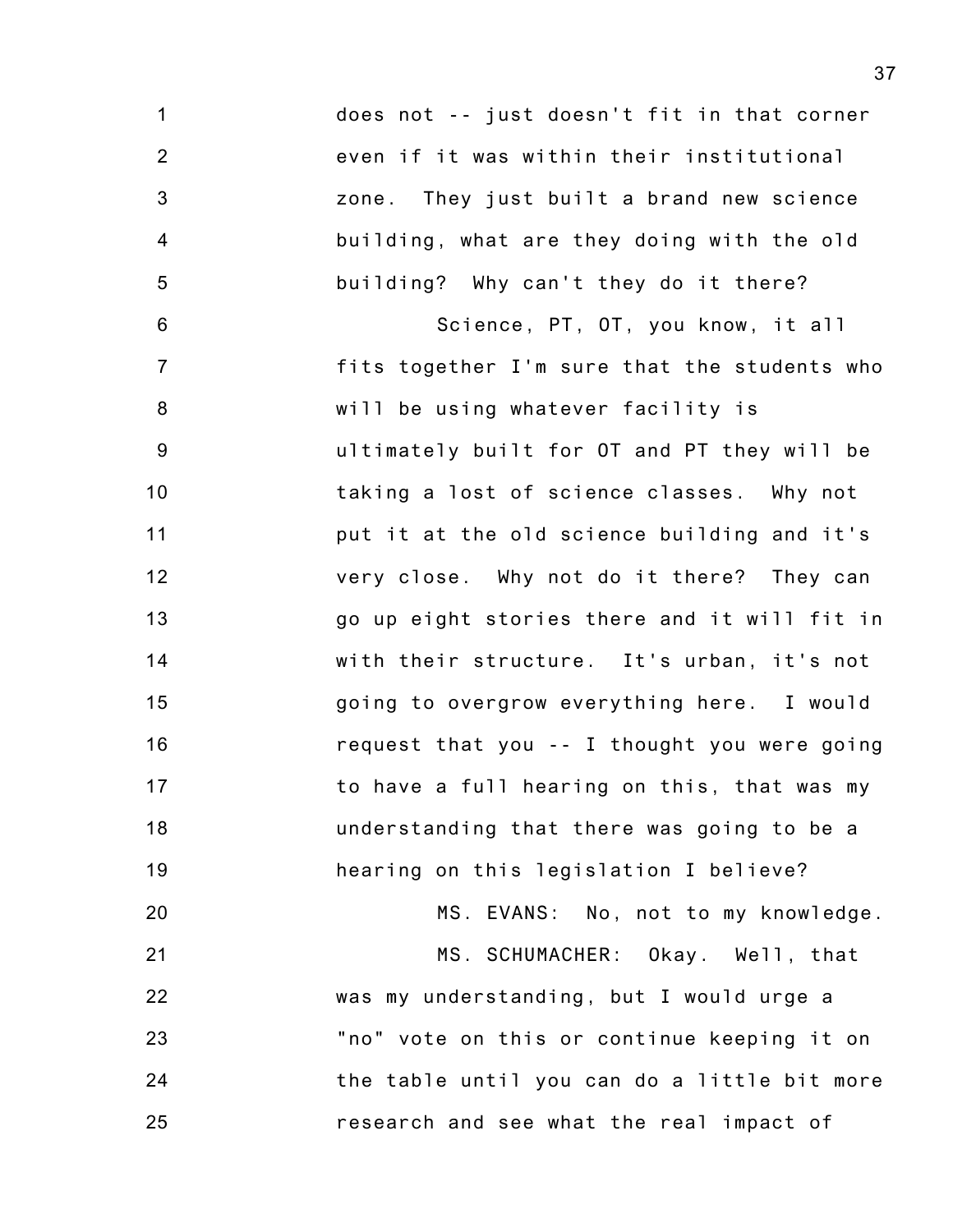1 2 3 4 5 6 7 8 9 10 that building and its utilization was for women in the development of this city. We deserve more than we have gotten and I think another couple of weeks and a little more research would be go a long way. And again, I would suggest a counter proposal that the science building, the old science building be looked at for this building and that would solve the problem, at least for now, so I do request to keep that on the table.

11 12 13 14 15 16 17 18 19 20 21 22 23 Again, another piece of legislation I would urge a "no" vote on 6-A, that's the gift that stops the giving. You know, we have talked about nonprofits and we have too much nontaxable land and now we want to take a gift, which we'll probably have to maintain. I did drive by it, it is a paved lot, not in the world's best shape, but will we have to fix that? We will have the liability? It's off the tax rolls. If a business is going to in I think the business should buy it, otherwise, I think it's a bad deal for the taxpayers of this city.

24 25 I'll return with the rest next week, and again, I urge you to vote against that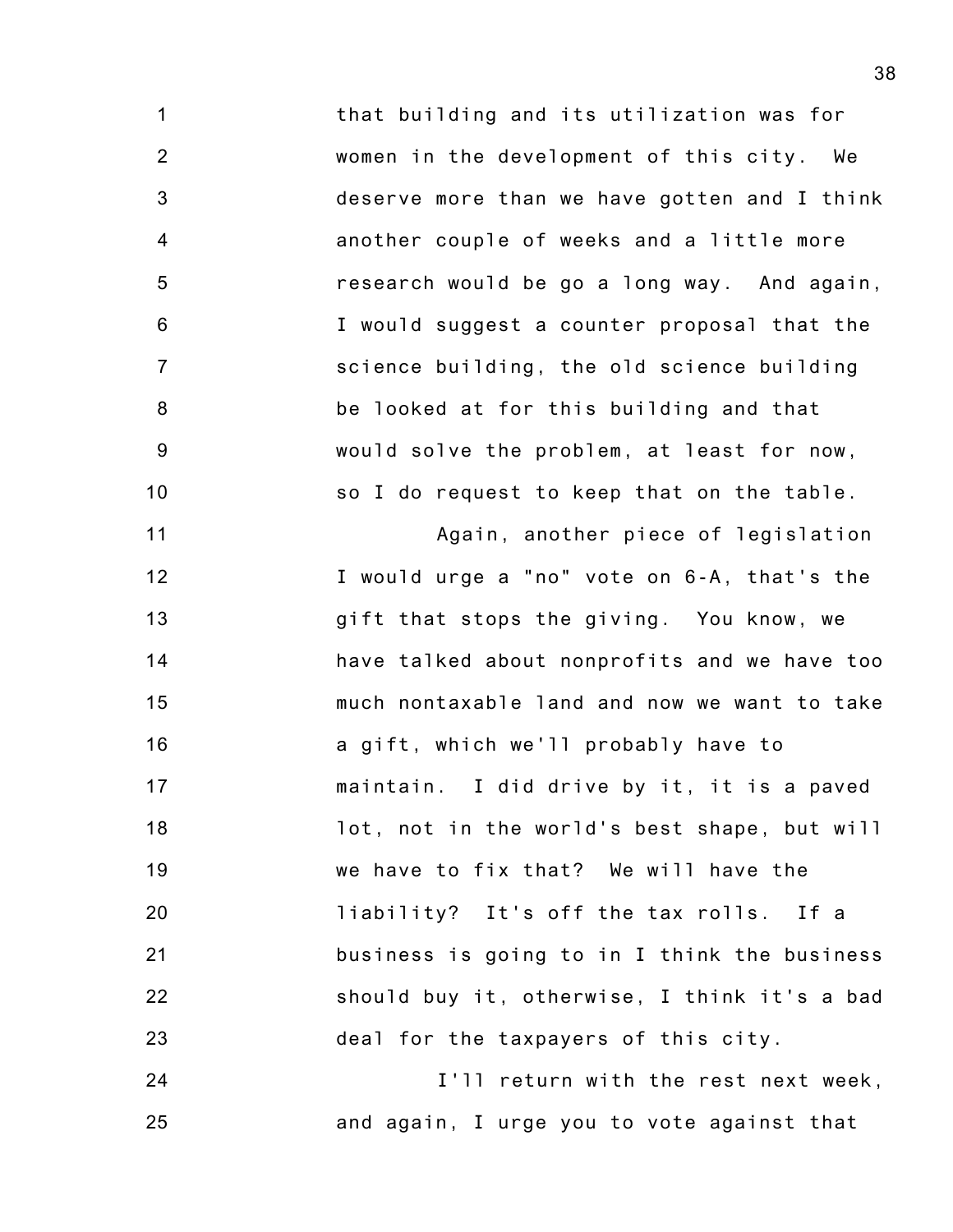1 University of Scranton.

2 3 4 5 6 7 8 9 10 11 12 13 14 15 16 17 18 19 20 21 22 23 24 25 MS. EVANS: I do have some information for you, they are responses to requests that you have made and then letters showing that we sent for other responses. MS. SCHUMACHER: Okay. Thank you, and I do want to note tonight to thank you, the minutes are up to date and I appreciate that, and also appreciate the work that Jim and Boris did on the study on the PEL status report. Thank you. MS. EVANS: Is there anyone else? MS. CHILIPKO: Good evening, Council. MS. EVANS: Good evening. MR. LOSCOMBE: Good evening. MS. CHILIPKO: Mary Chilipko, resident City of Scranton. I debated about coming here tonight. I do want to -- we are in response to Doug are going to try to get a group together to have a meeting still to try to see what we can do to save the pool and not lose the city asset. How far we can go, what we with do, what approval we need from the mayor, the union, but that is a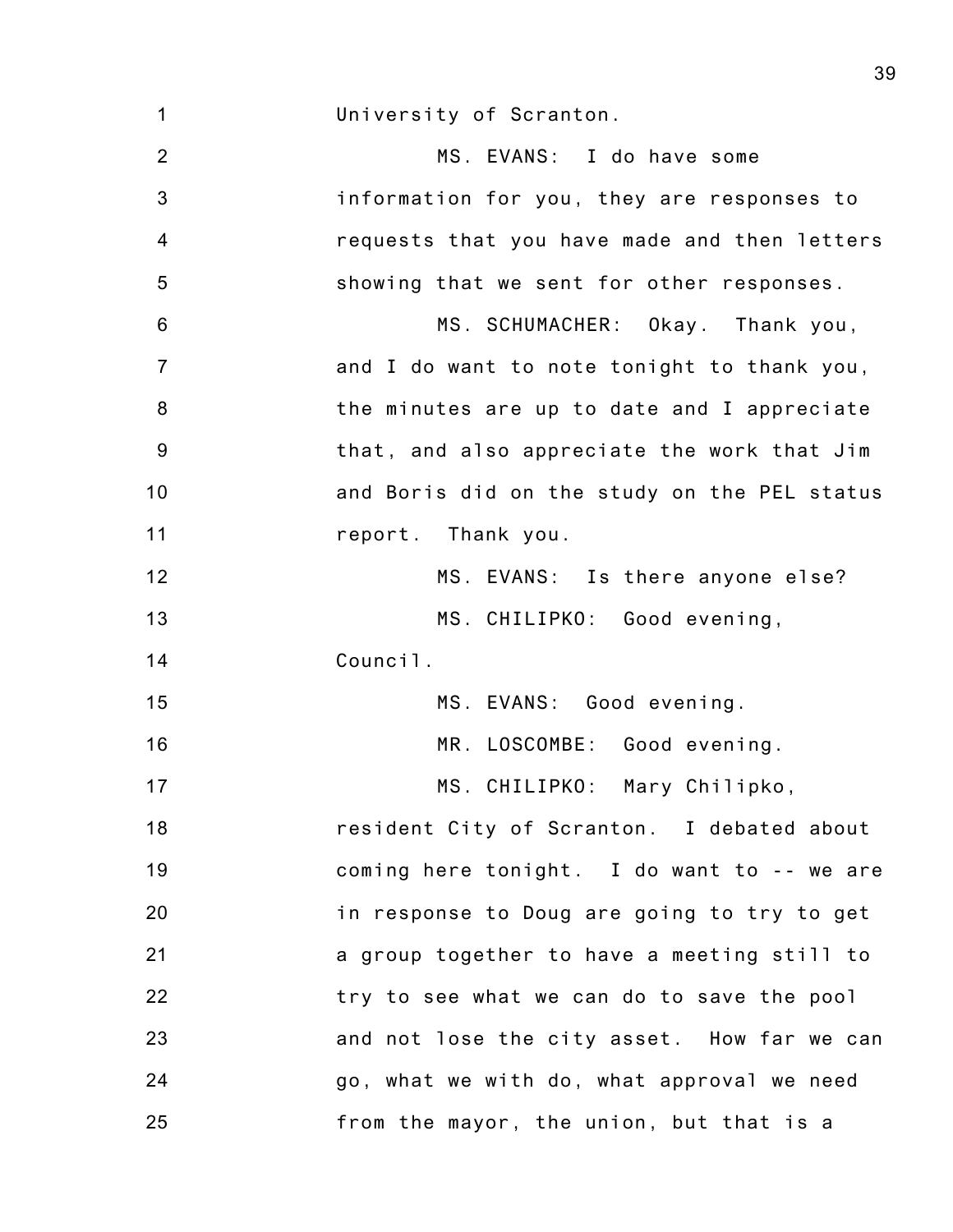work in progress.

1

2 3 4 5 6 7 8 9 10 11 12 13 14 15 16 17 18 19 20 21 22 23 The issue I debated about, and I hope I get this correct, if anybody else can correct me with this, I talk about the little people and Doug mentioned bullies tonight, I have seen the neighborhood groups step up, some of the food truck people step up and, you know, when they made a remark that struck me about the city maybe helping some of the establishments downtown, I don't know, I think everybody that watches the city council meetings should watch the city zoning board meetings as well. I think we witnesses, and I think they should watch, the replay of especially this week's, even though it was a very long meeting, a five-hour meeting, because I think we saw a true meltdown in city hall last night and I'm surprised that there weren't resignations on the table this morning and it's a case of a little guy basically standing up against the big guys.

24 25 If I get this right, the one case that I'm talking about involved permits issued by Mike Wallace to a large developer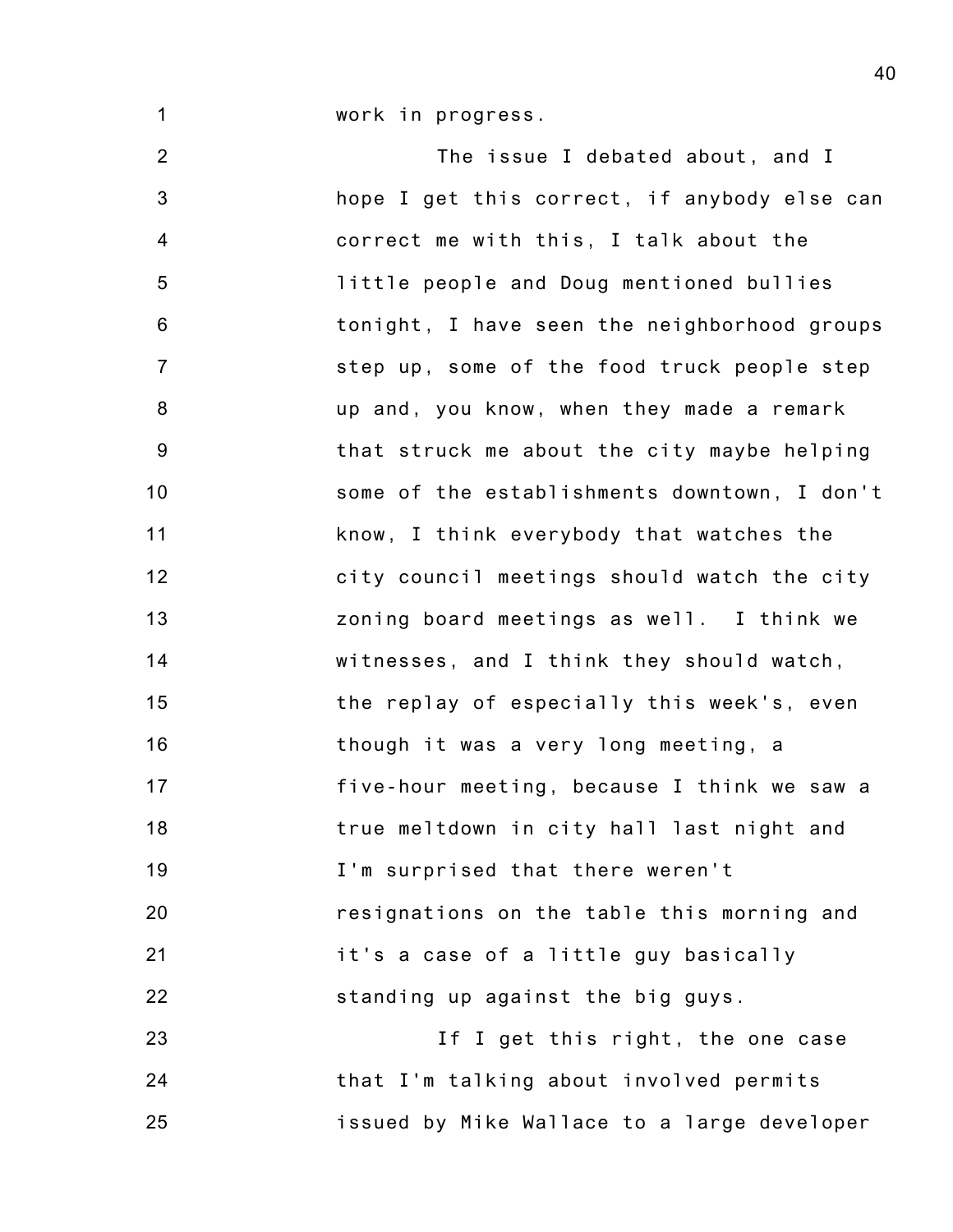1 2 3 4 5 6 7 8 9 10 11 12 not following the city ordinance regarding the procedure of purchasing condemned properties. I commend, I believe his name was Donald Romano, the landlord who filed this appeal, for taking on these guys. It took guts. It was very tense here, they were very intimidating, they tried to be. What he was asking for was an even playing field. Basically the theory was if we have to, there were other landlords here, if we have to follow city ordinances and procedures why doesn't everyone else.

13 14 15 16 17 18 19 20 21 22 23 When asked why he issued the permits Mike Wallace replied he was told to do so. He was told to violate a city ordinance by the law department and he specifically mentioned Cara Seitzinger and Attorney Paul Kelly. The developers and their lawyers and everyone else they stood up, numerous lawyers and at times very angry developers they blamed money, jealously and later the five morons on the zoning board as the problem.

24 25 My impression in the room, I don't know about anybody else watching, I was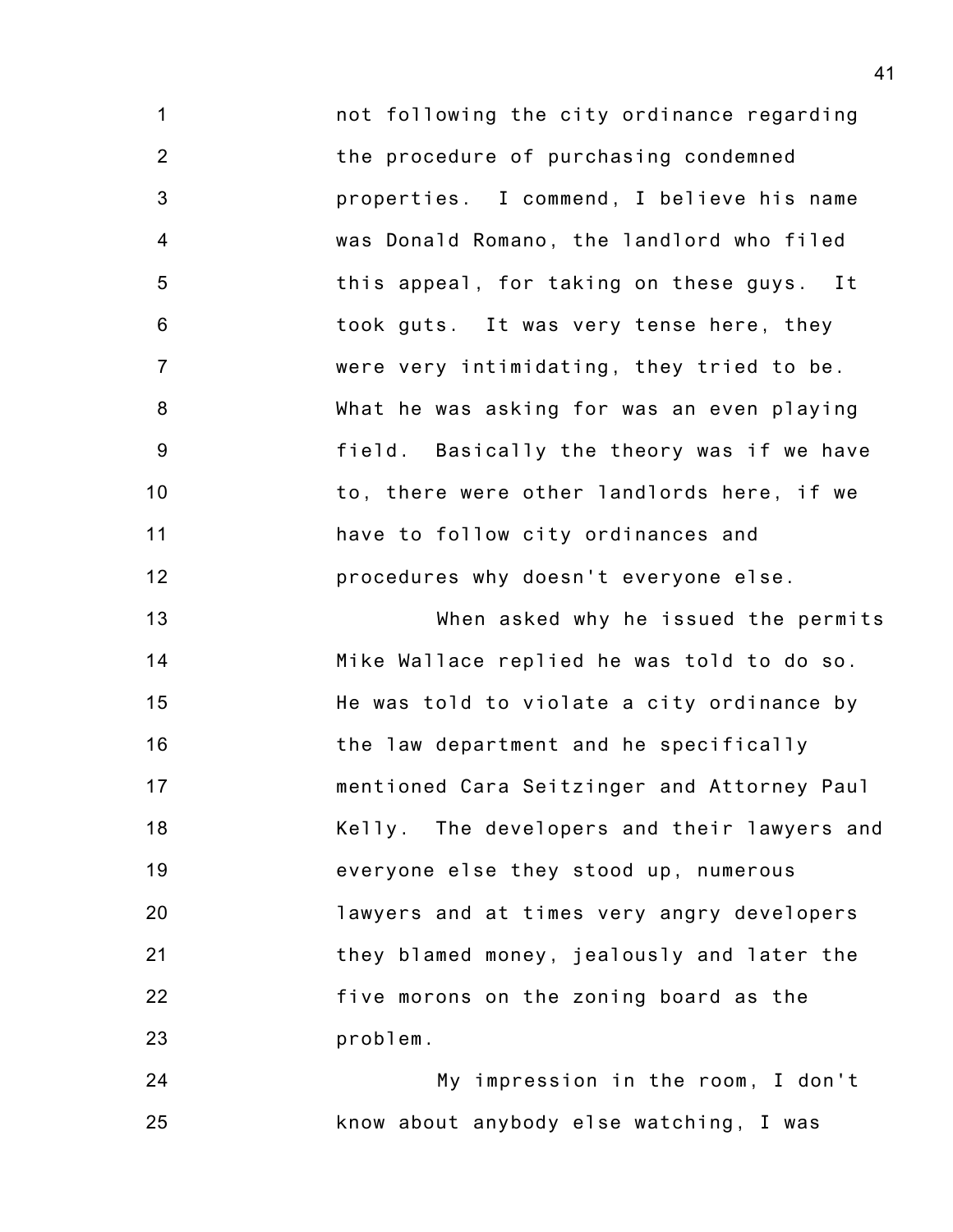1 2 3 4 5 6 7 8 9 10 11 12 13 14 15 16 17 18 19 20 21 22 23 24 25 astonished to hear that from the city zoning officer and I think no matter how the big guys tried to twist that we got the true understanding of Mike Wallace's statements. If I were Mike Wallace I probably would have pled insanity before I started naming names. I think by admitting to and directed by the law department, Cara Seitzinger and Attorney Paul Kelly, I would expect their resignations. I think the little people are still on move, I think that was a very exciting night for the City of Scranton and I do hope there are resignations on the table. Maybe now the playing field will start to become a little more even in the City of Scranton. Thank you. MS. EVANS: Thank you. MR. LOSCOMBE: Mary, I'm sorry, I'm sorry we are playing phone tag. MS. CHILIPKO: That's okay. MR. LOSCOMBE: I do want to get together with you if you are available tomorrow I will give you a call in the morning.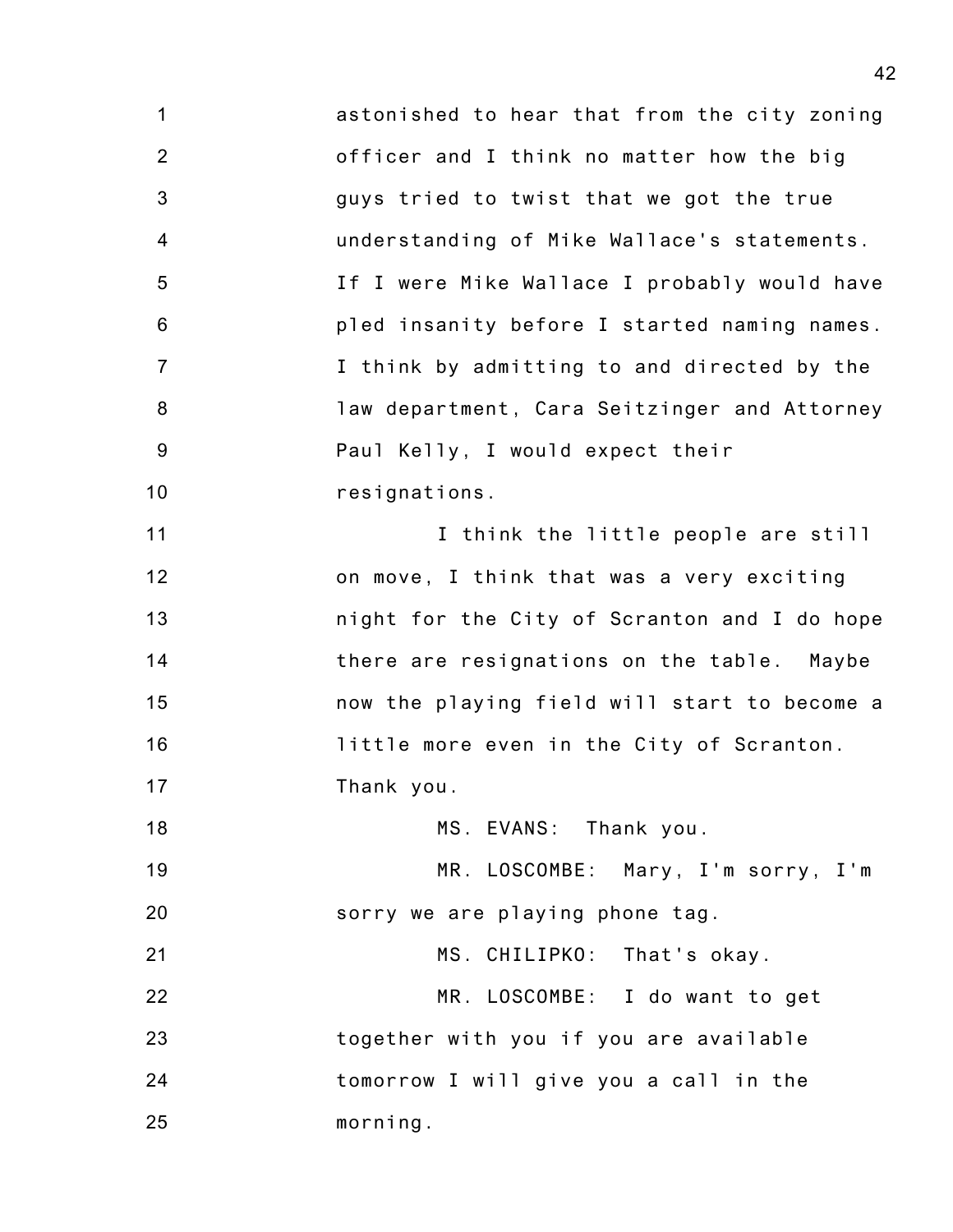| $\mathbf{1}$     | MS. CHILIPKO: Okay. Sounds good.             |
|------------------|----------------------------------------------|
| $\overline{2}$   | MR. LOSCOMBE: Is that okay?                  |
|                  |                                              |
| $\mathbf{3}$     | MS. CHILIPKO: Okay.                          |
| 4                | MS. EVANS: And, Mrs. Chilipko, what          |
| $\sqrt{5}$       | I am going to suggest to you, I am going to  |
| 6                | talk about the pools under my motions this   |
| $\overline{7}$   | evening, however, I believe what is going to |
| 8                | work best to the neighborhood's advantage    |
| $\boldsymbol{9}$ | would be to schedule a meeting with the      |
| 10               | mayor of all the volunteers, including       |
| 11               | council members who wish to work on          |
| 12               | repairing and opening that pool this summer. |
| 13               | And, as I said, the mayor noted              |
| 14               | there are issues involving union contracts,  |
| 15               | insurance, bidding, etcetera, but I do       |
| 16               | believe that bringing a group of community   |
| 17               | volunteers together to make this request and |
| 18               | present him with a plan of how you intend to |
| 19               | make this work I think that can go a long    |
| 20               | way.                                         |
|                  |                                              |

21 22 23 24 25 MS. CHILIPKO: If I may just reply? We did discuss this at our neighborhood meeting on Tuesday and there are also other neighborhood groups that have said they have been in similar situations and gave us the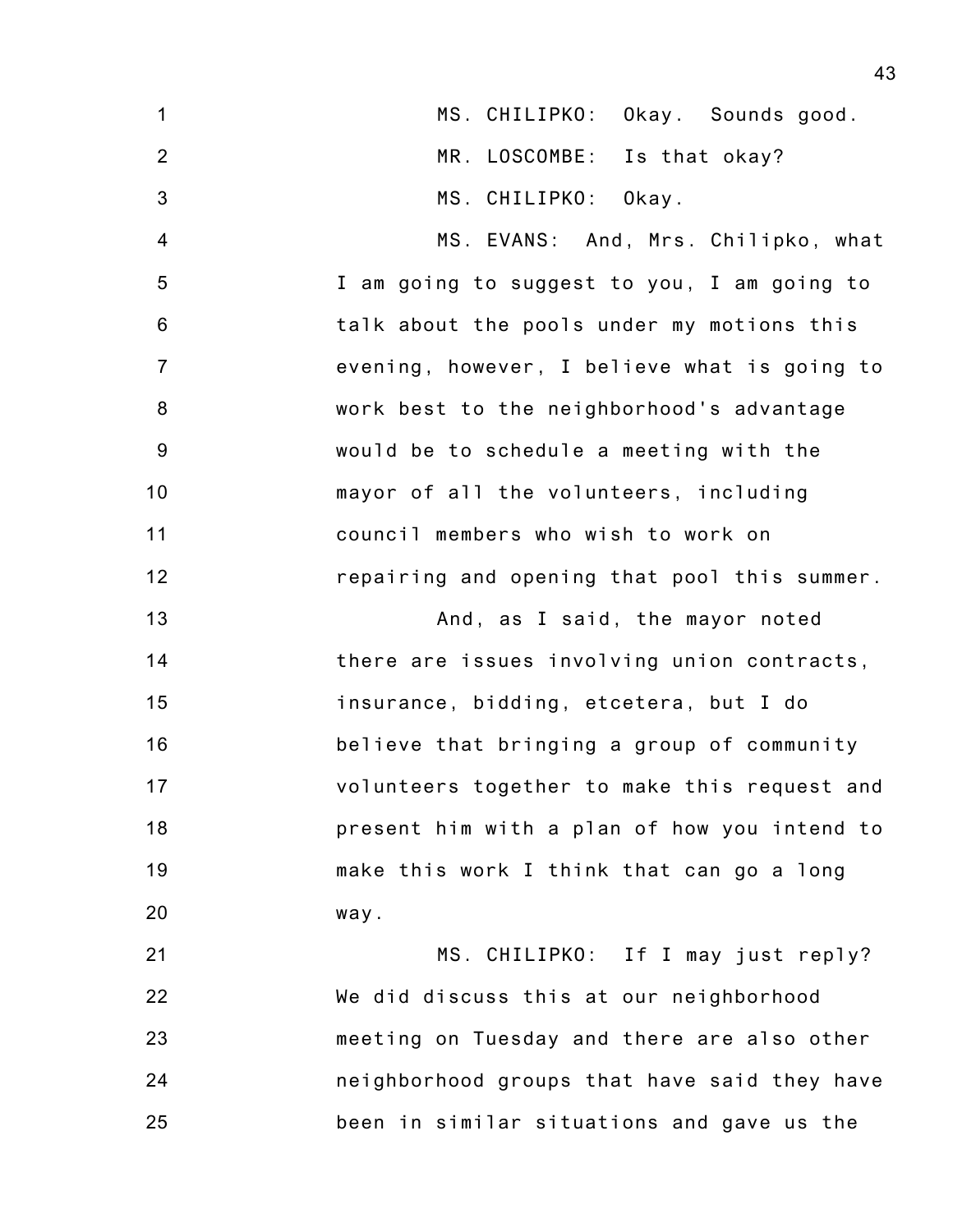1 2 3 4 details on how they handled it in different parks in the city so they as well would be interested in attending some type of meeting like that as well I'm sure.

5 6 7 8 9 10 MS. EVANS: I would say the more sincerely interested individuals who are willing to roll up their sleeves, you know, and get involved and do the work the better -- the better the outcome is going to be for you.

11 12 MS. CHILIPKO: And I think there are more than the mayor would think. Thank you.

13 14 15 16 17 MR. LOSCOMBE: And I would like to add that Pinebrook Neighborhood Association has rolled up their sleeves and done a lot of hard work over the last few years so their experience is telling.

18 MS. EVANS: Oh, I know.

19 20 MR. LOSCOMBE: Definitely that would be it.

21 22 23 24 25 MS. EVANS: Oh, I agree, but I'm saying that I think, in other words, I very much want to see this pool open and I have for years and from the very beginning the first summer that the pool closed I railed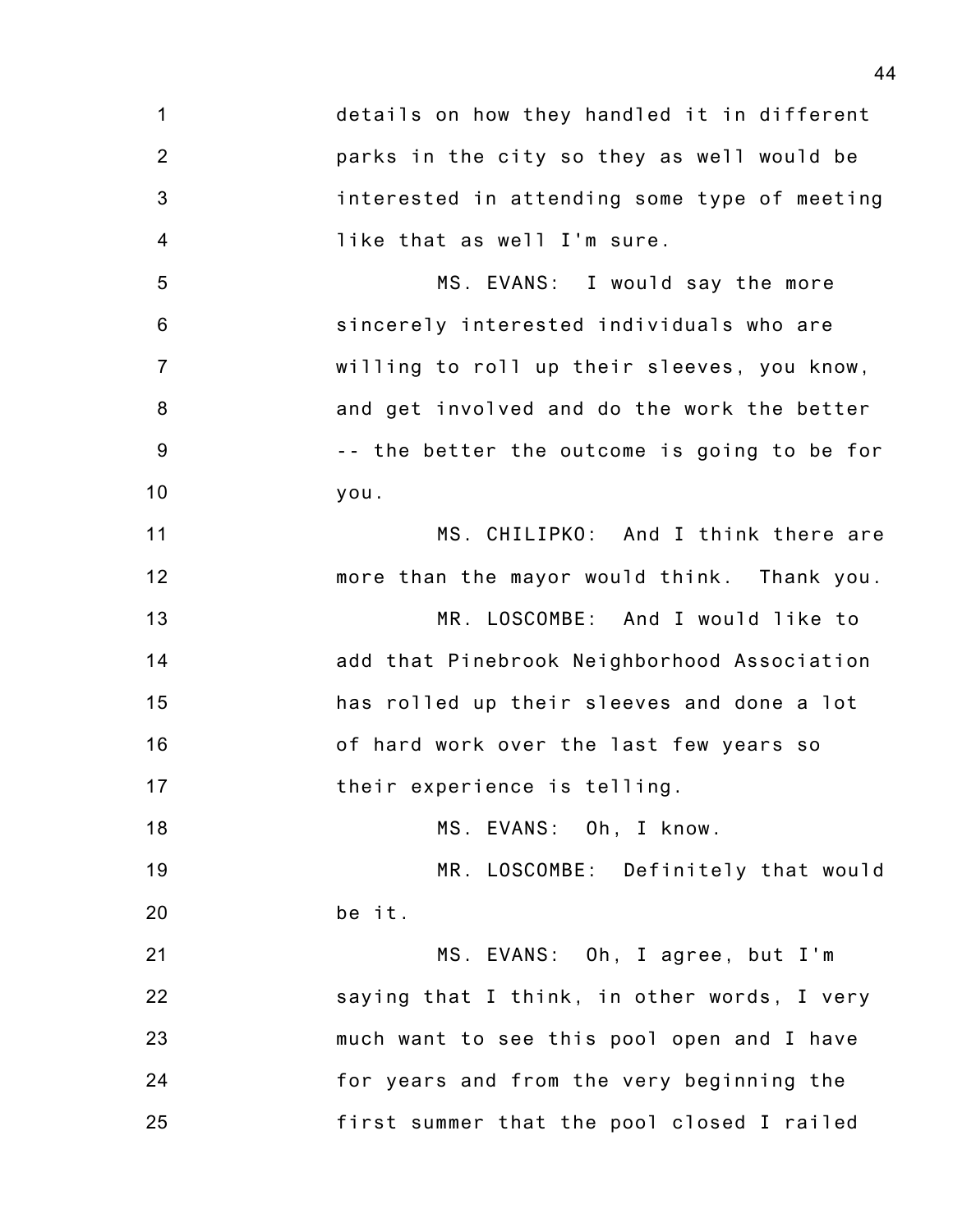1 2 3 4 5 6 7 8 9 10 11 12 13 14 against that, and fought for that and nothing ever happened and though I'm still discussing it with the mayor I believe that, you know, my urging, my suggestions aren't enough and so what I'm suggesting, you know, to you tonight is what I think is going to be a much more effective, a much more powerful method of reaching your goal and convincing the mayor that this is the right thing to do when you do have so many people who are so interested and are willing to take this upon themselves because the city doesn't have the money to do it. MS. CHILIPKO: So I should arrange a

15 meeting with the mayor, try?

16 17 18 19 MS. EVANS: Um-hum. Schedule -- but before you schedule it make sure that everyone is able to attend with you. I'm not suggesting a one-on-one meeting.

20 21 MS. CHILIPKO: Oh, no, never. Never.

22 23 24 25 MS. EVANS: I'm suggesting the entire group and come with your plans of what you would like to do this summer right now starting in June and I think you could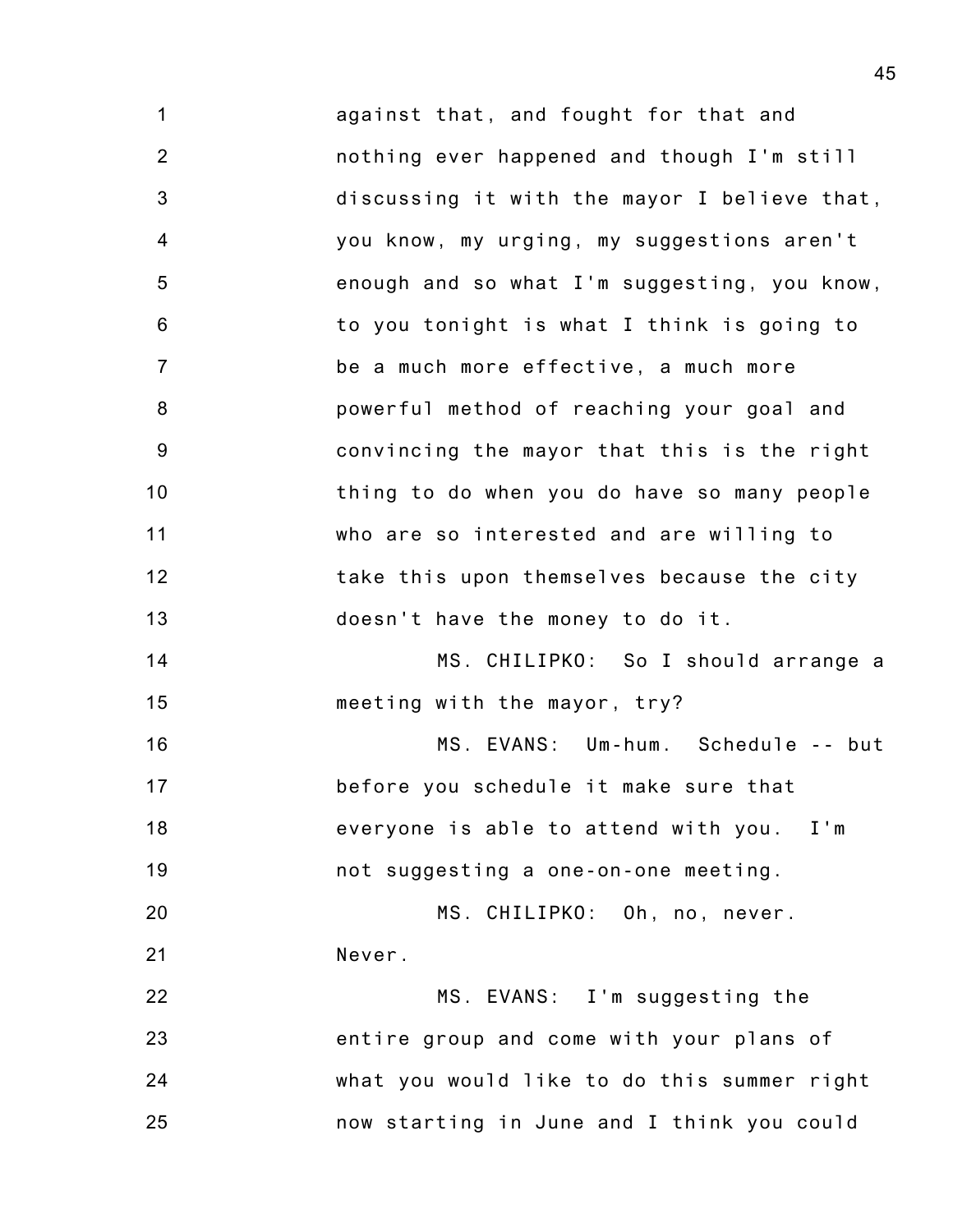be successful.

1

2 3 4 5 6 7 8 9 10 11 12 13 14 15 16 17 18 19 20 21 22 23 24 25 MS. CHILIPKO: I will do that and I will get the group together, we need to kind of reorganize, and it's people all over this city, it isn't only Pinebrook. MS. EVANS: Right. MS. CHILIPKO: And we've got the cooperation from the Scranton Police Department, the chief. I tend to bring up the bad but there is a lot of good, and it's not just Pinebrook it's all over the people. The little people they have had enough. Thank you. MS. EVANS: Thank you. MR. LOSCOMBE: Thank you. MS. EVANS: Is there anyone else? Mrs. Krake? MS. KRAKE: 5-A. MOTIONS. MR. LOSCOMBE: Chrissy, you took three weeks off in a row. Come on, your vacation is over. MS. EVANS: Councilman McGoff, do you have any comments or motions? MR. MCGOFF: Very briefly, and a few during the legislation. Just one comment on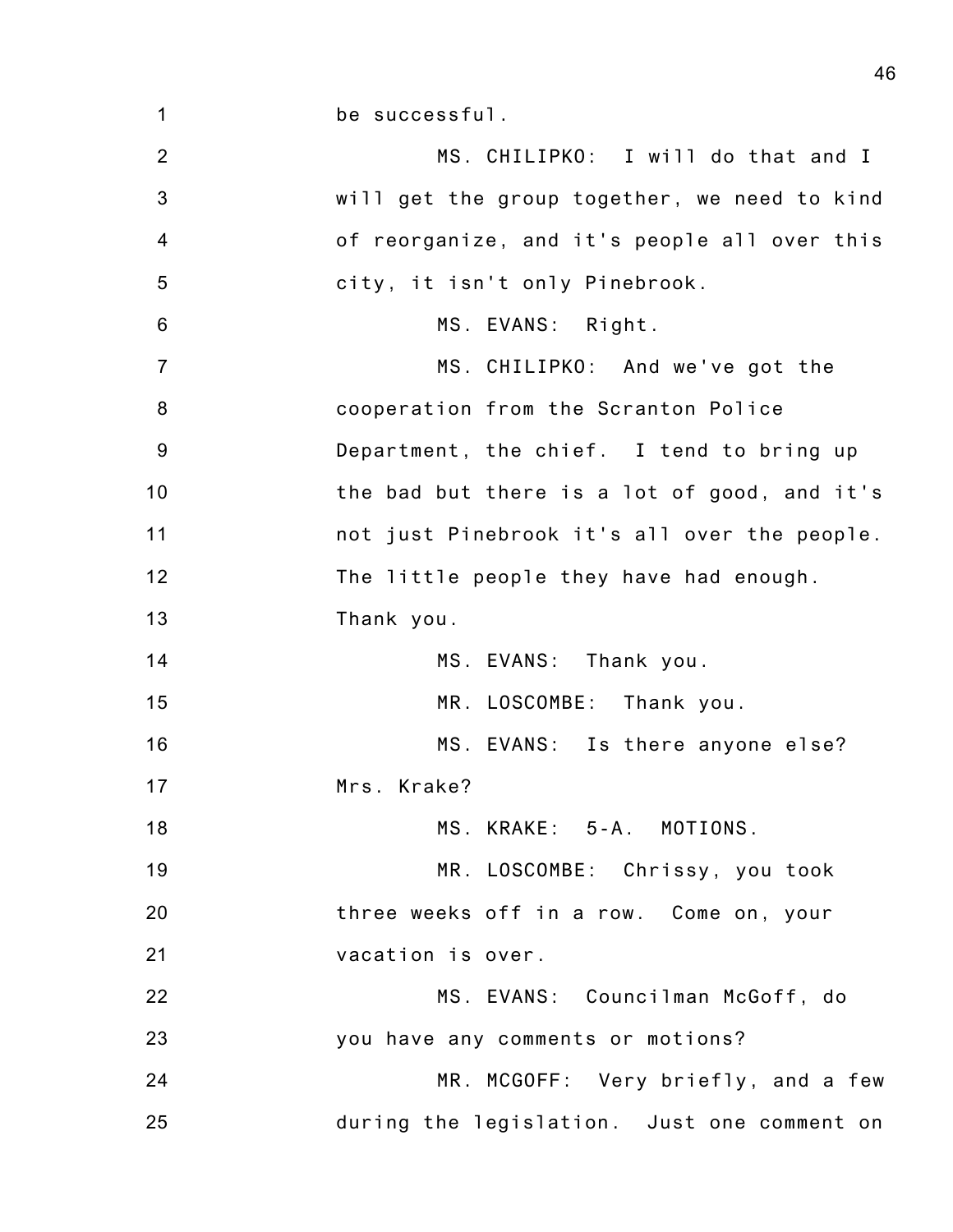1 2 3 4 5 6 7 8 9 10 11 12 13 14 rental registration, the Rental Registration Office for want of a better term, has been aggressively pursuing the implementation of the ordinance in the past week. What they have done is identified ten landlords who were the most egregious in not paying the rental registration fee. They identified those ten, and I believe I'll use the word threatened those landlords with the closure of their properties should they not register and pay the fees, and I was told that seven have already responded by, you know, paying the rental registration fee and hopefully others will.

15 16 17 18 19 20 21 22 23 24 25 And the next step I'm told is that they are now going to -- they have identified those properties with delinquent refuse bills and that they are again pursuing the landlords with the threat of closure should those delinquencies not be paid and so I think that what we are seeing is the implementation of the ordinance in the way it was thought it would be implemented or used. It's not only increasing revenue, but it's also taking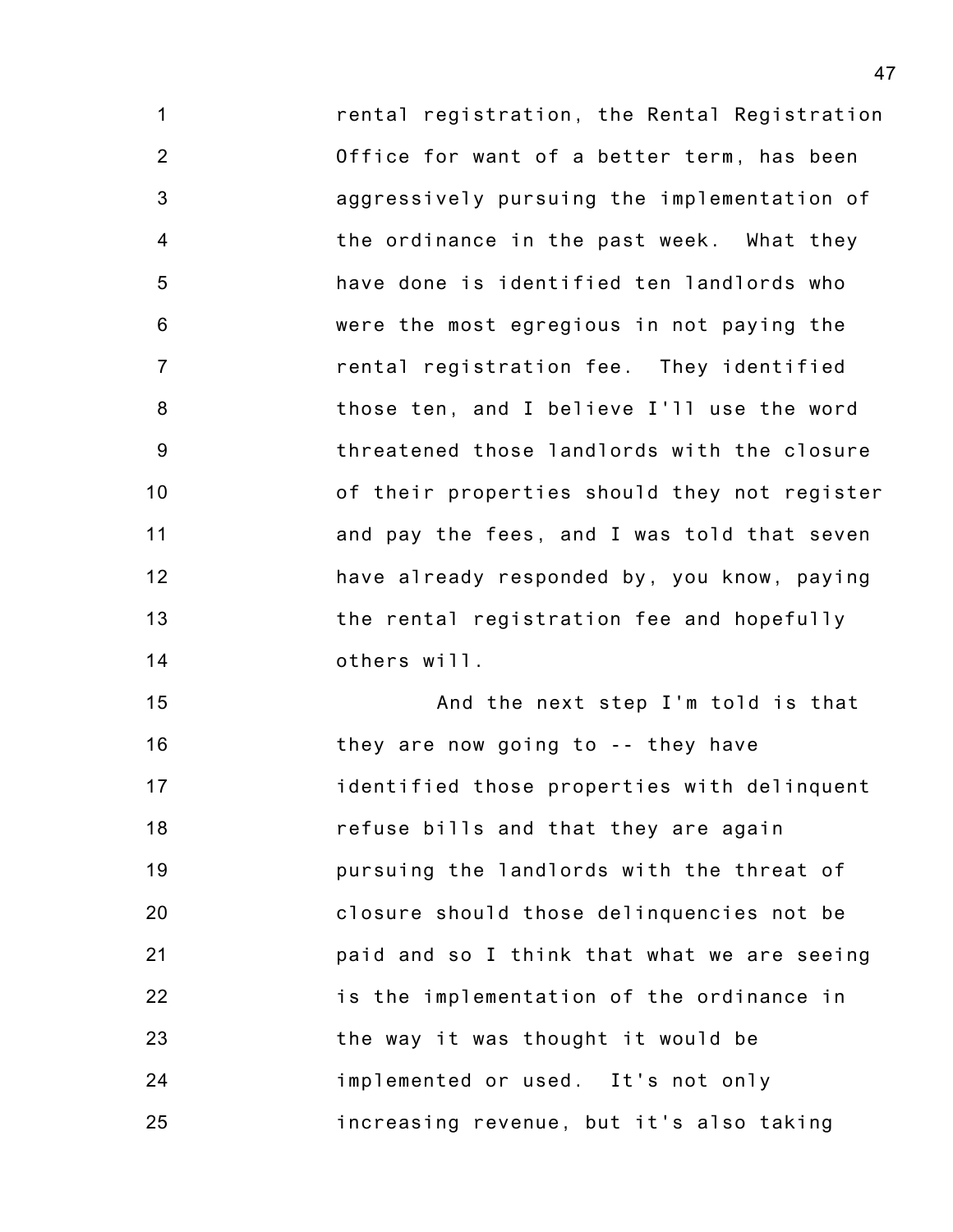1 2 3 4 5 6 7 8 9 10 11 12 13 14 15 16 17 18 some control over the landlords and forcing them to comply with all city ordinances and hopefully improve the situation for tenants and for the city by doing this and hopefully-- and I think, also, that the by putting another person in that position, the rental registration assistant or whatever title we gave to it, I believe that the two people that are operating or implementing this are doing a great job and I think that's what was needed was somebody to take control of it, and to and to work with the ordinance to bring about the desired results and I would like to commend the people that are working through rental registration and I think in the future this bodes well that we will continue to see progress with this program.

19 20 And that's all I have for now. Like I said, some comments for the legislation.

21 22 23 24 25 MS. EVANS: Thank you. And the only thing I would like to add to that I do -- I was aware of Councilman McGoff's announcement, the mayor had discussed that with me, and said that when all is resolved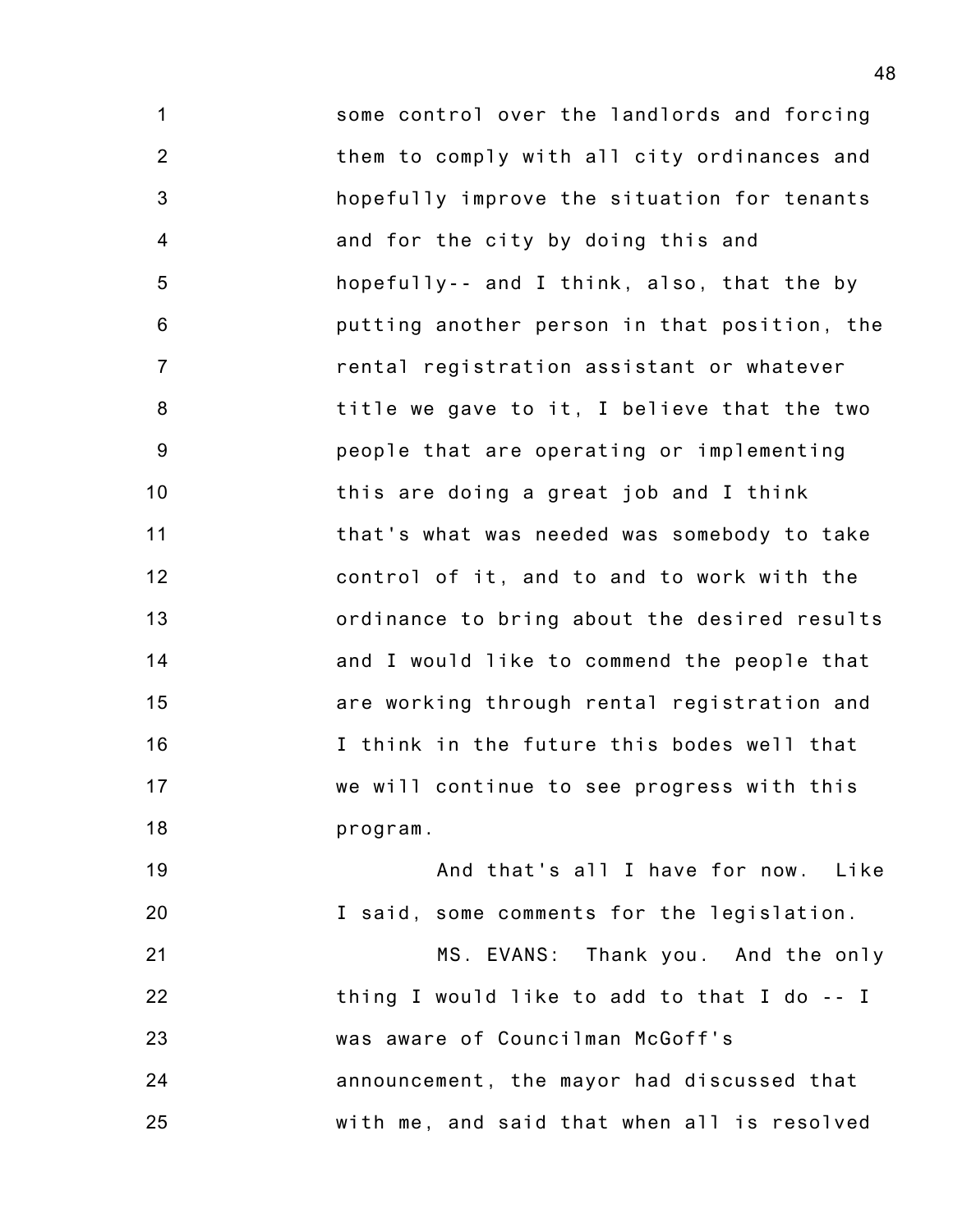1 2 3 4 5 on these delinquent garbage fees etcetera, and rental registration, that the city is looking forward to possibly a million dollars in revenue as a result that was unanticipated.

6 7 8 9 10 11 12 13 14 15 16 17 18 19 20 21 22 23 24 25 And I do commend the employee who are working diligently on this program, however, I think we also need to remember this should have and could have happened years ago and it was allowed from 2008 forward to just disintegrate into nothing and it only happened because of this council and the city reaching the edge of a fiscal cliff where this council had to keep pushing and pursuing every new avenue of revenue possible to save you, the taxpayers, from a crushing tax increase and it took a great effort because frankly, ladies and gentlemen, it's been like moving a mountain and chipping away, chipping away, chipping away at that mountain every day for the last three and a half years and though you don't know it and you don't see it this is what occurs every day, all day behind the scenes. So I think, yes, it's a wonderful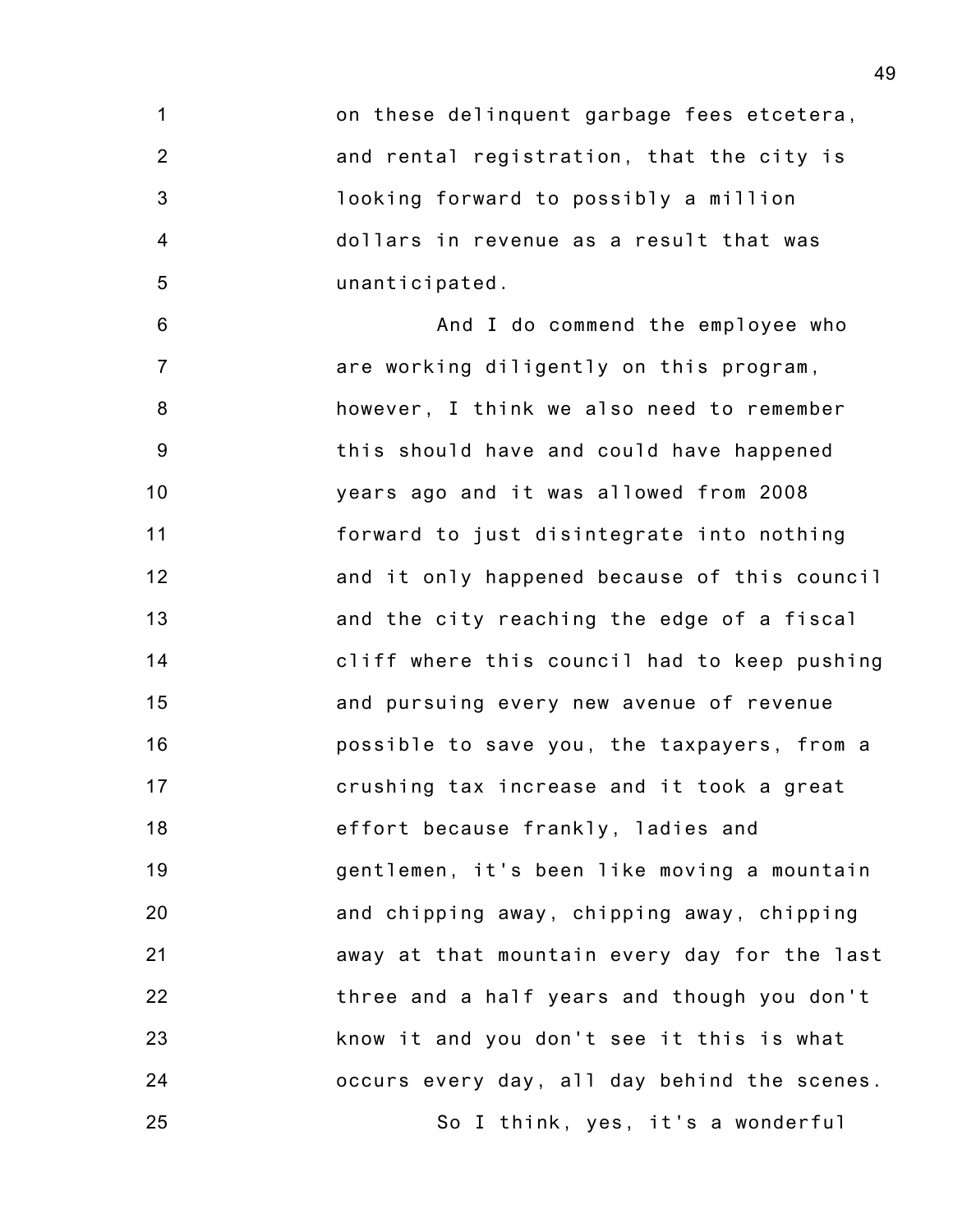1 2 3 4 5 6 7 8 9 10 11 12 13 14 15 16 17 18 19 20 21 22 23 24 25 thing that this is now working well and I believe it's going to continue to do so in the future. This is what it was meant to do, it was designed in this manner, but for some reason it was either allowed to deteriorate or it was purposely allowed to deteriorate and that was wrong and it would still be the case today if it weren't for the constant chipping and nagging and working and efforts of this council and that attorney and these women who work in our office that's where the changes are coming from, ladies and gentlemen. Councilman Loscombe? MR. MCGOFF: Could I just, I'm sorry, add to that, I guess. I forgot, we also have a letter sent from Attorney Paul Kelly, city solicitor, to the Single Tax Office -- MS. EVANS: Yes. MR. MCGOFF: -- requesting that a meeting between the rental registration coordinators, director of LIPS, the Single Tax Office, that they meet and setup some procedure for the collection of the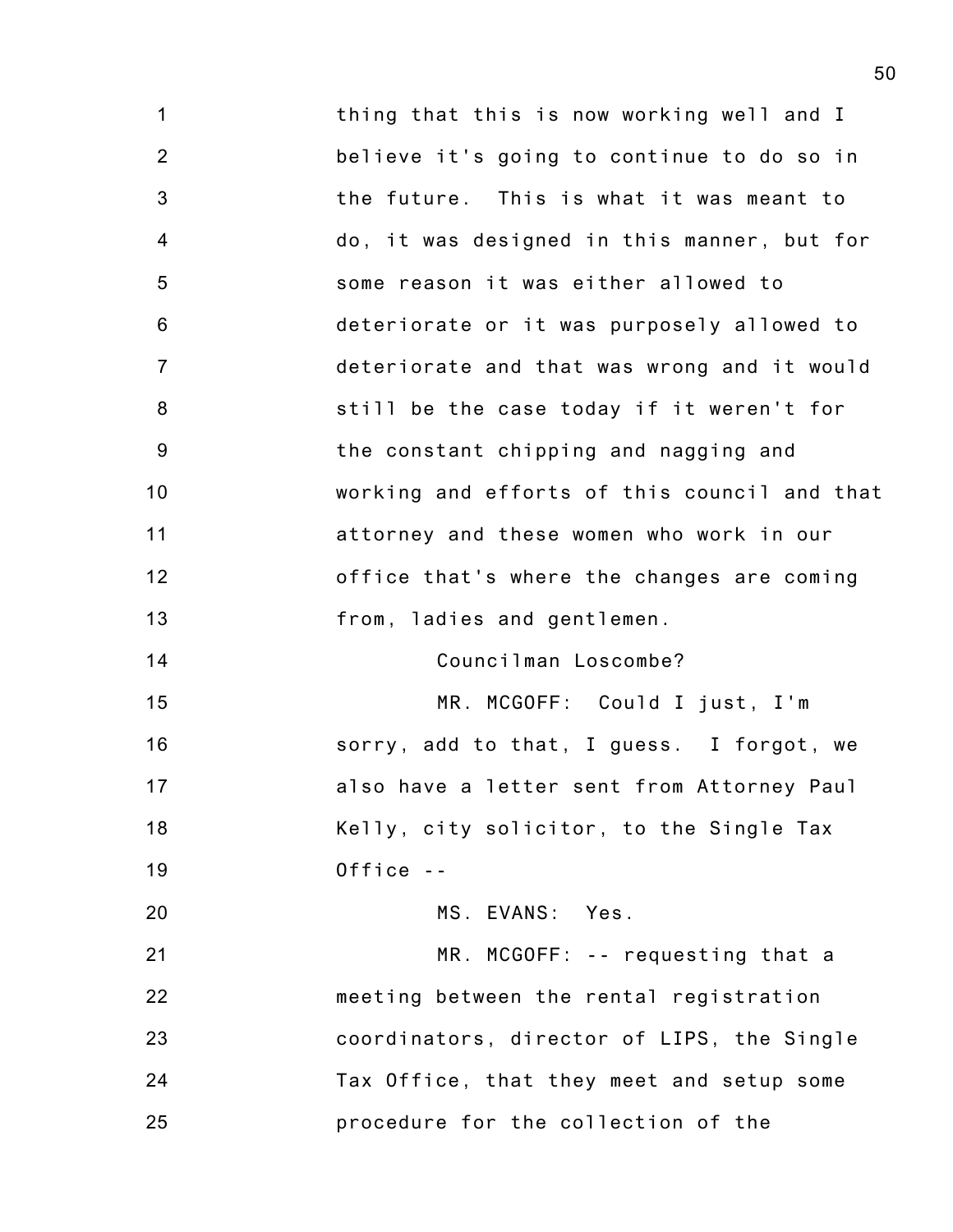1 2 3 4 5 6 7 8 9 10 11 12 13 14 15 16 17 18 19 20 mercantile taxes that would apply to landlords I believe that we discussed either last week or the week before, and also I did neglect that -- MS. EVANS: Or the businesses that come into town for construction purposes using out-of-state labor or -- MR. MCGOFF: That was just a -- MS. EVANS: -- who are escaping payment of those taxes. MR. MCGOFF: I was just doing the rental registration part. And also, I think as you mentioned in a previous meeting, rental registration and all of this are working hand-in-hand with NRS who has been extremely helpful in pursuing this and I think they should -- they, too, should be commended for the help that they have given in implementing this program. And that is all.

21 22 MS. EVANS: Thank you. Councilman Loscombe?

23 24 25 MR. LOSCOMBE: Yes, thank you. First thing I would like to do is to make a motion for Resolution No. 22 of 2013 to be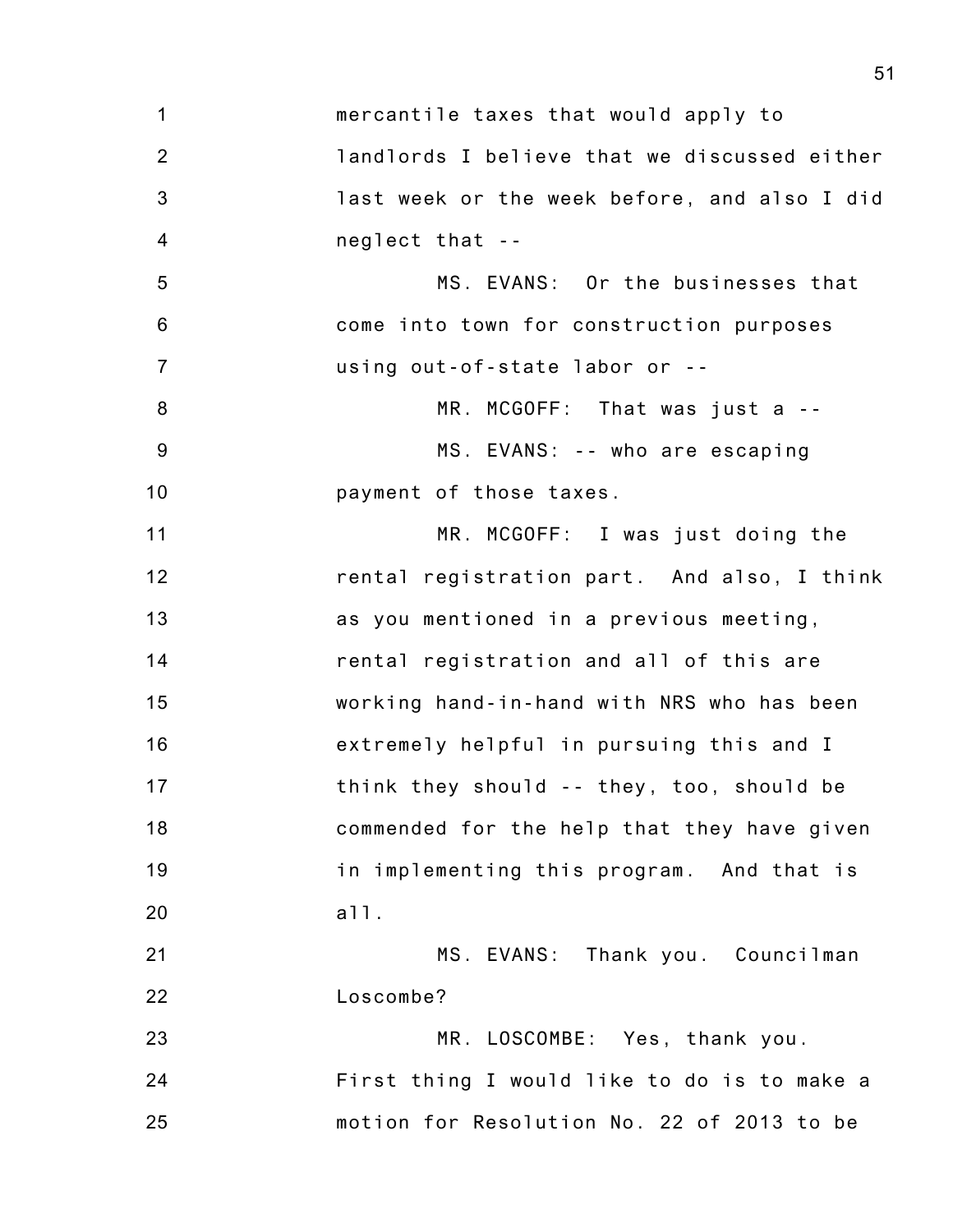- 1 2 taken from the table and put into Seventh Order.
- 3 MR. MCGOFF: Second.
- 4 5 MS. EVANS: On the question? All those in favor signify by saying aye.
- 6 MR. MCGOFF: Aye.

7

- MR. LOSCOMBE: Aye.
- 8 9 MS. EVANS: Aye. Opposed? The ayes have it and so moved.
- 10 11 12 13 14 15 16 17 18 19 20 21 22 23 24 MR. LOSCOMBE: Next, as Ms. Chilipko mentioned and Mrs. Evans, the Capouse Avenue pool, I do have an interest in seeing that pool open, that way they are all open for the children this summer and that one has been closed the longest and I believe that they have a large group of children that are more than eligible in that area. I'm offering my help, my services, and I will be getting ahold of Mary tomorrow to see what we can do on that, so I hope that comes into fruition. We have a lot of heavy work to do in a short amount of time, but I commit myself to Mary and the Pinebrook Neighborhood Association on that.
- 25 And secondly, the same person that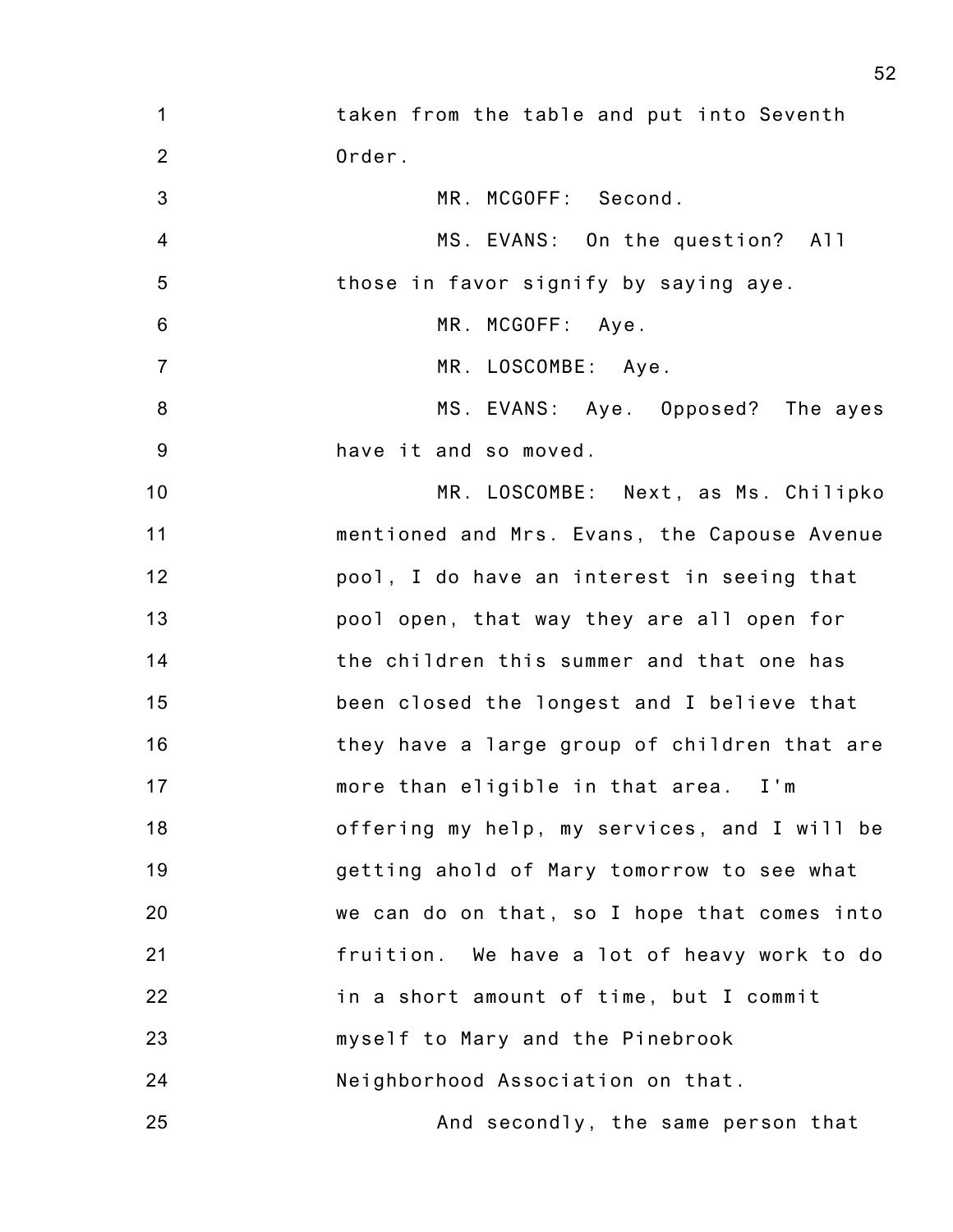1 2 3 4 5 6 7 8 9 10 11 12 13 14 15 16 mentioned the zoning board meeting last night, I have satellite TV so I really haven't see any of our municipal meetings or anything like that since 2007. On occasion I will stop at my mother's home and she will be watching it and I will sit down with her. Well, it so happened last evening I ran to the store and I stopped at her home later in the evening, I believe it was probably well after 8:00, and she happened to have the meeting on and it was just starting to the point about what Mrs. Chilipko was expressing about the group of the developers that have taken over some properties and the zoning board was looking to repeal their permits.

17 18 19 20 21 22 23 24 25 I'll tell you what, I haven't seen any of their meetings, as I stated, and I have to say I was impressed. To me, that meeting seemed like good government in action. There were a lot of hard questions asked, a lot of eye opening things happened at that meeting. I was glued to the edge of my seat. I felt myself there in Mr. Kochis' position when he was relating his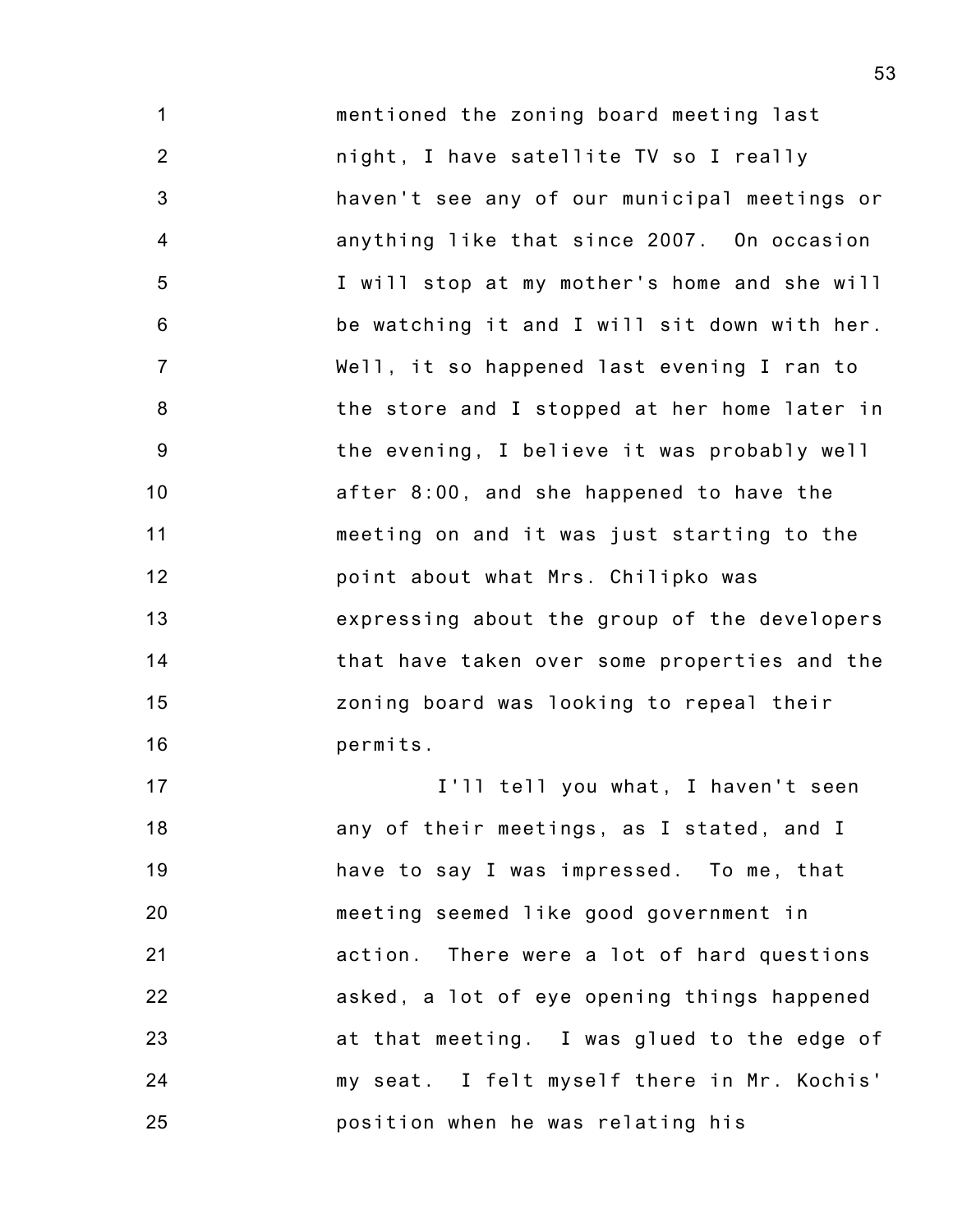1 2 3 4 frustration on his question as to why there is a zoning board when people downstairs and upstairs override him and do things without their knowledge.

5 6 7 8 9 10 11 You know, many of you have seen me here with my frustrations saying the same thing, what are we doing here when we do things that are totally ignored. Finally some of this is coming to light and I think it was an eye opener what happened last night.

12 13 14 15 16 17 18 19 20 21 22 23 Now, I don't know the parties on either side of this situation last night, I personally don't, and I don't know what the results are, but it did open up my eyes, well, I have seen a lot so my eyes have been opened, but I think it opened up a lot of the public's eyes and hopefully you will tell your friends, relatives, any taxpayer in this city to watch the replays of that zoning board meeting and you will see what we have been fighting against in our term here.

24 25 Has this been going on for the last 12 years? I can't say. It appears to be,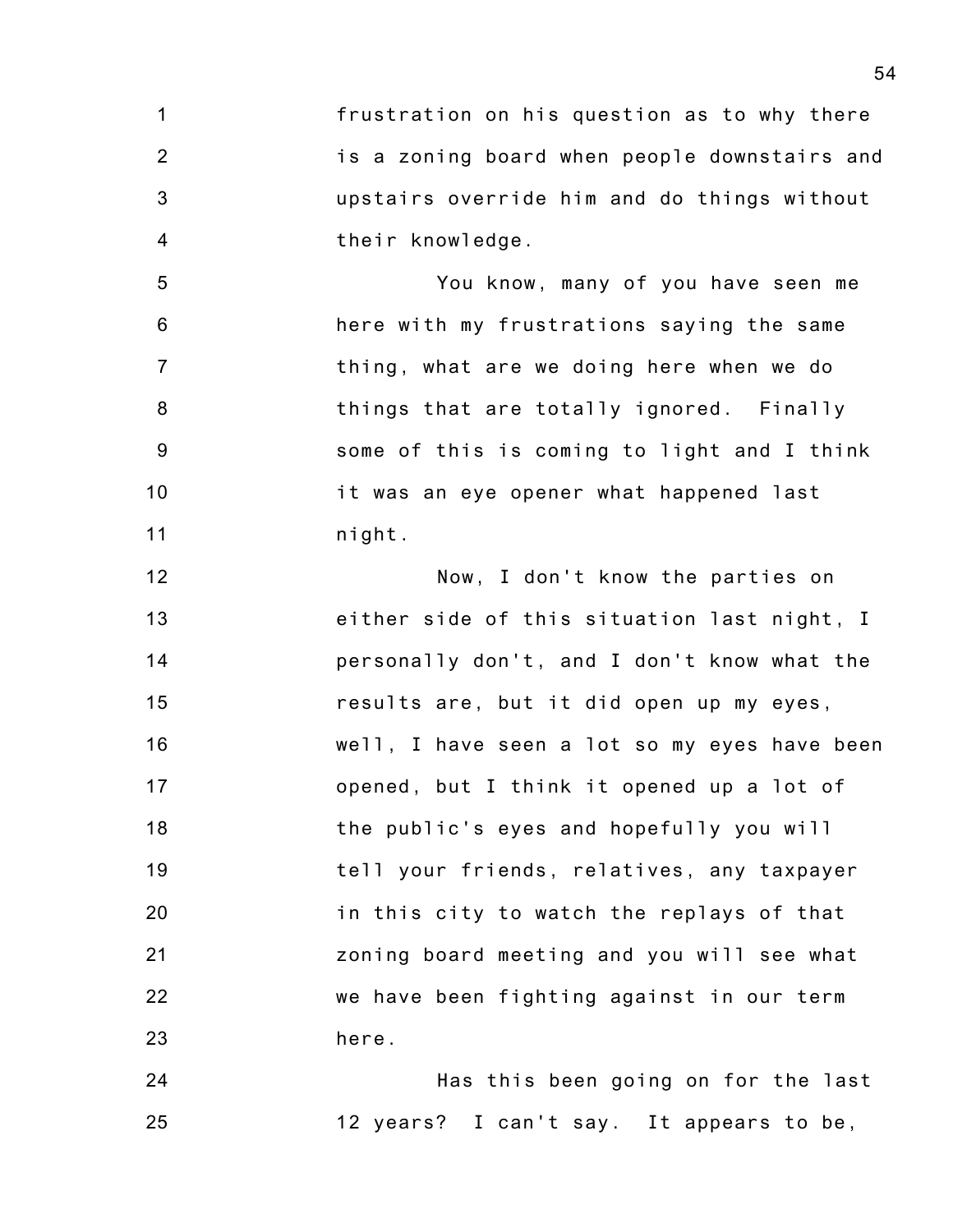1 2 3 4 5 6 7 8 9 10 11 12 13 14 but I can't say. It appears, and again, I believe it was maybe three or four weeks ago right here in this seat I expressed my frustration, I said the haves and the have nots. Basically what I mean are the connected and the non-connected. I expressed my frustration that day because I had heard from individuals that were trying to fix up properties and buy properties that do excellent work, I have seen their work, I have seen their products that were done nothing but harassed by the zoning, by LIPS and every other entity in this city because they were not connected and that's --

15 16 17 18 19 20 21 22 23 24 25 MS. EVANS: I'm sorry, but you just triggered something and, you know, I would just add to that and I'm not -- I'm not complaining, I'm not just stating a fact, that when there are problems, for example, brought to LIPS the director of LIPS is well-known now for telling individuals, "Oh, city council did that," when city council had nothing to do with that, wasn't even aware of that, and that type of issue would never even come before city council because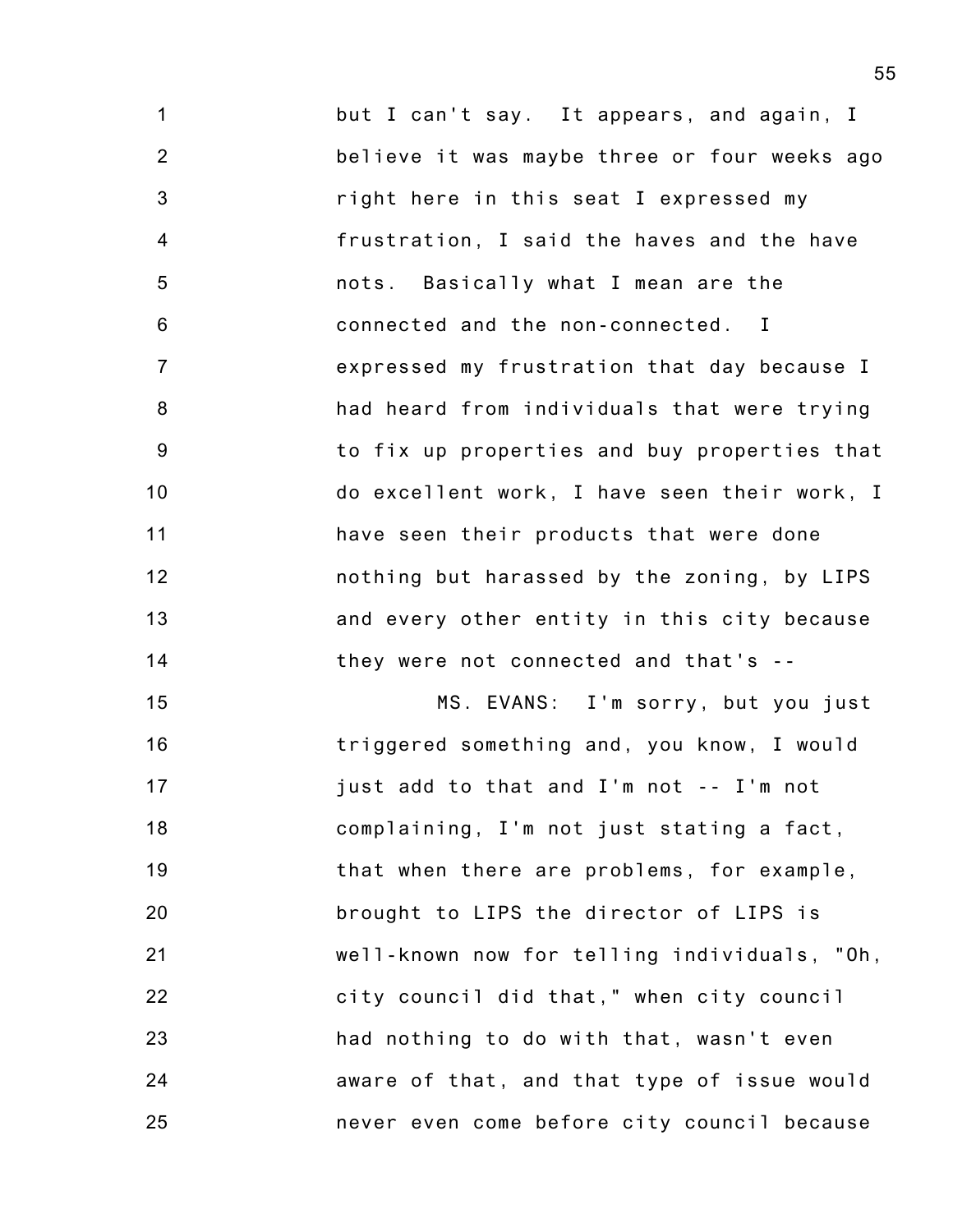1 2 3 4 5 it's not anything that falls under our jurisdiction, and that went on with the previous DPW director as well. Any issue over anything, "Oh, city council did that. Don't blame me, they did that."

6 7 8 9 10 11 12 13 14 15 16 17 18 19 But none of these people take their orders from us, they all take their orders from the mayor and there is a hierarchy, but we have nothing to do with that. So, you know, I think that needed to be said at long last because, you know, this council is frankly the one that because there was power in numbers was able to expose the finances and then the house came tumbling down the way the finances were managed and then the banks knew what was going on all along with the administration and the Pennsylvania Economy League and one thing lead to another.

20 21 22 23 24 25 So there has been much accomplished, great accomplishments, but it's nice to see, as Mr. Loscombe said, that all the pieces of the puzzle are coming together now and that, you know, despite what is written in the newspaper and what fails to be written in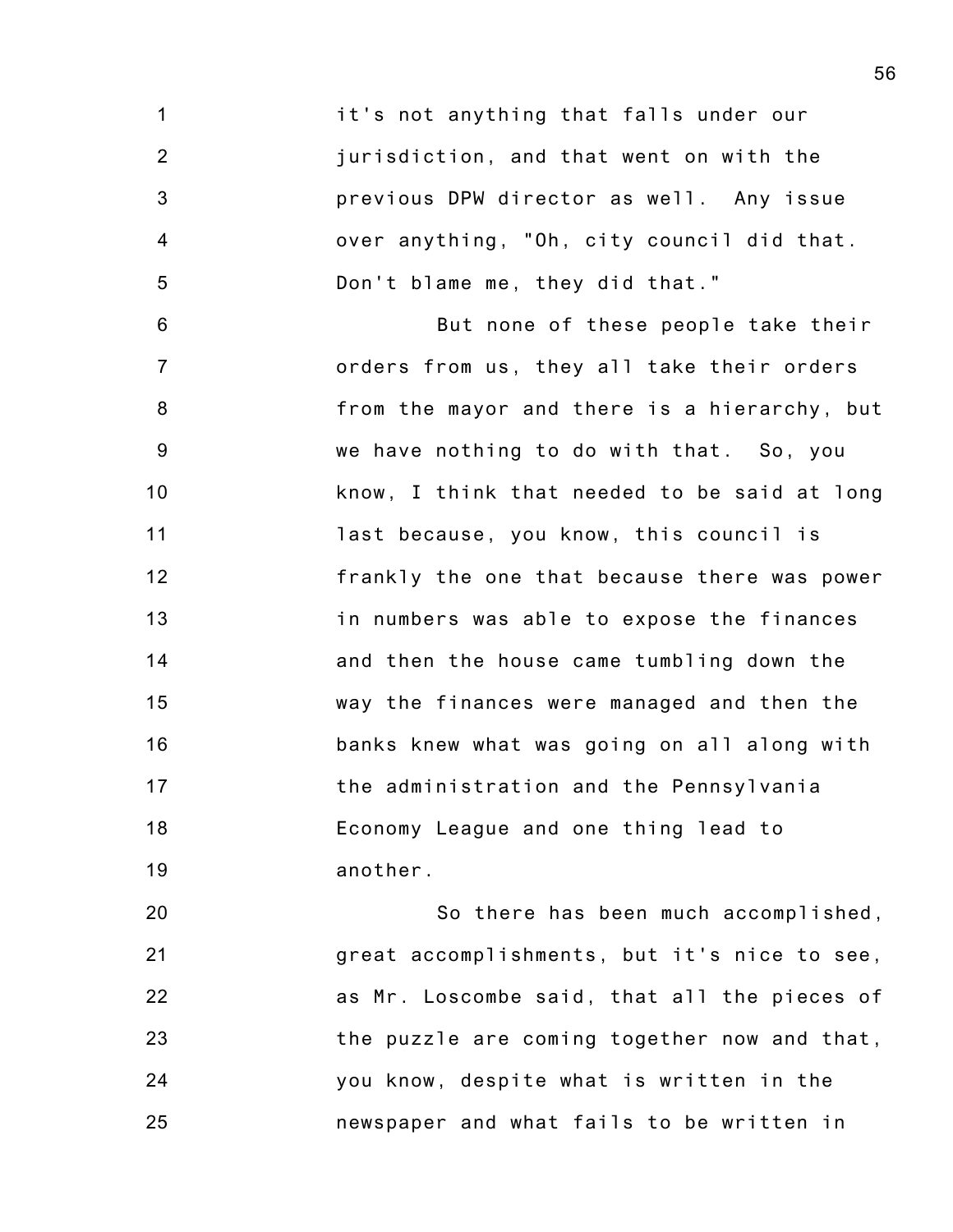1 2 3 4 the newspaper I think the people now after all of these years are seeing the light and maybe recognizing how hard this fight has been on your behalf.

5 6 7 8 9 10 11 12 13 MR. LOSCOMBE: Thank you. Just to continue, I do commend Mr. Kochis. I mean, I don't know him personally, I have never met him, that was he first I have ever seen him when I watched the TV last night to be honest with you, but he asked some good, hard questions and I could see his frustration building up and building up and I said, "Boy, that's me."

14 15 16 17 18 19 20 21 22 23 24 25 But he did ask the right questions and he asked for the same thing that the people -- the attorney at this table was asking for a level playing field for everybody. It shouldn't be the way it's been, that's why we are in the position we are in. A level playing field for everyone and I would hold our next mayor to those same rules. The minute they start to sway as long as I'm here I'm going to fight against it. Everybody should have an equal opportunity here and that's something that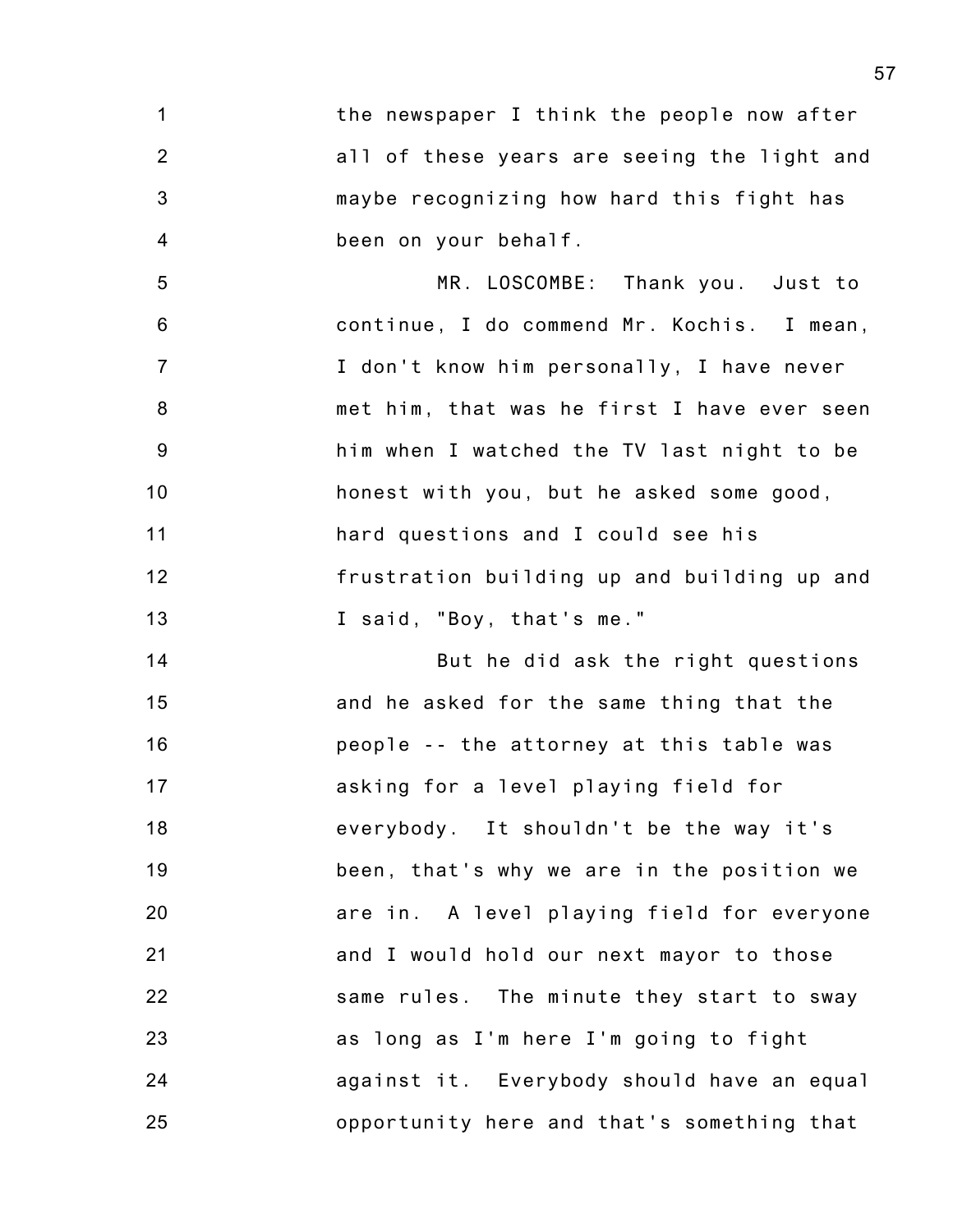1 2 3 4 5 6 7 8 9 10 11 12 13 14 15 16 17 18 19 20 21 22 23 24 25 has been neglected for a long time. I know there has been a dirty little secret here. Now, to preface that, I'm not accusing the gentleman that were here for their permits of any of that, but it did seem that they had the accessibility that the average person does not have and it did seem that, and Mr. Wallace admitted it, he was forced basically to sign that document, and this is something that I don't believe a lot of people even know exists. A certificate of noncompliance or nonconformance, I'm not sure which one it was, but they were able to take a condemned property off the rolls that if you or I were to purchase would have to go through a - and they were given a list, that's the first thing that they were given, and they have to go through a whole list posting bonds, bringing everything up to code, going to zoning, if a property is vacant for "X" amount of time and it's a four-unit dwelling and it was originally a single unit, it's a single unit they just can't go back and put four in it they have to go to zoning for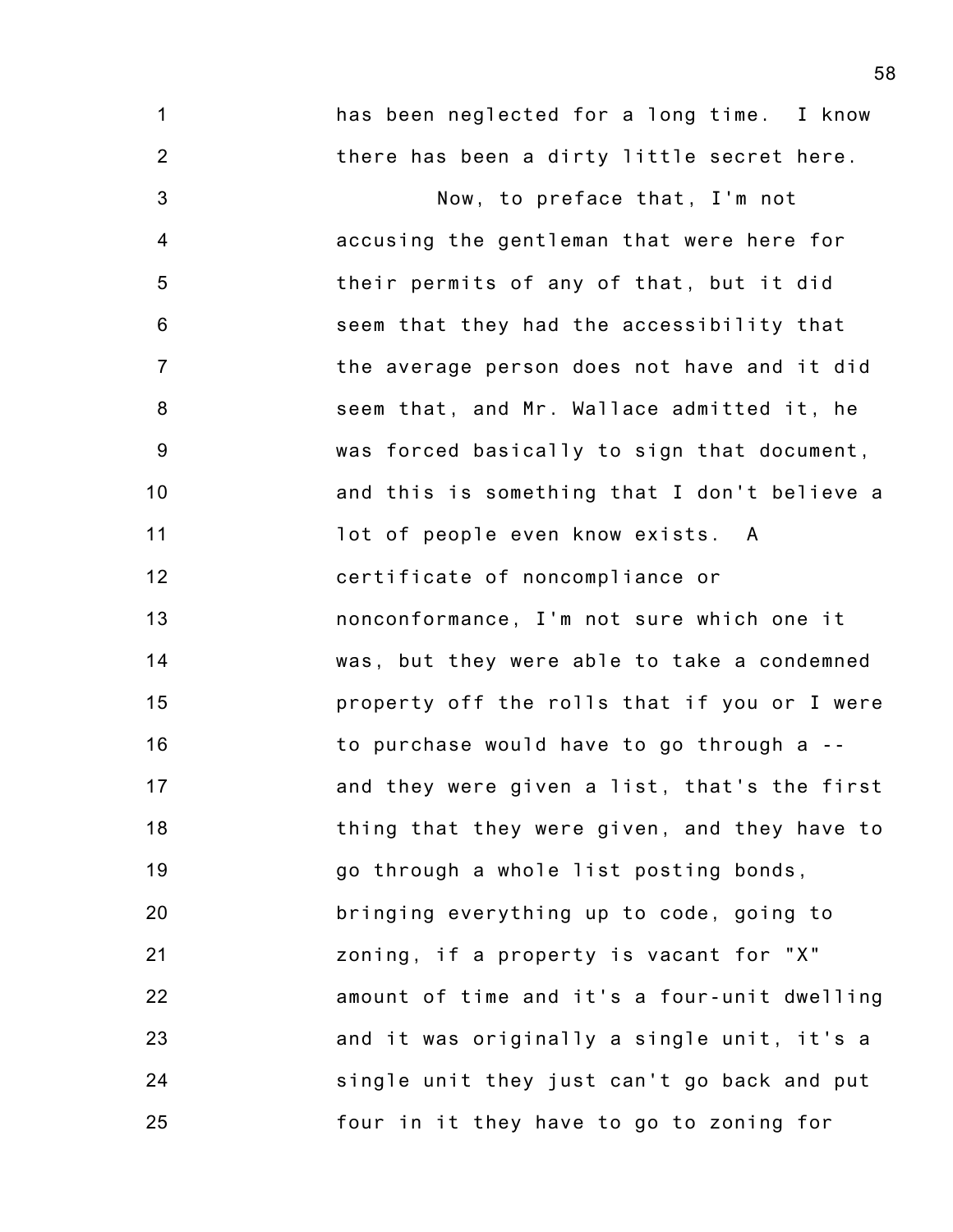1 2 3 4 5 6 7 8 9 10 that approval or for parking or anything, but by going with that certificate of noncompliance it appears that they thought they could just end around the whole circle, go to the top, and Mr. Wallace mentioned that he was told to sign that letter by the paralegal in the office, Ms. Mariotti -- or Mrs. Seitzinger, I'm sorry, and I'm not saying anything that wasn't stated at the meeting last night.

11 12 13 14 15 16 17 Apparently Mr. Kelly and Mr. Seitzinger met with these developers and gave them their approval over Mr. Wallace's -- you know, over his head, and so the attorney asked who was running the zoning office, the legal department or the zoning officer.

18 19 20 21 22 23 24 25 It was very, very eye opening. I mean, again, working here we have seen it behind the scenes and we have been batting our heads against that stone wall unable to accomplish anything, but now I think it started to become exposed piece by piece on what's been going on and, you know, I'm very disappointed that it even had to go to that,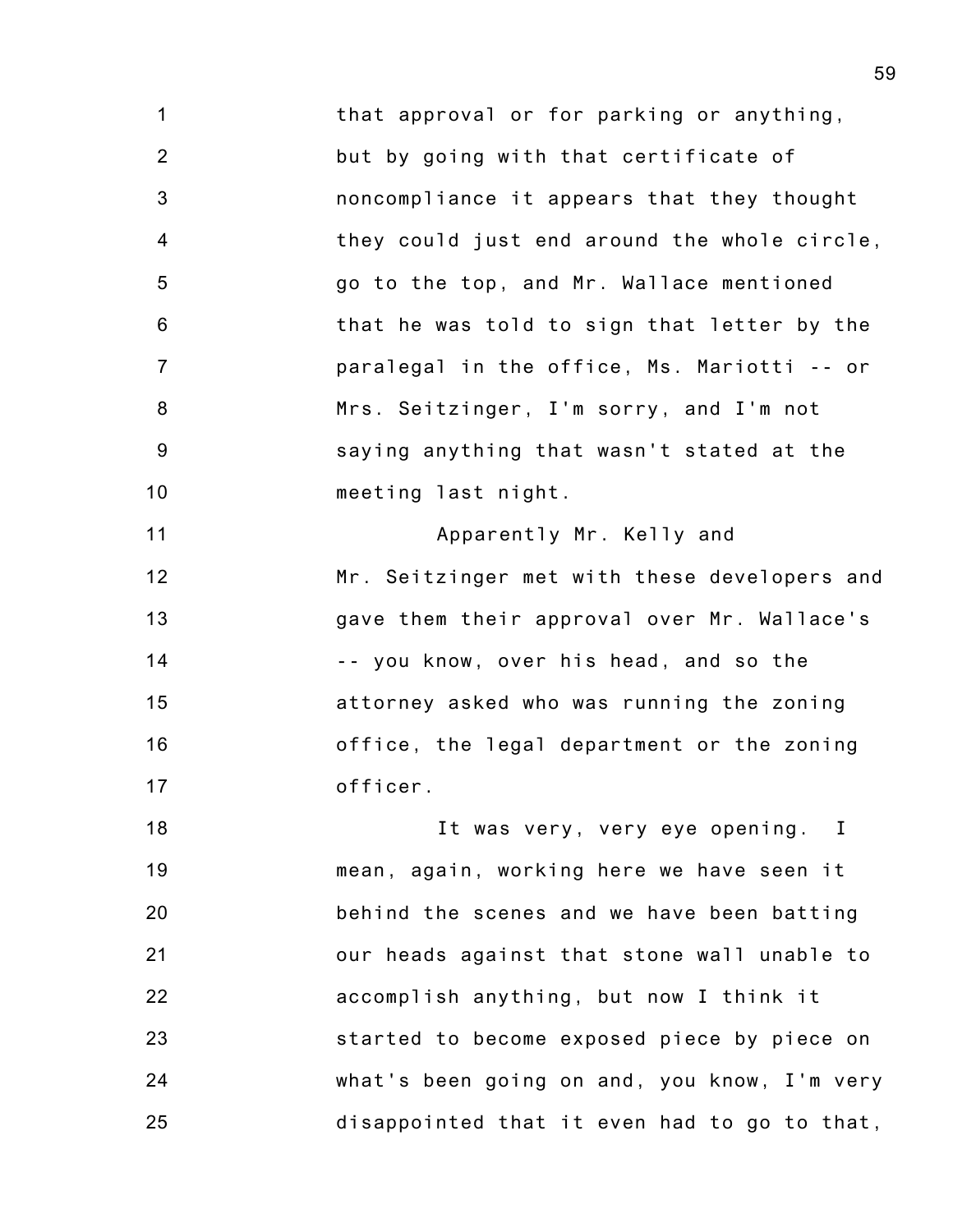1 2 3 4 but I'm glad it came to that, I'm glad the exposure is there and it's not business as usual anymore. Everybody has to have a fair shot at anything.

5 6 7 8 9 10 11 12 13 14 15 16 17 18 19 And I heard them say that, you know, it's very frustrating for developers to come into this town with all of the rules and regulations and all of that. Well, all I can say is how do you think those people feel that do go by the rules and regulations and the others go around? You know, follow the rules, follow regulations you will have no problem. Ironically, a gentleman came in right afterwards to develop a home winery, he had all of the facts laid out, he had all the pictures, he presented a nice thing and he was approved. I mean, it's as simple as that. He showed the parking, that's all the zoning board is asking.

20 21 22 23 24 25 But, you know, there are certain things that have been done certain ways for so long that I think people expect them to continue that way and it's not going to be that way. And I really appreciate the zoning board take a hard look at that last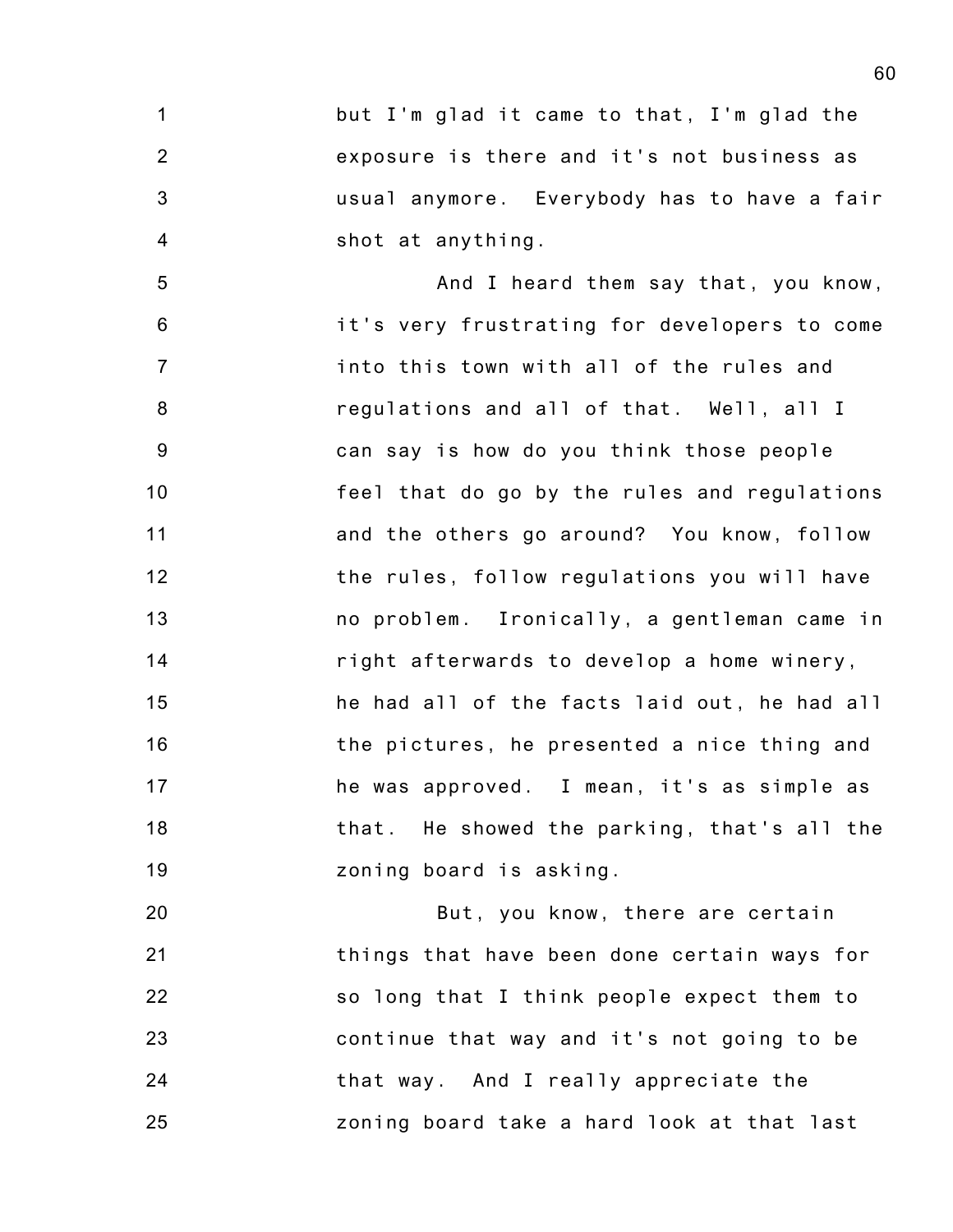1 2 3 4 5 6 7 8 9 10 night and they have opened a lot of eyes and what really got me going I had a call today on someone who was trying to purchase a city property for three years now. He could have had his new house on there and taxes paid for the city for the third year now and he is still getting no where with the same person that rushed to get that document signed by Mr. Wallace so there is something wrong up there.

11 12 13 14 15 16 17 18 19 20 21 22 23 24 25 If you don't belong, if you are not in a click you are not going anywhere, and I'm not afraid to say that because that's exactly the way it is. I'm not in a click. Never was, never want to be, never will be. But everybody should have a fair shot. It shouldn't be once against the other, connected or the nonconnected and that's why I get frustrated here and I did experience that frustration with Mr. Kochis last night, who I have never met in my life, but he felt the same way about upstairs and downstairs overriding everything that is done by people that are elected and appointed to do their jobs. That's the frustration and hopefully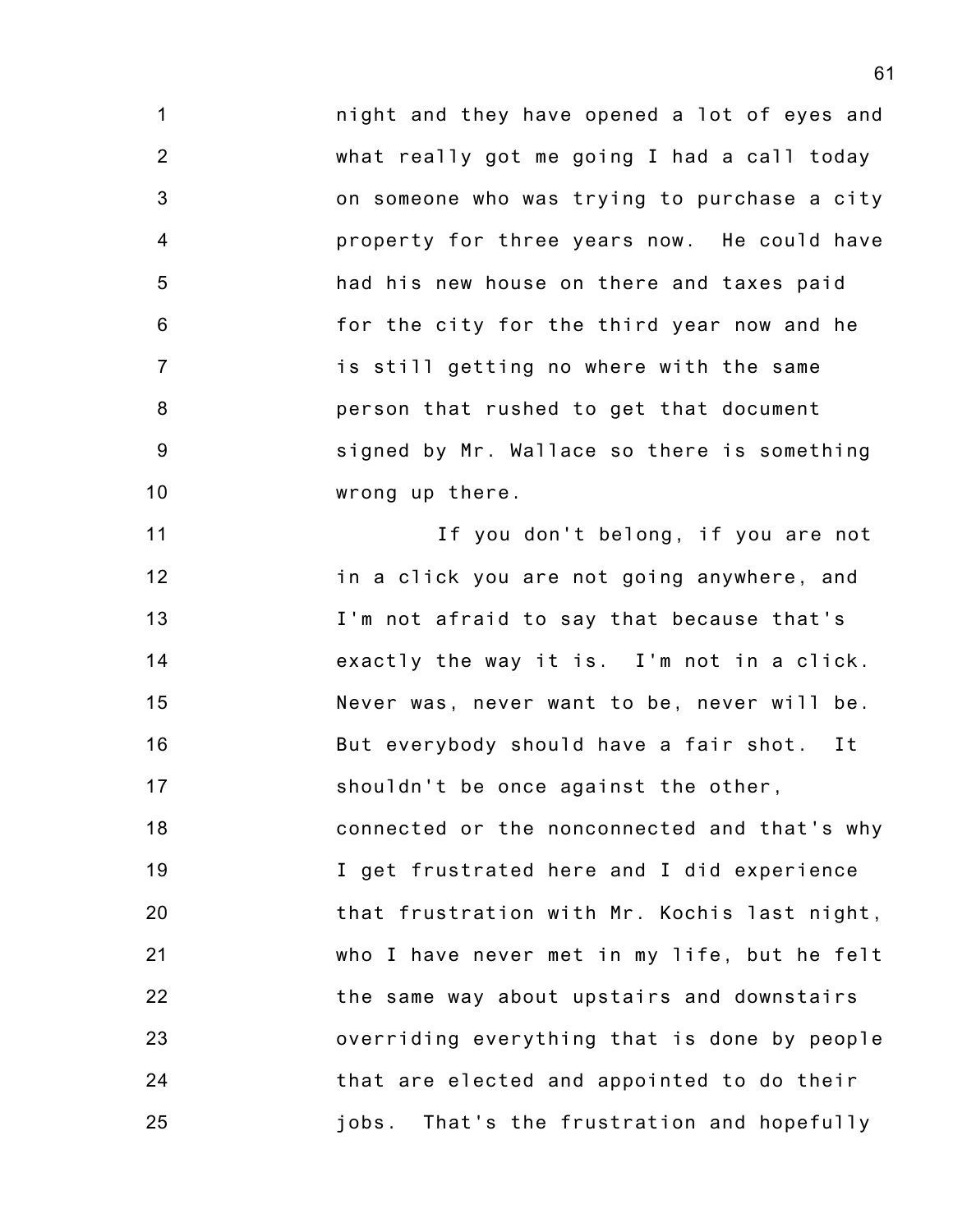1 something will come out of it.

2 3 4 5 6 7 8 9 10 11 12 13 And again, that person, like I said, we could have properties on the tax rolls, but they are worried about this stuff we are losing money because it's taking care of certain individuals. And again, I hope that's not the case in this matter, but I have seen it, I have heard it, I have witnessed, I have experienced it. And, you know, and I can't be retaliated on any more than I have been already so I have nothing to lose by coming out. I just hope enough people are strong enough to come out.

14 15 16 17 18 19 20 21 My e-mail is right on the city council -- on the city's website, go to city council, anyone who has run into these problems with these departments that I have spoken about or anything similar to that please e-mail me because I'm putting together a file on the information and the details of what your situation was.

22 23 24 25 And with that, I mean, I don't know if this is an order or what, but would it be appropriate to launch some type of an investigation on the law department running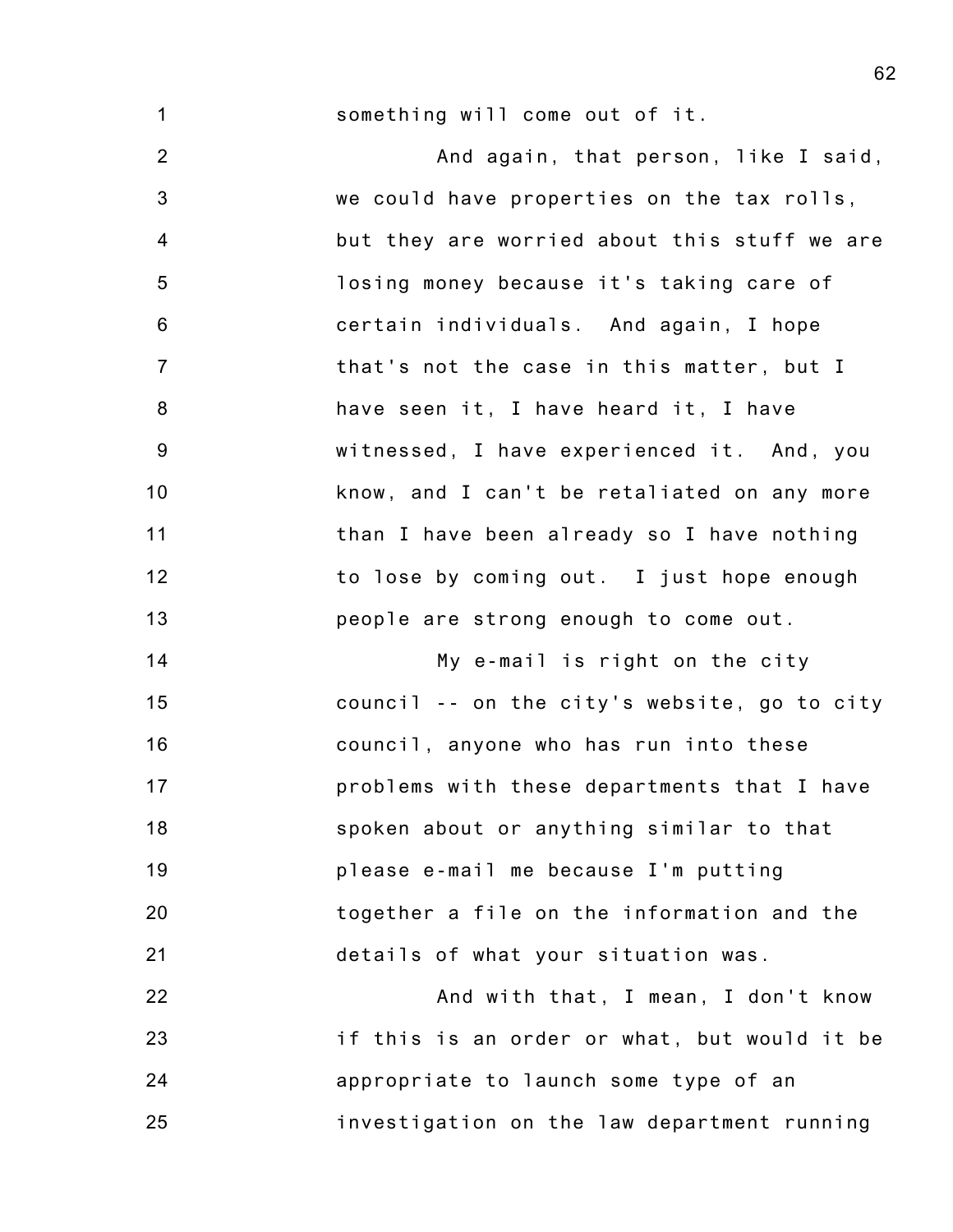1 2 3 4 5 6 7 8 9 10 11 12 13 14 15 16 17 18 19 20 21 22 23 24 the zoning? Not giving the zoning officer the opportunity to do what he has to do, but telling him what he has to do? I don't know. Is there a department we can have investigate this because I think this is only the tip of the iceberg, and I don't think this should be continued and from seeing what I have seen I think it's been going on a long time far too long and that's my opinion, but I think the time is now to start looking at some of this stuff and find out way things have been done the way they have been doing and stop them from continuing right now, but if someone did something illegally or something wrong, if there was coercion done there that's illegal. Is it racketeering don't know, but I do think somebody should investigate this. I'm not a legal mind, so I can't say who or who could authorize it or what, can I ask our solicitor if there is any advice on that? Is there any agency or government agency that would look into something like this?

MR. HUGHES: Not that I'm aware of.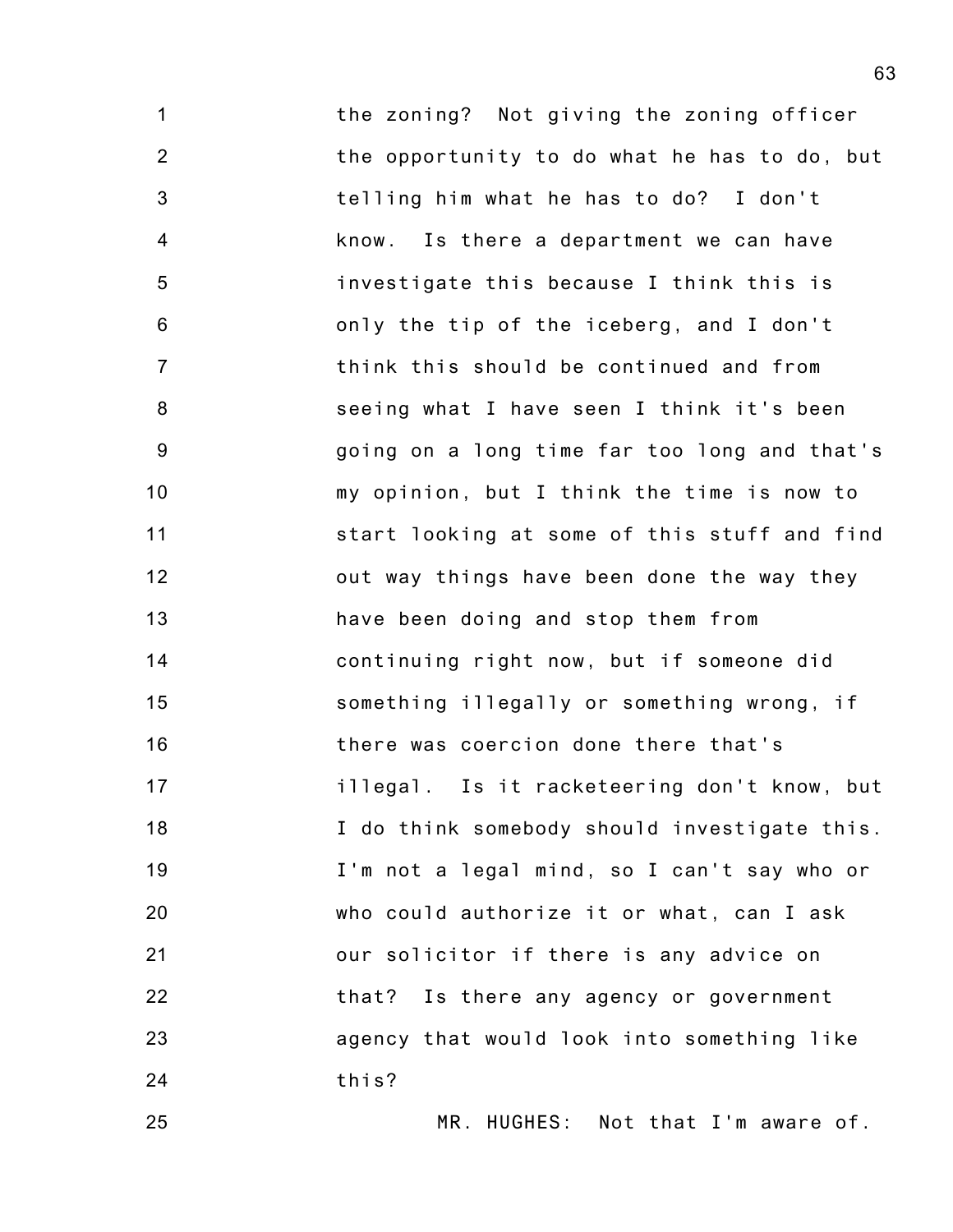1 2 3 4 5 6 7 8 9 10 11 12 13 14 15 16 17 18 19 20 21 22 23 24 25 I didn't see the zoning meeting last night. It's my understanding that there is previous litigation over this. There was a court opinion that said that there was a prior nonconforming use. I think that we'll just have to see how this plays out with an appeal process and it will be up to the Courts, you know, to decide that and that could be an issue before the Court. MR. LOSCOMBE: Excuse me, Mr. Hughes, I'm not talking about the conforming use, I'm talking about the use of our law department basically telling the zoning officer what to do. That's on the record. MR. HUGHES: I have no idea. I have no idea what was said of -- MR. LOSCOMBE: The zoning officer against his advice signed that paper, that's on the record. MR. HUGHES: Well, I know what I read in the paper, I know some people have said, but until there is a transcript and we can review a transcript, you know, I'm not going to give any advice on that issue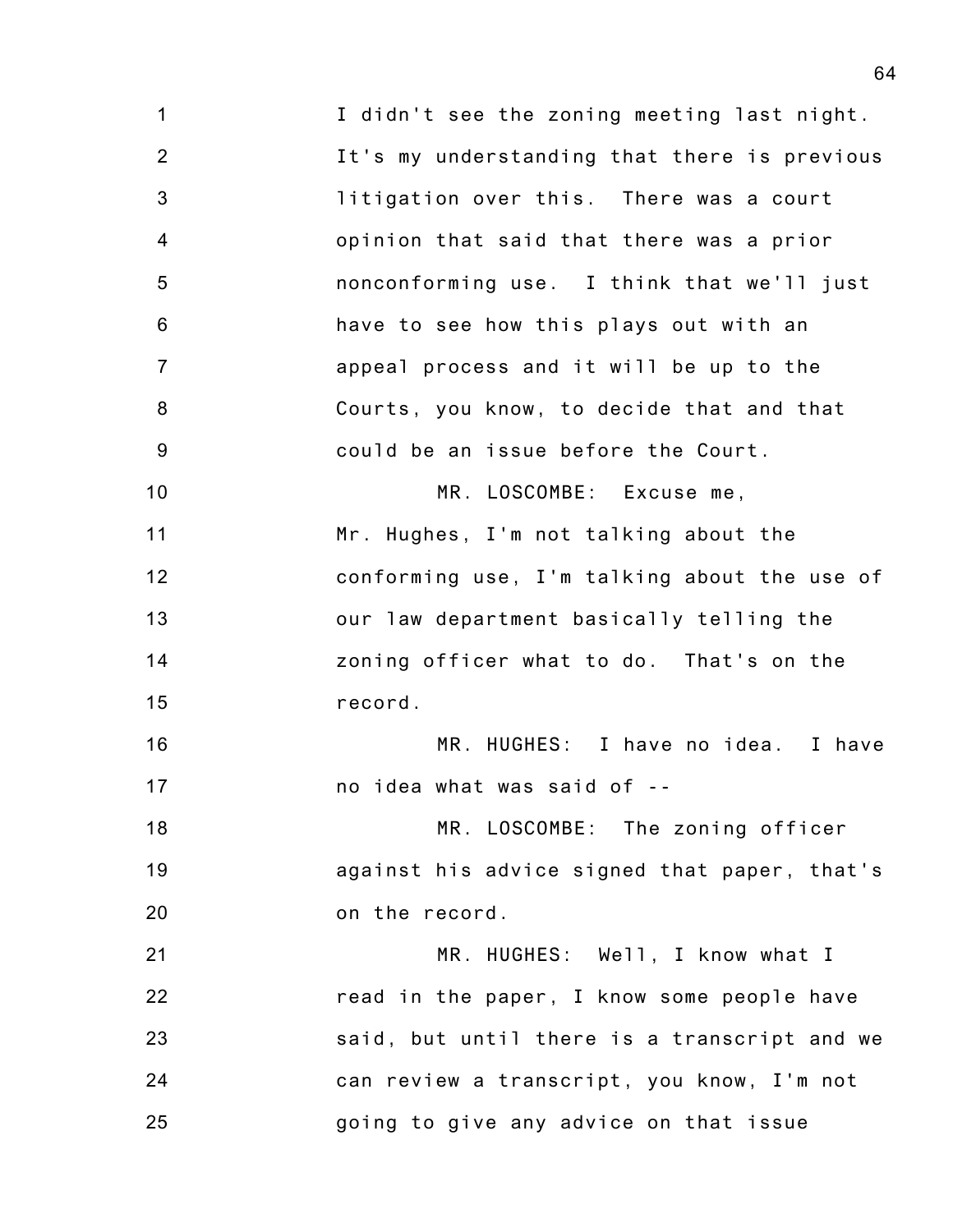| $\mathbf 1$    | because without knowing the full             |
|----------------|----------------------------------------------|
| $\overline{2}$ | circumstances of what happened, I mean,      |
| $\mathbf{3}$   | obviously the zoning board they denied the   |
| 4              | permit -- or I think they sustained the      |
| 5              | $appea1 -$                                   |
| 6              | MR. LOSCOMBE: Correct.                       |
| $\overline{7}$ | MR. HUGHES: -- that was taken by             |
| 8              | the neighbors, but until you see the         |
| 9              | transcript and what was said and what the    |
| 10             | issues are, I can't give any advice on that  |
| 11             | right now.                                   |
| 12             | MR. LOSCOMBE: Thank you, and I               |
| 13             | believe that's all I have. Thank you.        |
| 14             | MS. EVANS: Thank you. Good                   |
| 15             | evening, I have only a few brief items to    |
| 16             | address. First, Scranton City Council        |
| 17             | thanks the Scranton Housing Authority for    |
| 18             | it's 2013 payment in lieu of taxes in the    |
| 19             | amount of \$30,163.46. We encourage all      |
| 20             | nonprofits located within city limits to     |
| 21             | donate a fair share contribution to help our |
| 22             | distressed municipality, continue to provide |
| 23             | the public services that are received by     |
| 24             | a11.                                         |
| 25             | Second, I wish to provide updates            |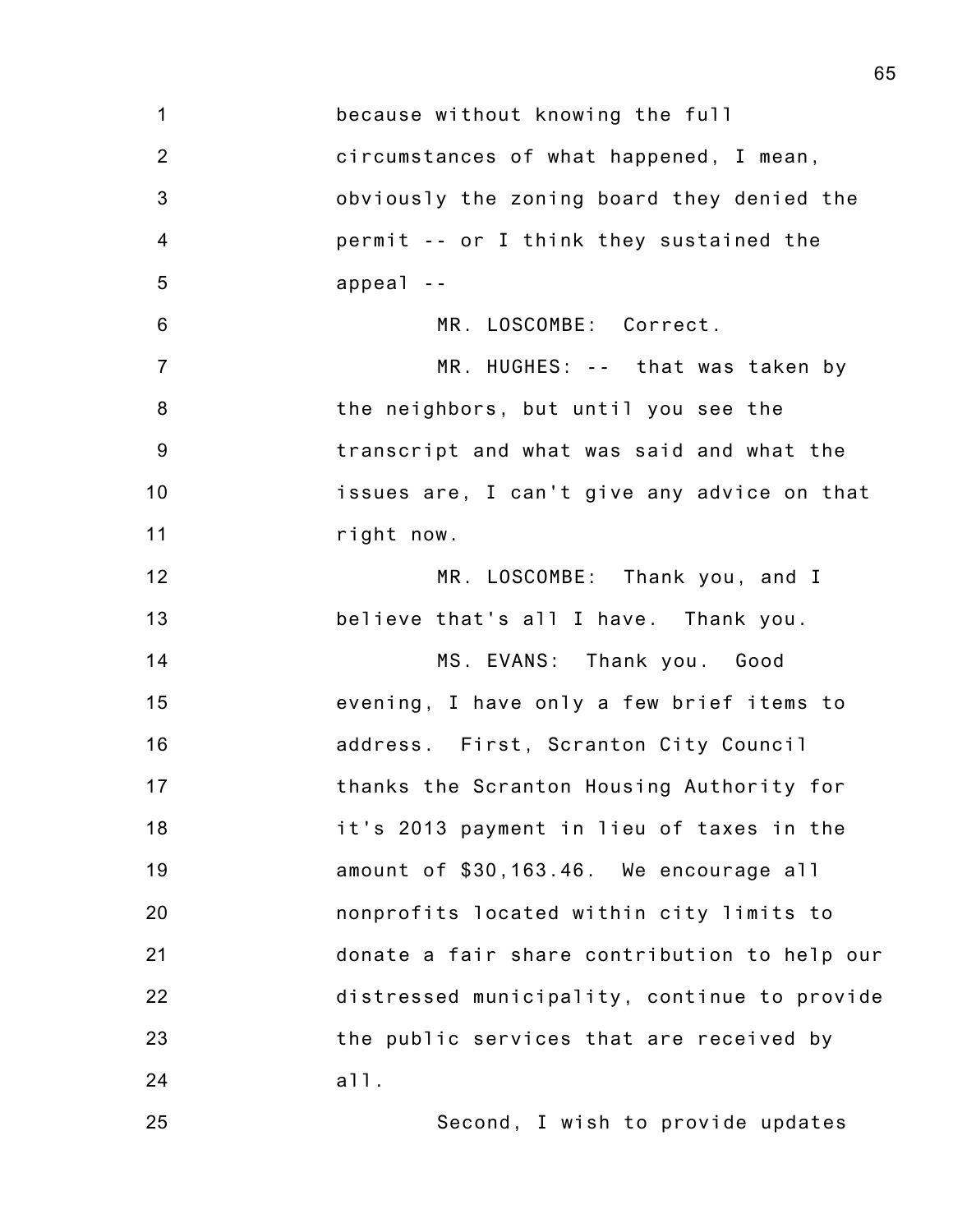1 2 3 4 5 6 7 regarding the pool openings. According to Mark Dougher, DPW Director, there are 27 applicants for lifeguard positions. Orientation was conducted on June 13 and a free certification program will be offered which will ultimately determine hiring and dates of pool openings.

8 9 10 11 12 13 14 15 16 17 18 19 20 21 22 23 On the other hand, I spoke with the mayor who stated that the Nay Aug pools would open this weekend followed by the opening of two neighborhood pools on June 29. The opening of any remaining pools is contingent upon the hiring of a necessary number of lifeguards. In past years, for example, the city hired 140 lifeguards to open all city pools according to the mayor. He remains optimistic that applicants will continue to become available, and keeping that in mind, once again, I suggest that the volunteer materials and council members interested in repairing Capouse Avenue pool schedule that meeting as soon as possible and go into with your plan.

24 25 Third, a resident of Lake Scranton Road contacted our council office on June 12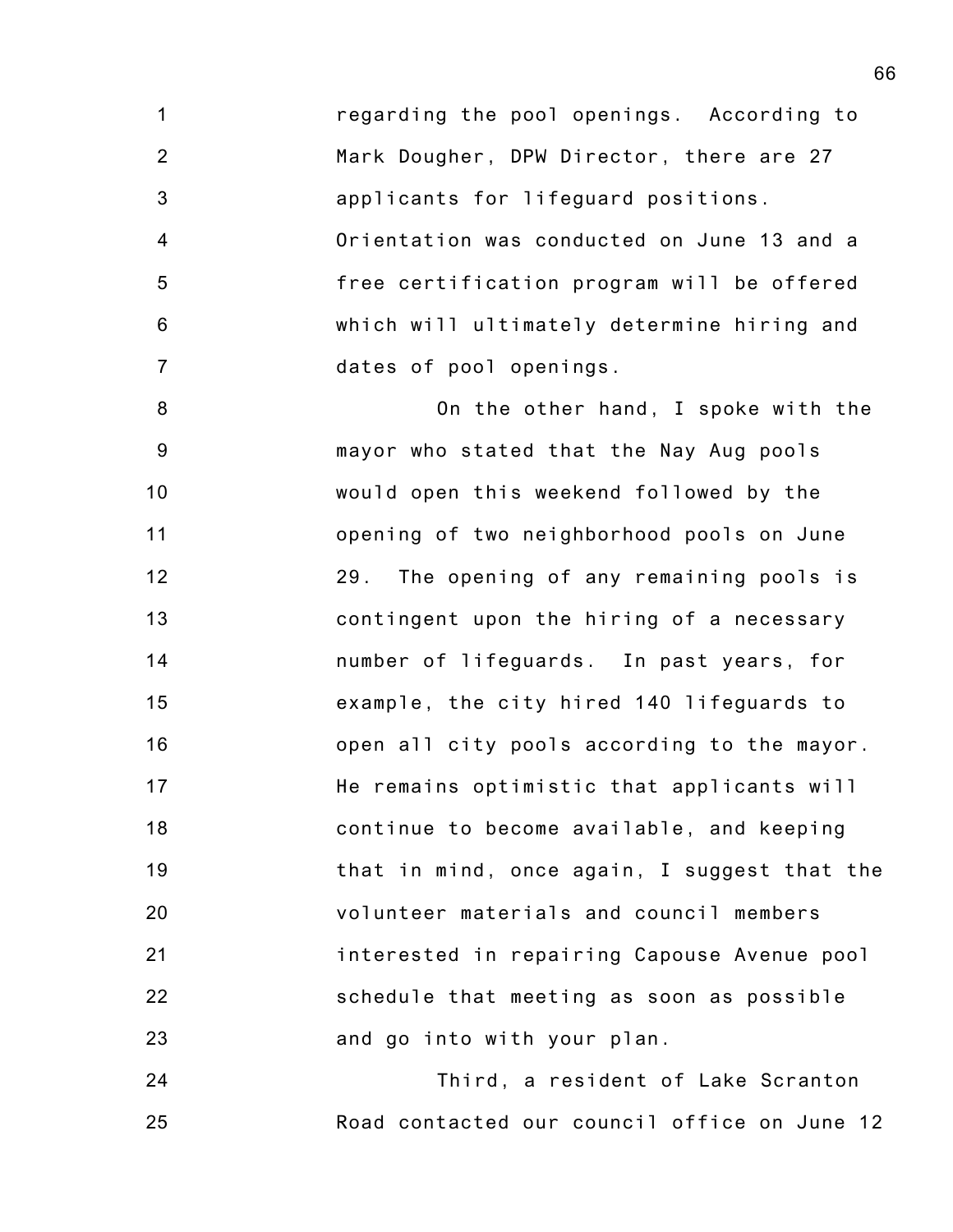1 2 3 4 5 6 to report that the truck traffic along Lake Scranton Road has resumed. There were very few trucks traveling that road while the traffic study was being conducted. Now that the study has concluded, the trucks are back in full force.

7 8 9 10 11 12 13 14 15 16 17 18 19 20 21 22 23 24 25 Mrs. Krake, if you could please notify Civil Crossroads of this change in traffic patterns immediately. And, you know, this is just another example of where city council fights for city residents and their quality of life and we have taken on big guys, mountains to help people and, you know, it's not just this case where the powerful ignore the law, it's been happening over and in Bellevue for the last 15 years. Everybody just ignores the laws passed by city council, past and present, and I often get very downtrodden about circumstances like this because I have spent 15 years fighting against them and fighting for little people against these rich and powerful. And, Mrs. Krake, I have to thank for reminding me that in most cases people wouldn't even try, they would just give up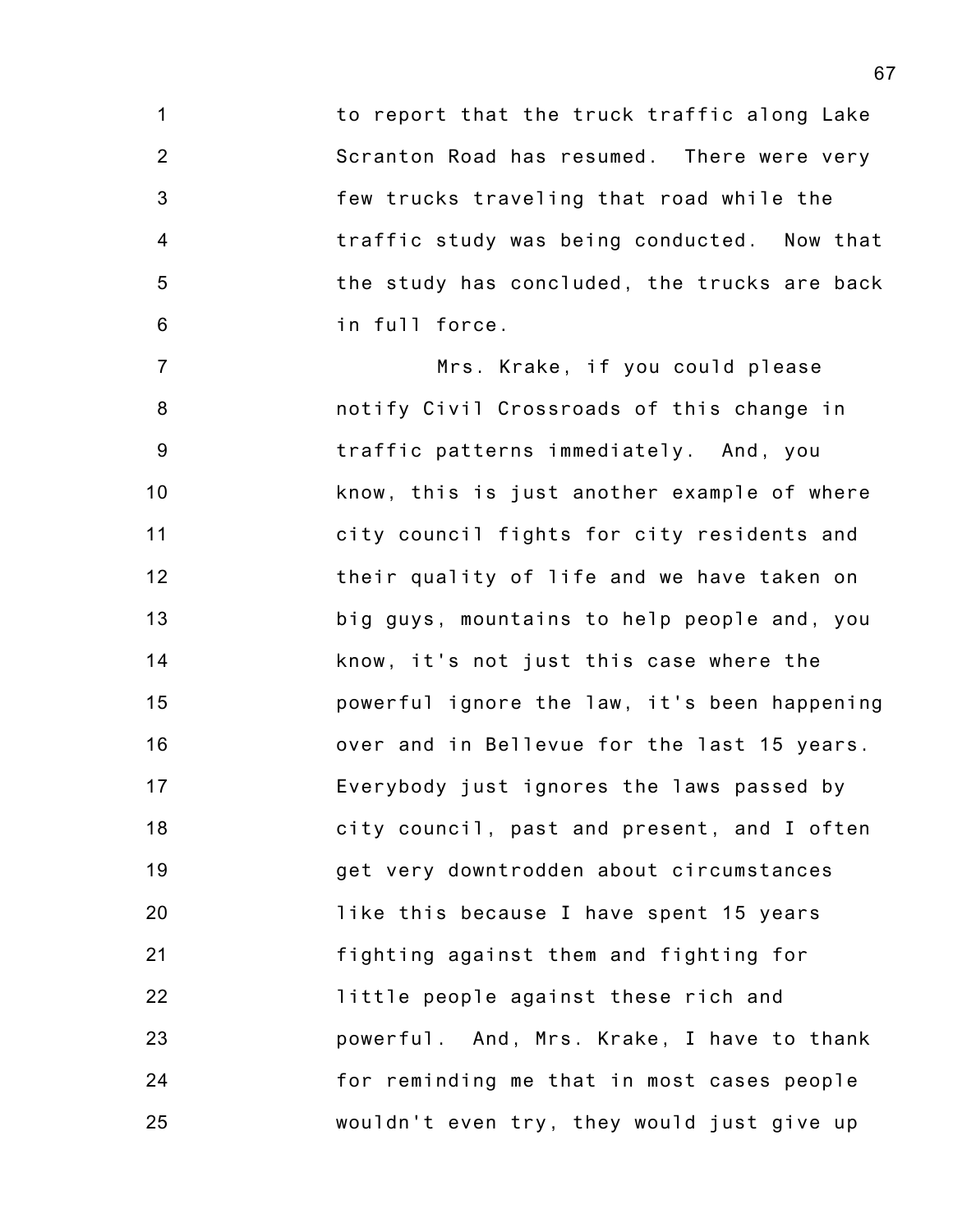1 2 3 4 5 6 7 8 9 10 11 12 13 14 15 16 17 18 19 20 21 22 23 and say, "That's the way it is." But we never did that, I never did that. And then another wise man, who sits somewhere over to my right, told me something that I'm never going to forget when I discussed these situations with him, he tells me, "Never forget the Golden Rule." And, of course, you and I know the Golden Rule, "Do unto others as you would have them do unto to you." So I really don't understand what he was saying when he said, "You know, the Golden Rule, the guy with the gold rules." And that's true, but you still have to try. You still have to keep fighting and eventually, you know, David took down Goliath, so it might take years, it might take ten years, 12 years, people who started it and sticking with it over a decade, but it's coming, it's been happening. And someone has reminded me that Flag Day is tomorrow, June 14, so I hope we are all proudly flying our flags and

honoring this country and those who serve it and sacrifice for all of us.

24

25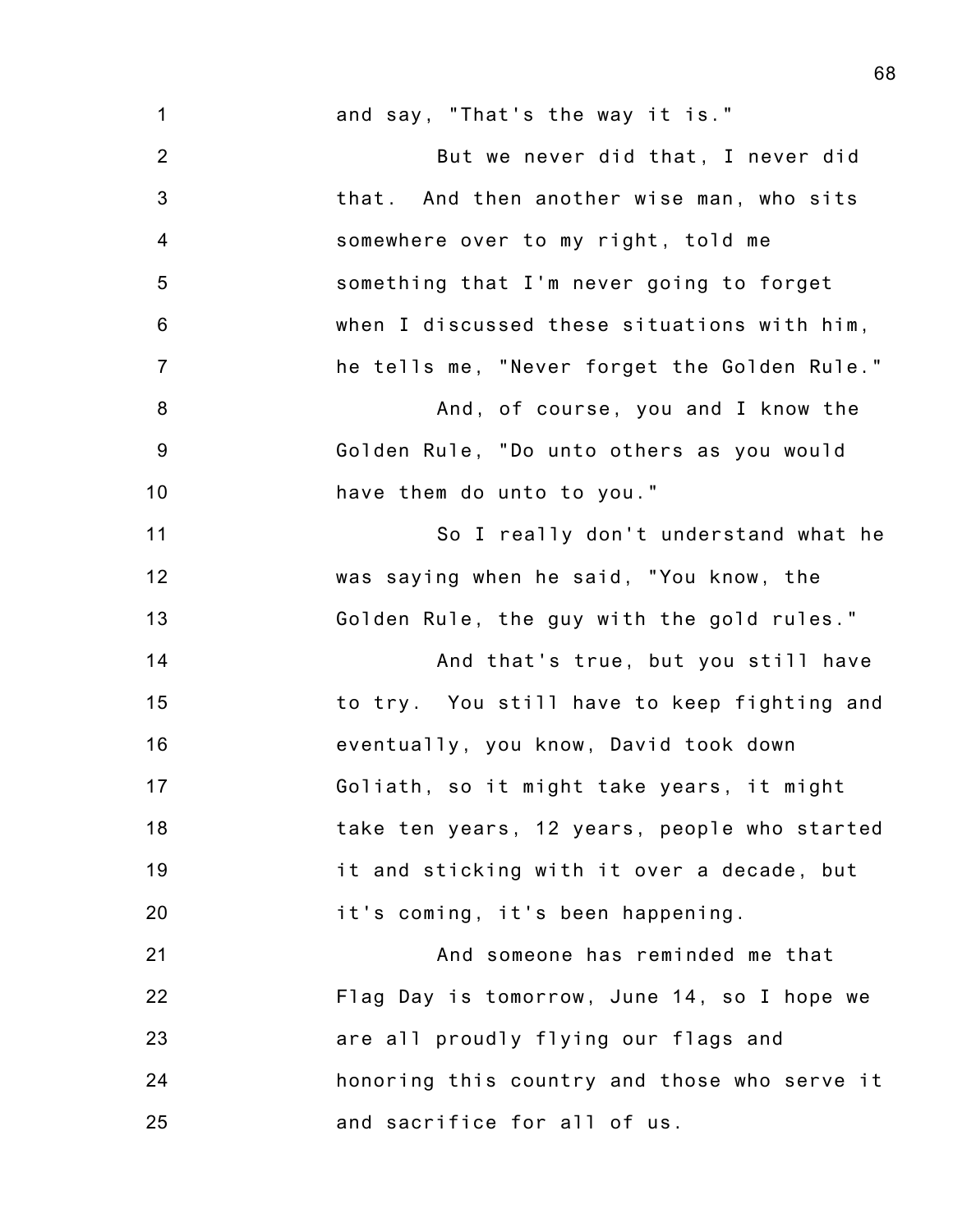1 2 3 4 5 6 7 8 9 10 11 12 13 14 15 16 17 18 19 20 21 22 23 24 25 Next, we did receive responses to citizens' requests from Mr. Dougher, DPW Director, and Mr. Pocius, city engineer, in regard to the installation of "No parking" signs at the corner of Penn Avenue and Linden Street where parking meters were removed. Mr. Dougher states that he is working with PennDOT on these signs. Regarding the placement or repainting of "No Parking" signs in front of 927 and 945 South Main avenue, Mr. Dougher responds that he will install new signs. And in response to a request for a status ever update of the Rockwell Avenue bridge, Mr. Pocius, vice president of CECO Associates, Incorporated states, and he is also the city engineer, "This project is currently under review by PennDOT. Buckhart Horn is addressing their comments. The project is scheduled for a let date of September 11, 2013, with anticipated notice to proceed for construction in October 2013. And finally, I have citizens' requests for the week: According to residents of Pond Avenue, the 2300 block of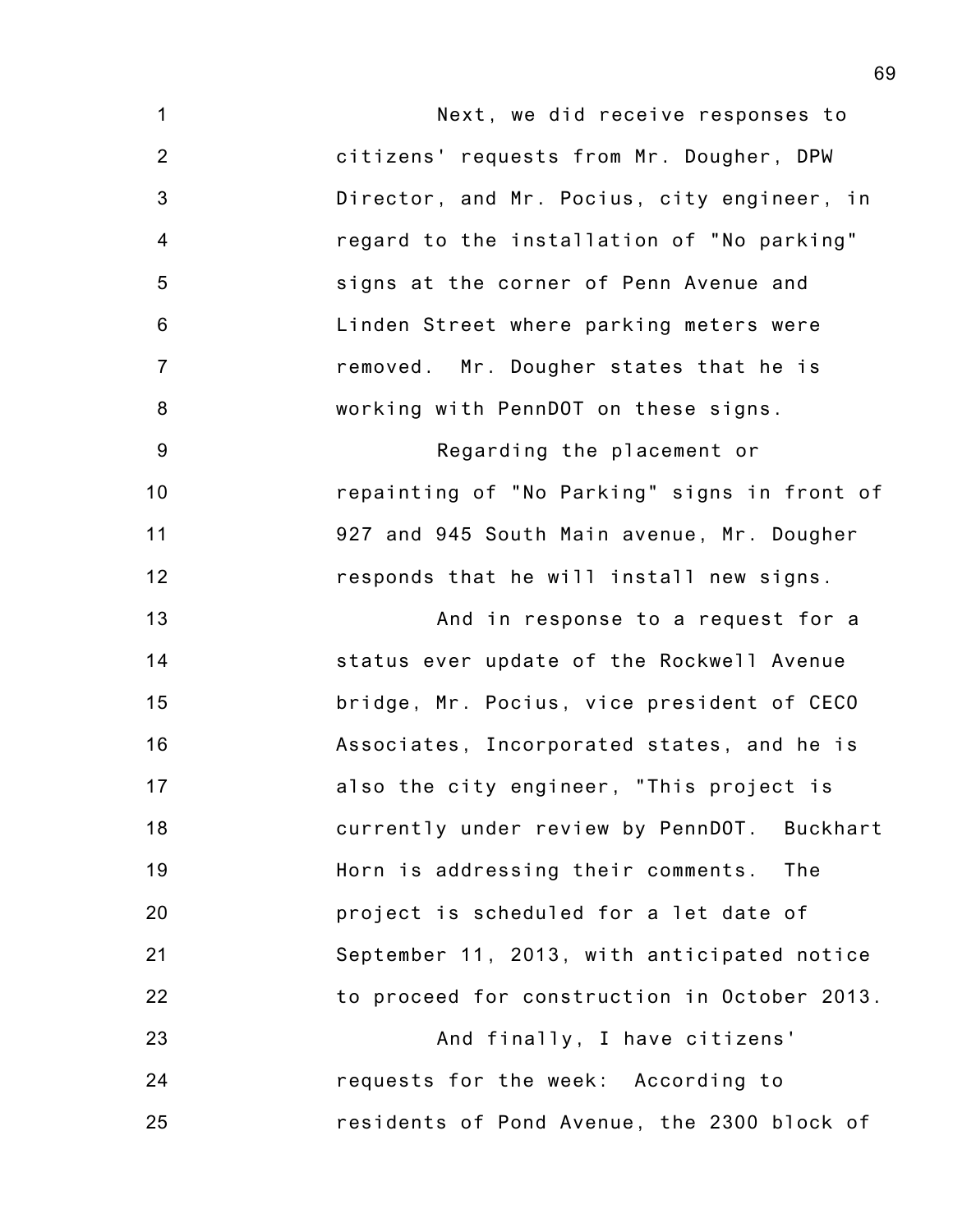1 2 3 4 5 6 7 8 9 10 Pond Avenue is separated by a hill and the 2300 North Main. Grass is very high and garbage has accumulated on this hill, including the mattress that has remained for several years and is located near to North Main Avenue. The view of drivers on Pond and Dean Streets as well as on North Main Avenue is obstructed by this grass and garbage. Please clear this area ASAP as it is a pressing safety hazard.

11 12 13 14 15 16 17 City council reviewed a list of complaints from city residents concerning Meadow Avenue and East Mountain area and I'll provide this list to our office following tonight's meeting for the request to be forwarded to the appropriate city departments.

18 19 20 21 22 23 24 25 And, Ms. Schumacher, I would ask you if you could please, since you were the one who brought the issue of the "No Parking" signs at Linden and Penn, if you can keep your eye on that and update us because this has to be addressed. It can't just sit and sit and sit until a new administration comes in.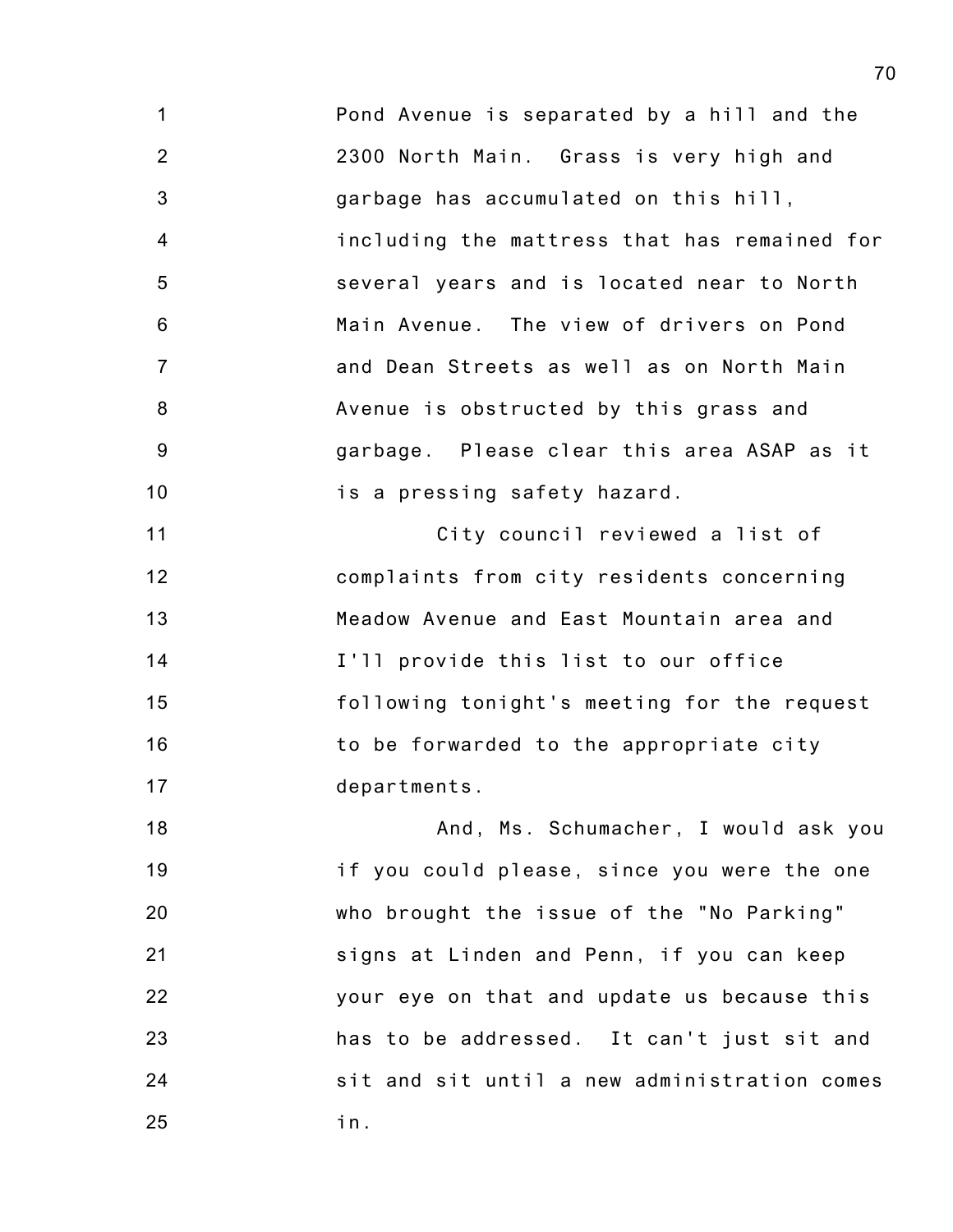| $\mathbf{1}$     | MS. SCHUMACHER: Same on the                  |
|------------------|----------------------------------------------|
| 2                | Mulberry Street where it hasn't been taken   |
| 3                | off there.                                   |
| $\overline{4}$   | MS. EVANS: Exactly. We have got to           |
| 5                | just keep at it and keep at it until they do |
| $6\phantom{1}$   | it, so I appreciate your help. And that's    |
| $\overline{7}$   | it.                                          |
| $\boldsymbol{8}$ | MS. KRAKE: Mrs. Evans, if I may, I           |
| 9                | know Mr. Joyce was going to mention the      |
| 10               | property that Mr. Loscombe mentioned, he had |
| 11               | it there, since he is absent this evening    |
| 12               | due to illness, would it be appropriate for  |
| 13               | a council person to request a letter be sent |
| 14               | to the law department if someone wants to    |
| 15               | make that request?                           |
| 16               | MS. EVAN: I'll make the request.             |
| 17               | MS. KRAKE: Thank you.                        |
| 18               | MS. EVANS: On behalf of council              |
| 19               | please send that letter to the law           |
| 20               | department.                                  |
| 21               | MR. LOSCOMBE: I apologize, I should          |
| 22               | have requested it. I got carried away as     |
| 23               | usual.                                       |
| 24               | MS. KRAKE: Thank you.                        |
| 25               | MS. EVANS: Thank you, Mrs. Krake.            |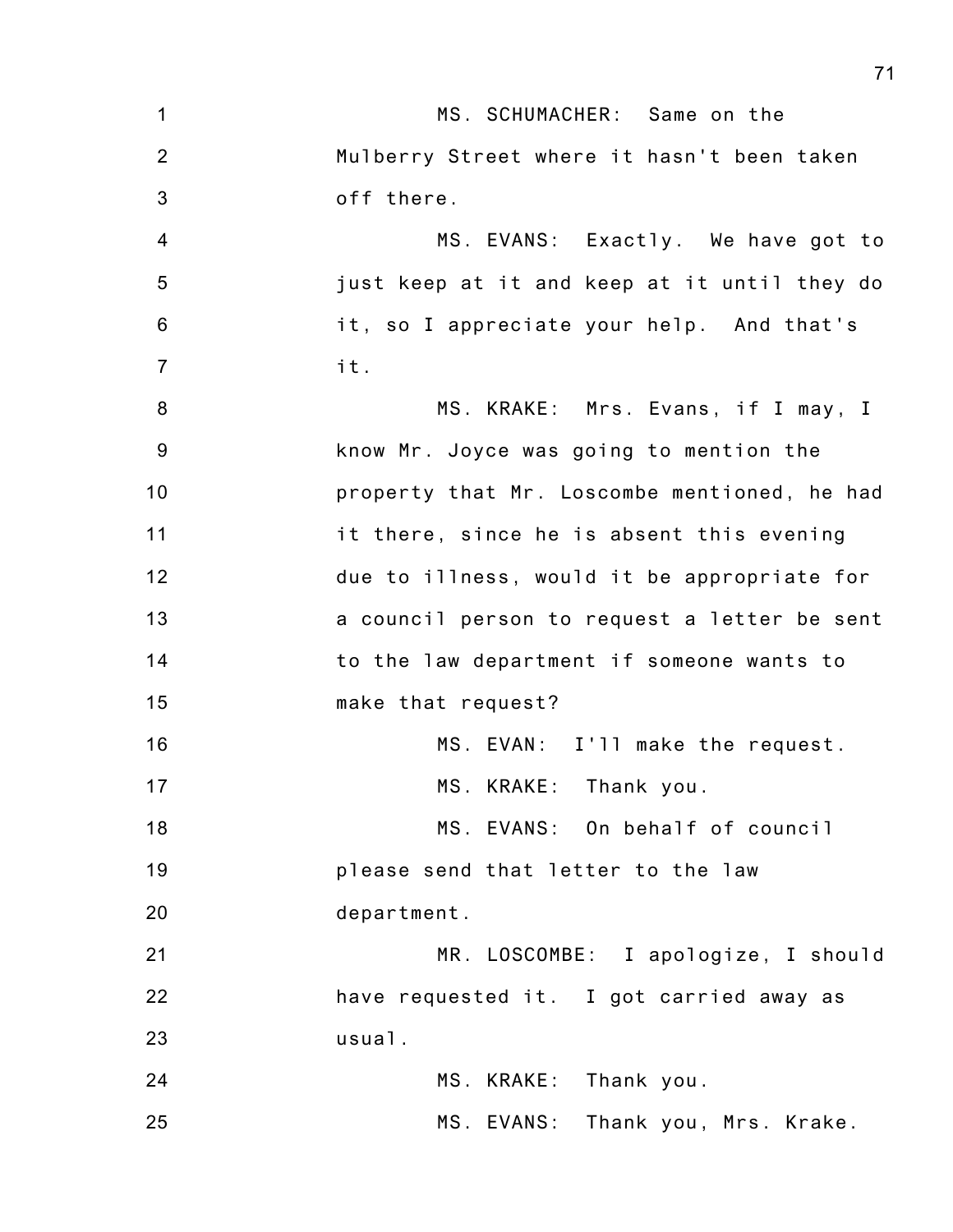| $\mathbf 1$    | MS. KRAKE: 5-B. AUTHORIZING THE              |
|----------------|----------------------------------------------|
| $\overline{2}$ | MAYOR AND OTHER APPROPRIATE CITY OFFICIALS   |
| 3              | TO GRANT A SPECIAL ENCROACHMENT PERMIT TO    |
| $\overline{4}$ | MULLIGAN'S SPORTS & SPIRITS TO OPERATE AN    |
| 5              | OUTDOOR RESTAURANT AT 519 LINDEN STREET      |
| 6              | SCRANTON, PENNSYLVANIA.                      |
| $\overline{7}$ | MS. EVANS: At this time I'll                 |
| 8              | entertain a motion that Item 5-B be          |
| 9              | introduced into its proper committee.        |
| 10             | MR. MCGOFF: So moved.                        |
| 11             | MR. LOSCOMBE: Second.                        |
| 12             | MS. EVANS: On the question? All              |
| 13             | those in favor signify by saying aye.        |
| 14             | MR. MCGOFF: Aye.                             |
| 15             | MR. LOSCOMBE: Aye.                           |
| 16             | MS. EVANS: Aye. Opposed? The ayes            |
| 17             | have it and so moved.                        |
| 18             | MS. KRAKE: SIXTH ORDER. 6-A. FILE            |
| 19             | OF COUNCIL NO. 29, 2013 - AN ORDINANCE -     |
| 20             | AUTHORIZING THE MAYOR AND OTHER APPROPRIATE  |
| 21             | CITY OFFICIALS TO ACCEPT, RECEIVE AND RECORD |
| 22             | A GIFT OF REAL ESTATE FROM FMP REALTY, LLC   |
| 23             | CONSISTING OF A PARCEL AT THE INTERSECTION   |
| 24             | OF CAPOUSE AVENUE AND MARION STREET, ON THE  |
| 25             | NORTHEAST CORNER OF SAID INTERSECTION TO     |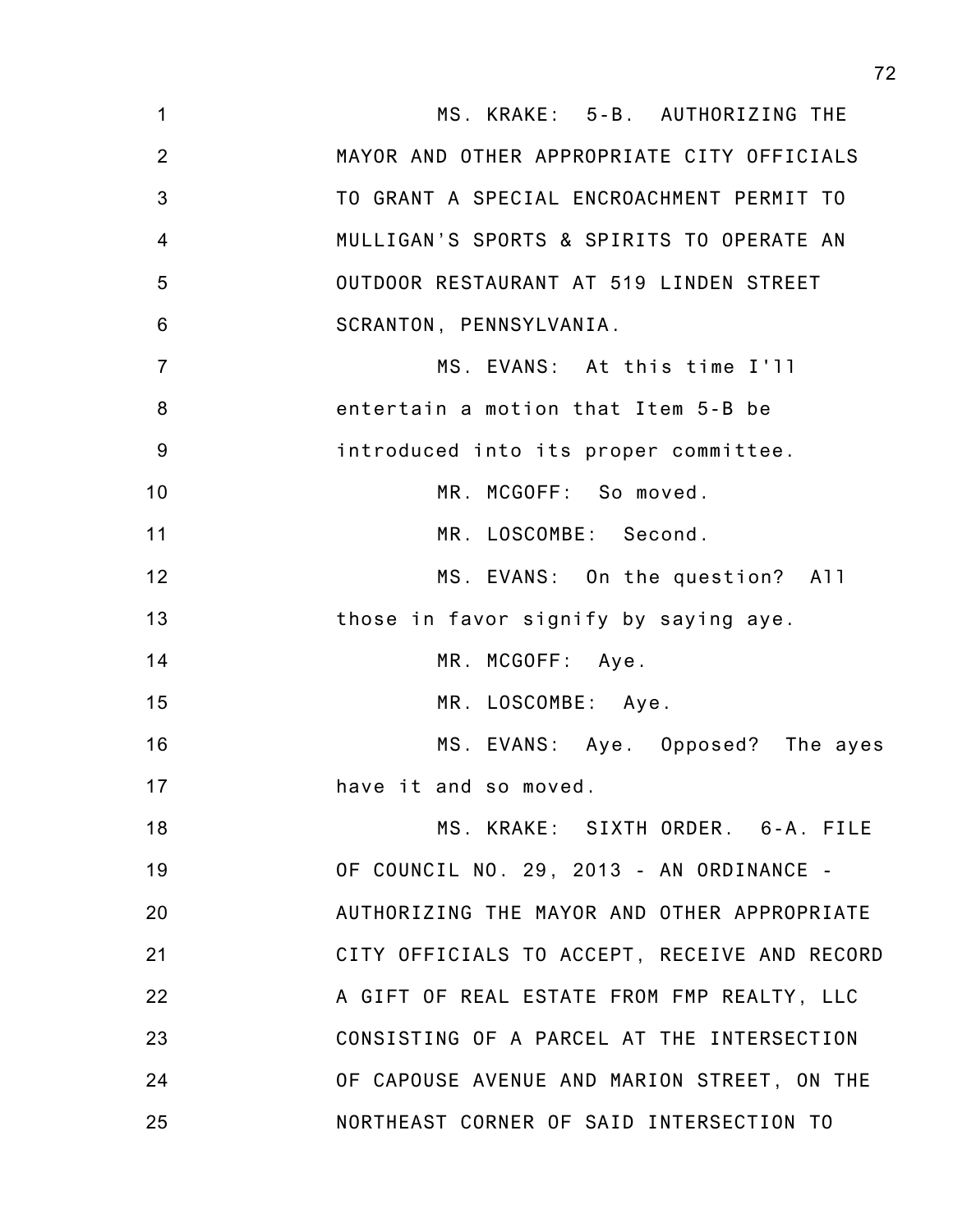1 2 3 4 5 6 7 8 9 10 11 12 13 14 15 16 17 18 19 20 21 22 23 24 25 PROVIDE FOR ADDITIONAL PARKING IN THE NEIGHBORHOOD. MS. EVANS: You've heard reading by title of Item 6-A, what is your pleasure? MR. LOSCOMBE: I move that Item 6-B pass reading by title. MR. MCGOFF: Second. MS. EVANS: On the question? MR. MCGOFF: Yes. I know we had some questions about this last week and I also see in the notes that somebody is going to make a motion to table it. Have we received anymore information about this project? MS. EVANS: No, other than we did receive two responses from the individuals that we requested to attend. I know that Mr. Paulzette is anxious to attend and Attorney Penetar of the zoning board has indicated that he will attend, but I am waiting to hear from Mr. Wallace, from the owners of Nada, from OECD, I think we might want to have someone from OECD here who can speak to the grant that has been applied for, so as soon as we can get all of those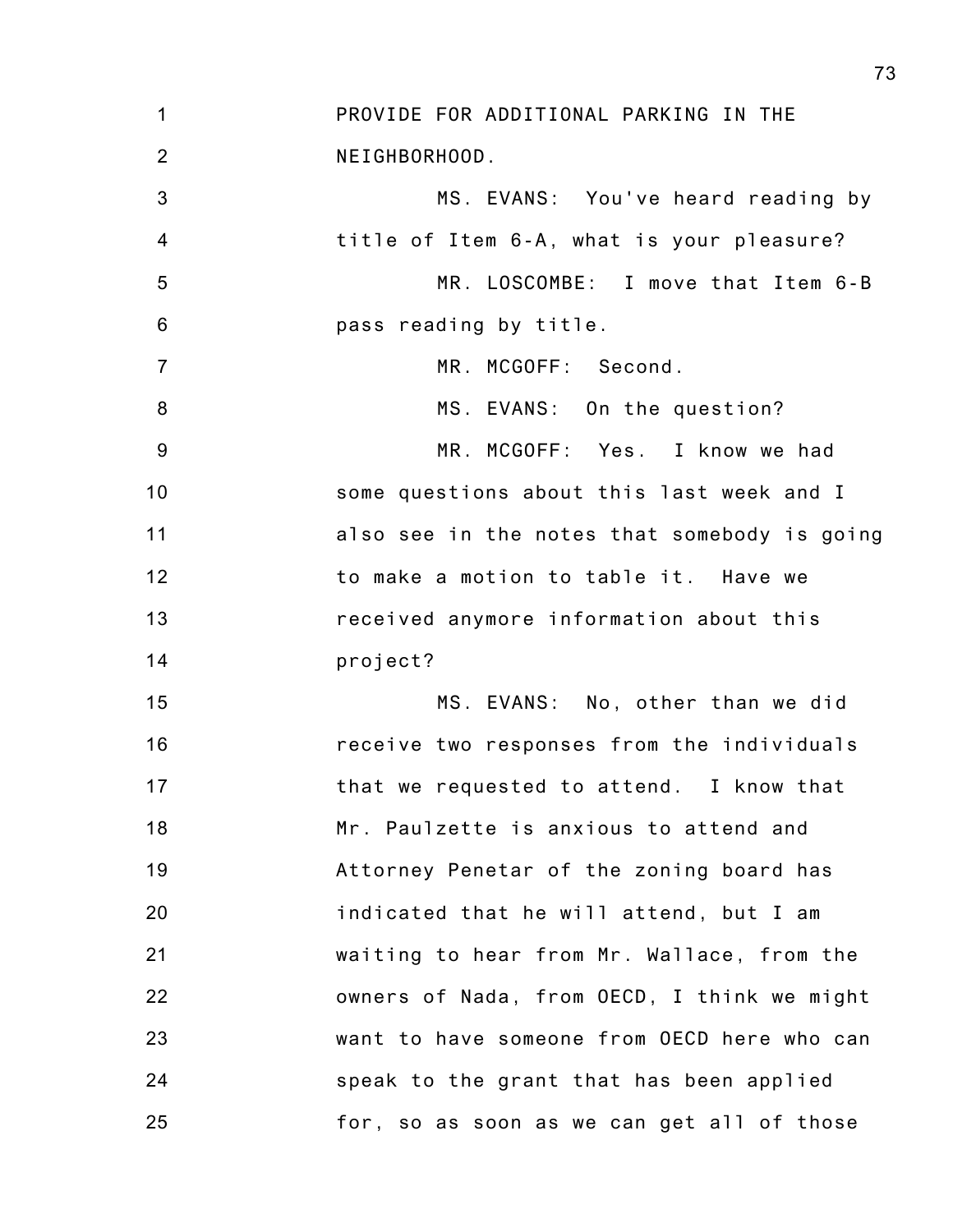| 1                | people together that will public caucus will |
|------------------|----------------------------------------------|
| $\overline{2}$   | happen and we can return it to the table.    |
| $\mathbf{3}$     | MR. MCGOFF: I did hear that it               |
| 4                | was -- that this was part of a larger        |
| 5                | project and somebody asked if it was, you    |
| $\,6$            | know, the development of that area and I was |
| $\overline{7}$   | told that, yes, it was.                      |
| 8                | MS. EVANS: That's what it appears            |
| $\boldsymbol{9}$ | to be.                                       |
| 10               | MR. MCGOFF: Thank you for finding            |
| 11               | that $-$                                     |
| 12               | MS. EVANS: There might be some type          |
| 13               | of a -- I don't want to say a mall, but --   |
| 14               | MR. MCGOFF: Yes.                             |
| 15               | MS. EVANS: A shopping district.              |
| 16               | MR. MCGOFF: Right. Thank you.                |
| 17               | MS. EVANS:<br>Okay.                          |
| 18               | MR. LOSCOMBE: And that's another             |
| 19               | reason we would be tabling it to --          |
| 20               | MR. MCGOFF: -- wait for information.         |
| 21               | MS. EVANS: Right, but back on the            |
| 22               | Sixth Order approval, all those in favor     |
| 23               | signify by saying aye.                       |
| 24               | MR. MCGOFF: Aye.                             |
| 25               | MR. LOSCOMBE: Aye.                           |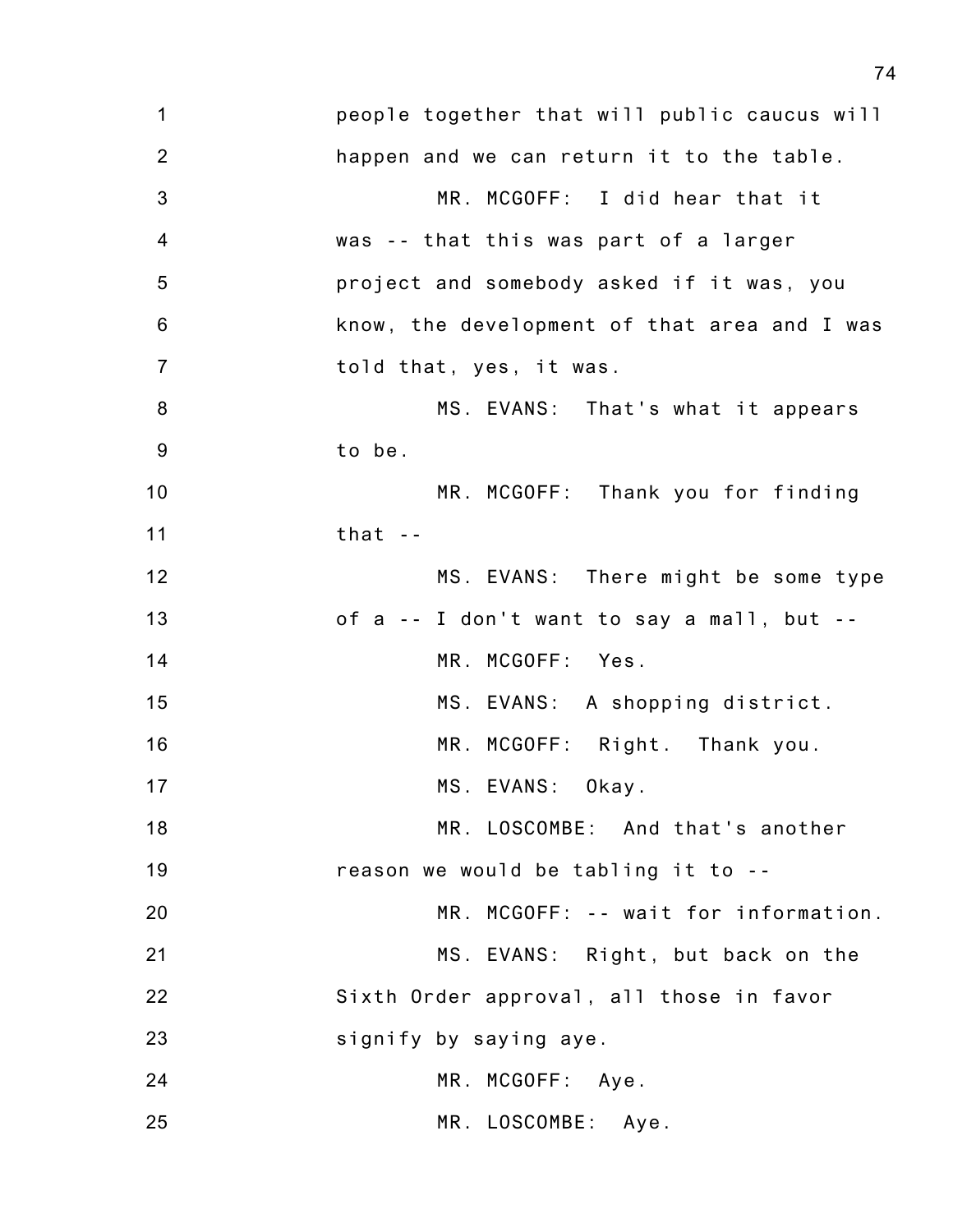| $\mathbf{1}$    | MS. EVANS: Aye. Opposed? The ayes            |
|-----------------|----------------------------------------------|
| 2               | have it and so moved.                        |
| $\mathbf{3}$    | MR. LOSCOMBE: At this time I would           |
| $\overline{4}$  | like to make a motion to table Item 6-A.     |
| 5               | MR. MCGOFF: Second.                          |
| $6\phantom{1}6$ | MS. EVANS: There is a motion on the          |
| $\overline{7}$  | floor to table Item 6-A and a second, on the |
| 8               | question? All those in favor signify by      |
| 9               | saying aye.                                  |
| 10              | MR. MCGOFF: Aye.                             |
| 11              | MR. LOSCOMBE: Aye.                           |
| 12              | MS. EVANS: Aye. Opposed? The ayes            |
| 13              | have it and so moved.                        |
| 14              | MS. KRAKE: 6-B. READING BY TITLE -           |
| 15              | FILE OF COUNCIL NO. 30, 2013 -AN ORDINANCE - |
| 16              | AMENDING FILE OF COUNCIL NUMBER 54, 1986     |
| 17              | ENTITLED "AN ORDINANCE PROVIDING FOR         |
| 18              | HANDICAPPED PARKING AREAS WHERE OFFICIAL     |
| 19              | SIGNS INDICATE; DEFINING AND PRESCRIBING     |
| 20              | PENALTIES: PROVIDING FOR ENFORCEMENT         |
| 21              | THEREOF", BY ADDING A SECTION PROVIDING FOR  |
| 22              | A PROGRAM FOR THE SCRANTON POLICE DEPARTMENT |
| 23              | TO MONITOR A RENEWAL PROCESS ON ITS          |
| 24              | APPLICATION FOR HANDICAPPED PARKING SIGNS.   |
| 25              | MS. EVANS: You've heard reading by           |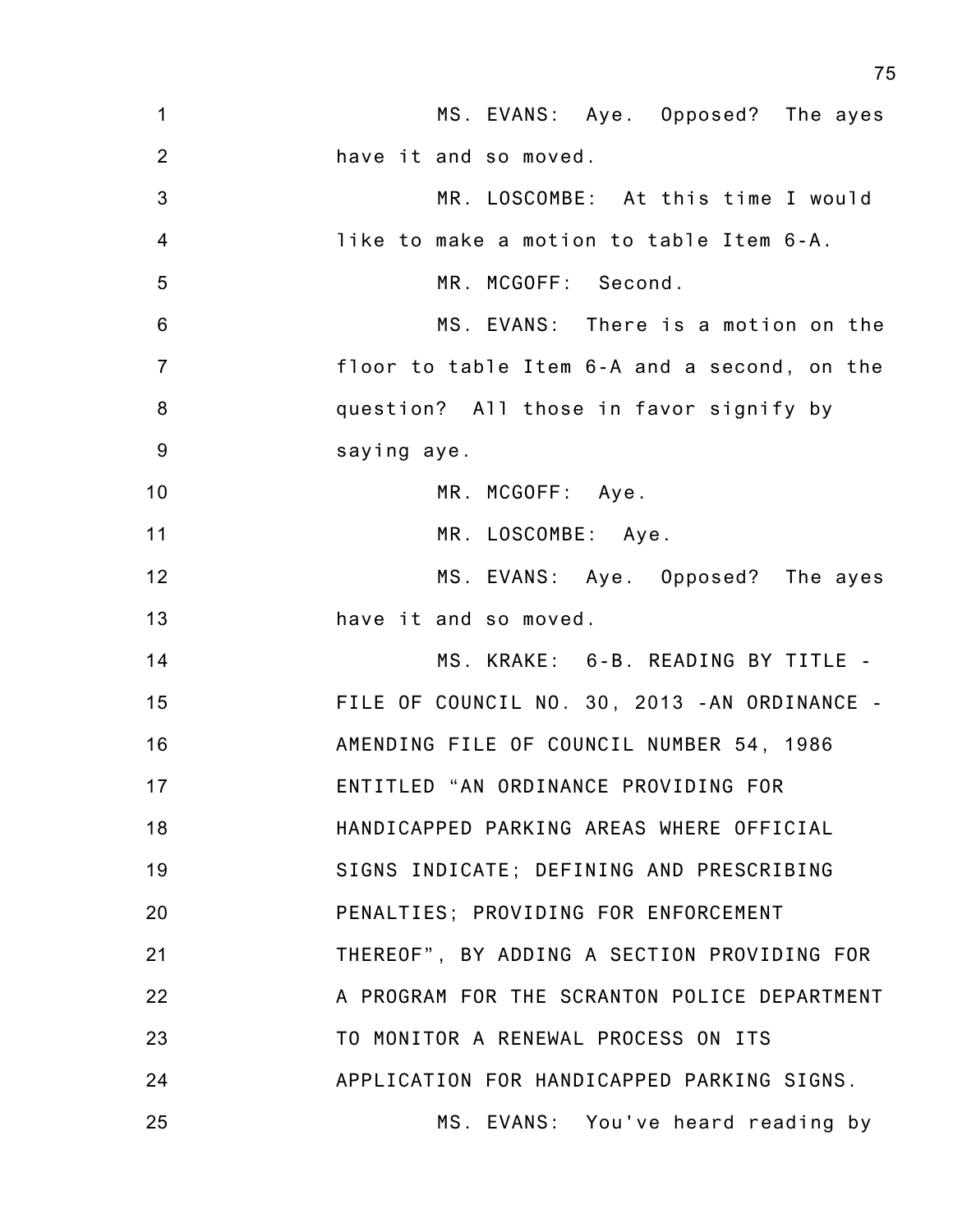| $\mathbf 1$     | title of Item 6-B, what is your pleasure?    |
|-----------------|----------------------------------------------|
| 2               | MR. MCGOFF: I move that Item 6-B             |
| 3               | pass reading by title.                       |
| $\overline{4}$  | MR. LOSCOMBE: Second.                        |
| 5               | MS. EVANS: On the question? All              |
| $6\phantom{1}6$ | those in favor signify by saying aye.        |
| $\overline{7}$  | MR. MCGOFF: Aye.                             |
| 8               | MR. LOSCOMBE: Aye.                           |
| 9               | MS. EVANS: Aye. Opposed? The ayes            |
| 10              | have it and so moved.                        |
| 11              | MR. LOSCOMBE: Seven?                         |
| 12              | MS. EVANS: Yes.                              |
| 13              | MR. LOSCOMBE: I did this in Fifth,           |
| 14              | but I guess I would like to make a motion to |
| 15              | take Resolution No. 20, 2013, from the       |
| 16              | table, or parentheses 7-A from the table.    |
| 17              | MR. MCGOFF: Second.                          |
| 18              | MS. EVANS: On the question? All              |
| 19              | those in favor signify by saying aye.        |
| 20              | MR. MCGOFF: Aye.                             |
| 21              | MR. LOSCOMBE: Aye.                           |
| 22              | MS. EVANS: Aye. Opposed? The ayes            |
| 23              | have it and so moved.                        |
| 24              | MS. KRAKE: 7-A. FOR CONSIDERATION            |
| 25              | BY THE COMMITTEE ON PUBLIC SAFETY - FOR      |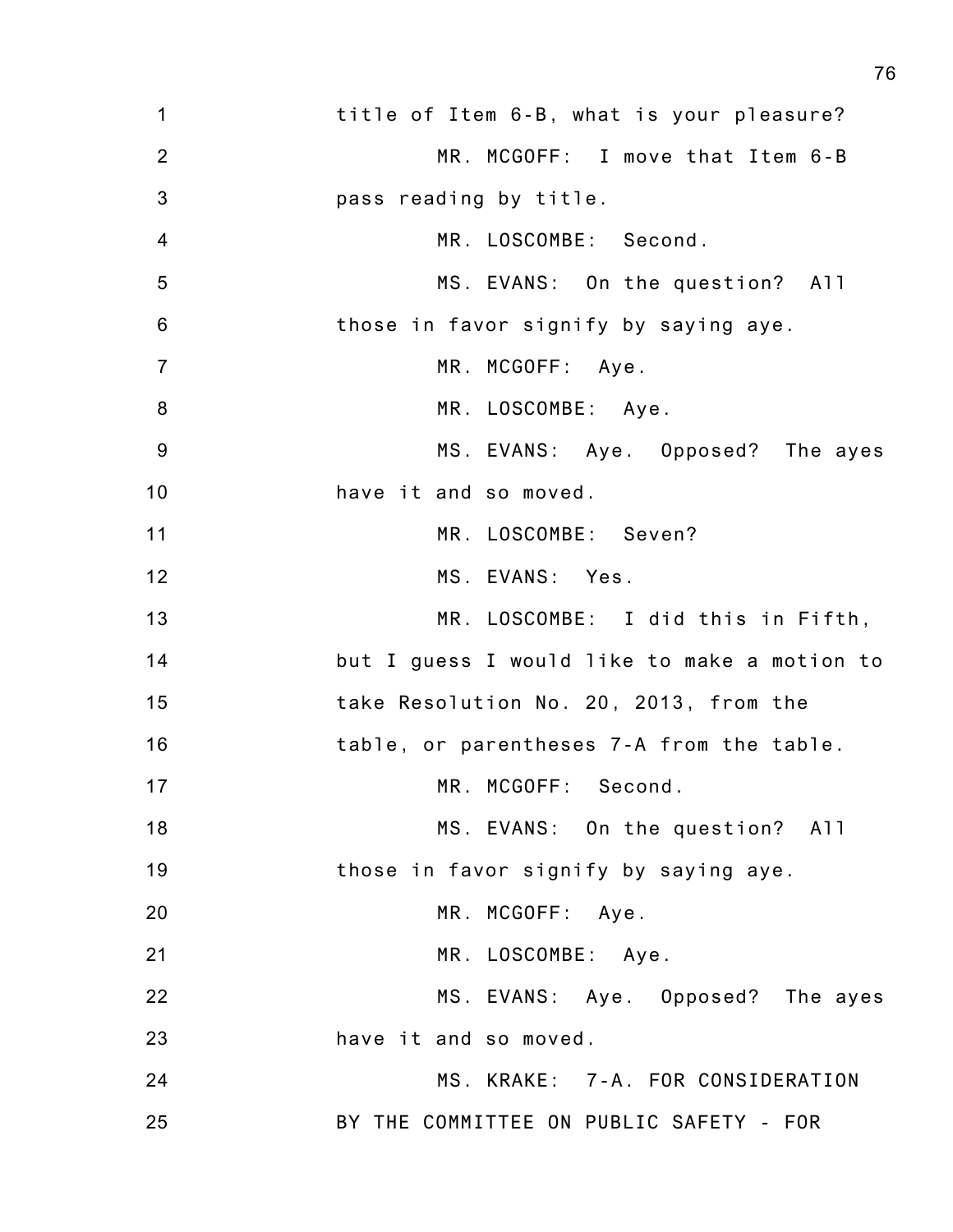1 2 3 4 5 6 7 8 9 10 11 12 13 14 15 16 17 18 19 20 21 22 23 24 25 ADOPTION - RESOLUTION NO. 20, 2013 (PREVIOUSLY TABLED)- AUTHORIZING THE MAYOR AND OTHER APPROPRIATE CITY OFFICIALS TO EXECUTE AND ENTER INTO A LEASE AGREEMENT WITH HORSEPOWER HARLEY DAVIDSON, INC. TO LEASE FIVE (5) POLICE PACKAGE MOTORCYCLES. MS. EVANS: What is the recommendation of the Chair for the Committee on Public Safety? MR. LOSCOMBE: As Chairperson for the Committee on Public Safety, I recommend final passage of Item 7-A. MR. MCGOFF: Second. MS. EVANS: On the question? Roll call, please? MS. CARRERA: Mr. McGoff. MR. MCGOFF: Yes. MS. CARRERA: Mr. Loscombe. MR. LOSCOMBE: Yes. MS. CARRERA: Mrs. Evans. MS. EVANS: Yes. I hereby declare Item 7-A legally and lawfully adopted. MS. KRAKE: Mrs. Evans, we are going to need a temporary chair since 7-B is community development.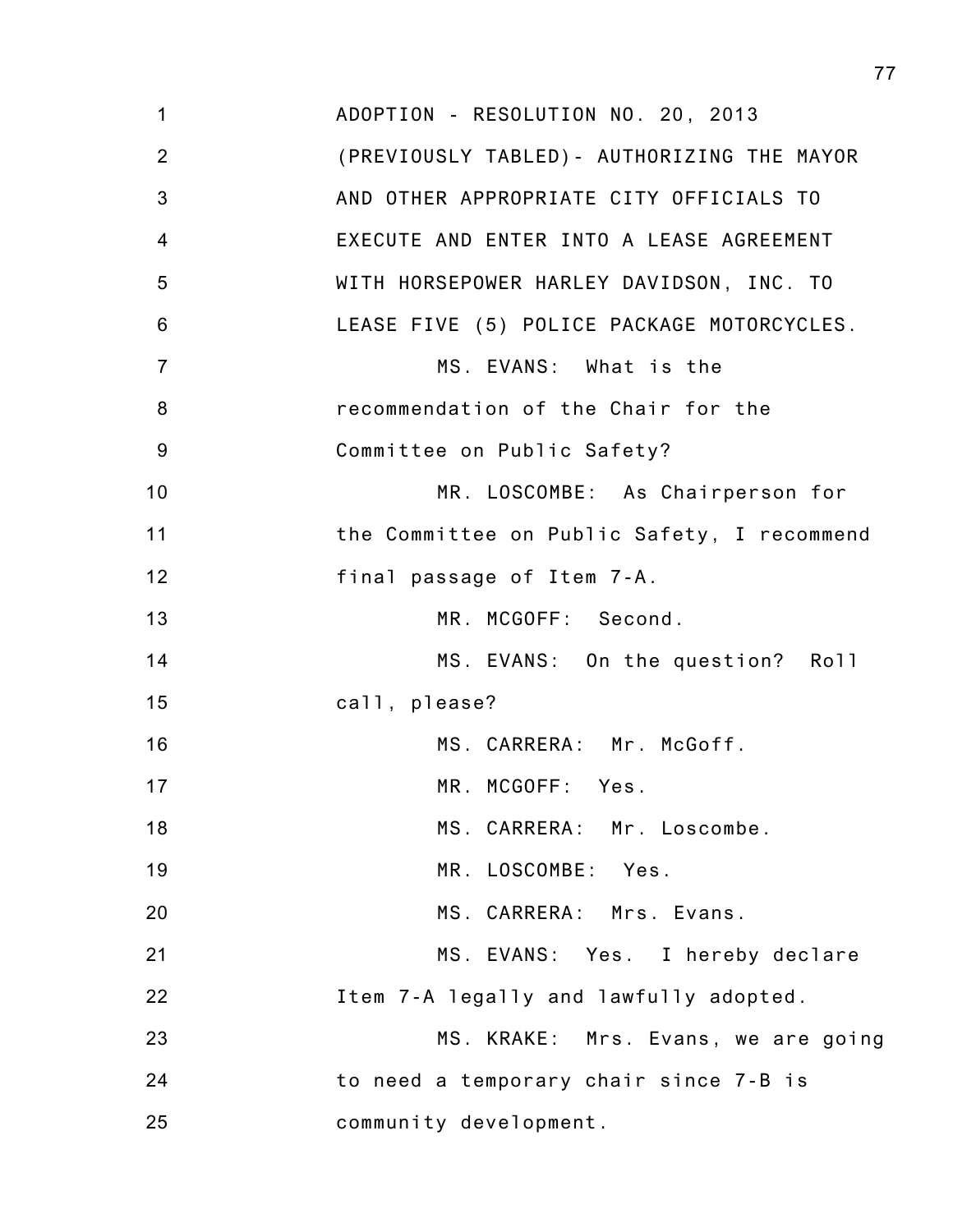| $\mathbf 1$     | MR. LOSCOMBE: I would like to               |
|-----------------|---------------------------------------------|
| $\overline{2}$  | nominate Mr. McGoff.                        |
| 3               | MS. EVANS: Second. All those in             |
| $\overline{4}$  | favor signify by saying aye.                |
| 5               | MR. MCGOFF: Aye.                            |
| $6\phantom{1}6$ | MR. LOSCOMBE: Aye.                          |
| $\overline{7}$  | MS. EVANS: Aye. Opposed? The ayes           |
| 8               | have it and so moved.                       |
| 9               | MS. KRAKE: 7-B has already been             |
| 10              | taken from the table during motions by      |
| 11              | Councilman Loscombe.                        |
| 12              | MR. MCGOFF: Do we have a copy of            |
| 13              | it?                                         |
| 14              | MS. KRAKE: Yes. 7-B. FOR                    |
| 15              | CONSIDERATION BY THE COMMITTEE ON COMMUNITY |
| 16              | DEVELOPMENT - FOR ADOPTION -- RESOLUTION    |
| 17              | NUMBER 22, 2013, PREVIOUSLY TABLED,         |
| 18              | ACCEPTING THE RECOMMENDATION OF THE         |
| 19              | HISTORICAL ARCHITECTURE REVIEW BOARD        |
| 20              | ("HARB") AND APPROVING THE CERTIFICATE OF   |
| 21              | APPROPRIATENESS FOR THE UNIVERSITY OF       |
| 22              | SCRANTON, 800 LINDEN STREET, SCRANTON,      |
| 23              | PENNSYLVANIA, FOR DEMOLITION OF LEAHY HALL; |
| 24              | TO INCLUDE COURTESY REVIEW BY THE HARB FOR  |
| 25              | PUBLIC INCORPORATION OF THE LINDEN STREET   |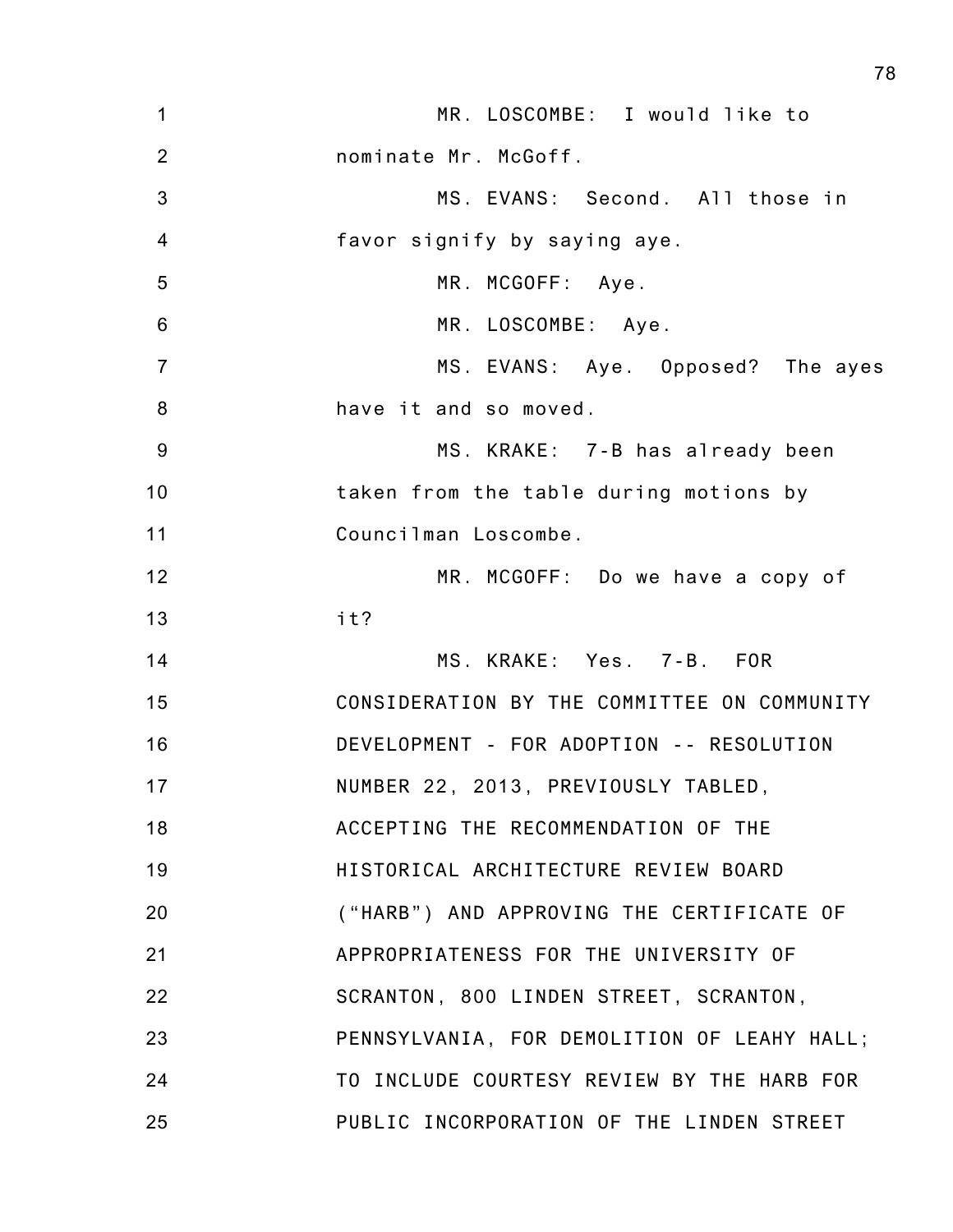1 2 3 4 5 6 7 8 9 10 11 12 13 14 15 16 17 18 19 20 21 22 23 24 25 PORTICO; PUBLIC RECOGNITION OF THE 1907 BUILDING VIA EXHIBIT PHOTO AND TEXT, INCLUDING ACKNOWLEDGEMENT OF THE YWCA BUILDING AND ITS ROLE IN THE CITY; AT 630 LINDEN STREET AND 235 JEFFERSON AVENUE, SCRANTON, PENNSYLVANIA. MS. EVANS: What is the recommendation of the acting Chair for the Committee on Community Development? MR. MCGOFF: As acting Chair, I recommend final passage of Item 7-B. MR. LOSCOMBE: Second. MS. EVANS: On the question? MR. MCGOFF: It was my understanding in speaking with someone from HARB, it was my understanding that they were submitting some recommendations for changes that they -- there was an understanding that they - that there was an understanding they could not rescind the vote accepting the demolition, but that they were to include some recommendations for mitigation that were not included and that's why I asked if there was a copy. I didn't see -- MS. EVANS: Well, I know what you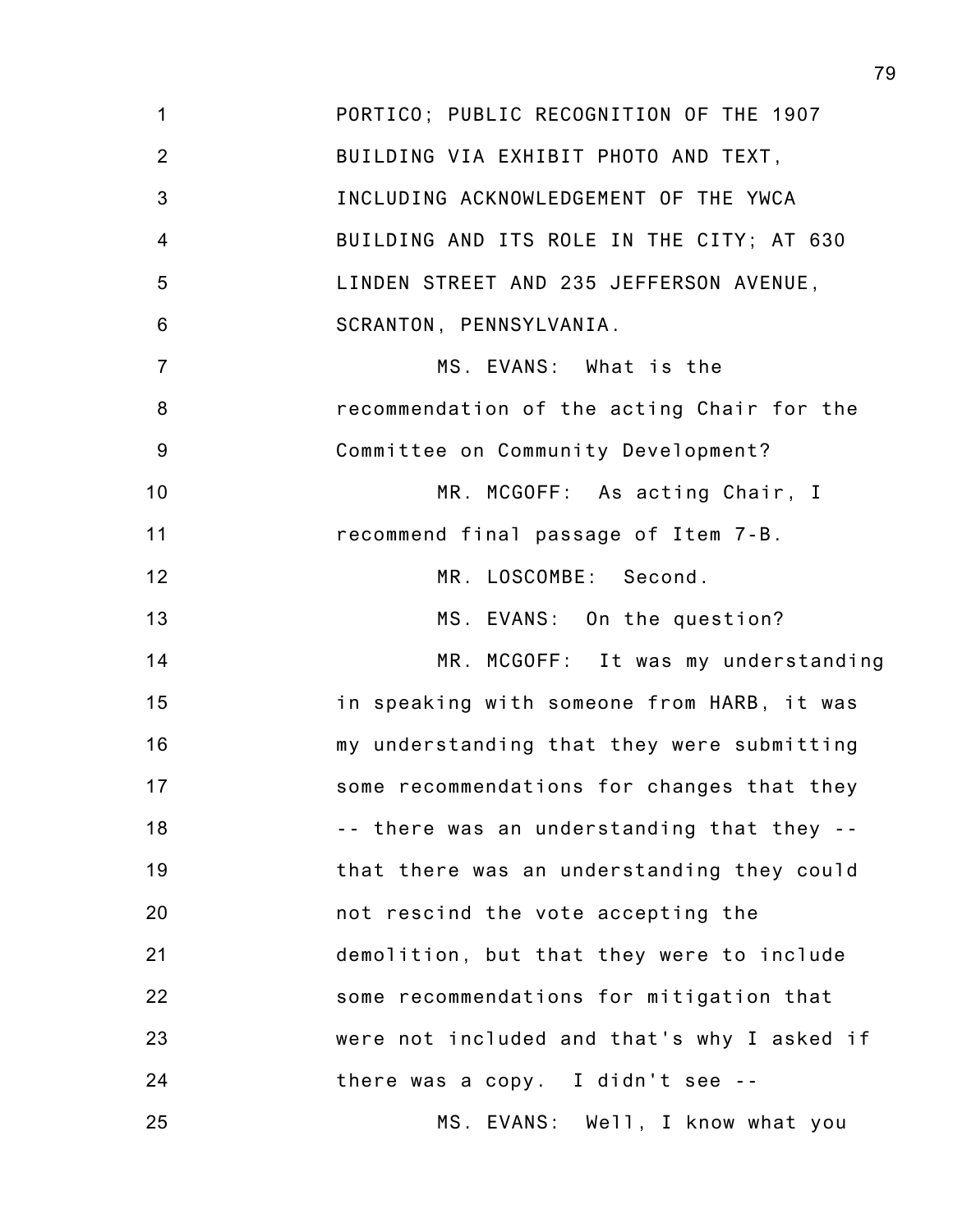1 2 3 4 5 6 7 8 9 10 11 12 are speaking of and that's correct, that did occur, and at a meeting was held, a vote was taken to submit the revisions to city council which was then sent to Ms. Lori Reed, the secretary/treasurer who didn't attend the meeting and hasn't responded to the request of the five members, but I think, you know, I sat that aside tonight based on the fact that the zoning board has denied the University of Scranton's exception and I'm going to stand by and support the decision of the zoning board.

13 14 15 16 17 18 19 20 MR. MCGOFF: But these are two - they are two different things. We are not voting on a variance, this is only the acceptance of a certificate of the appropriateness for the demolition of Leahy Hall. It has nothing to do with the variance that was denied by the zoning board. They are two separate issues.

21 22 23 24 25 MS. EVANS: Well, yes, but I don't think we should be approving or accepting anything regarding this project when the zoning board itself has not approved the project. So, as I said, I'm just going to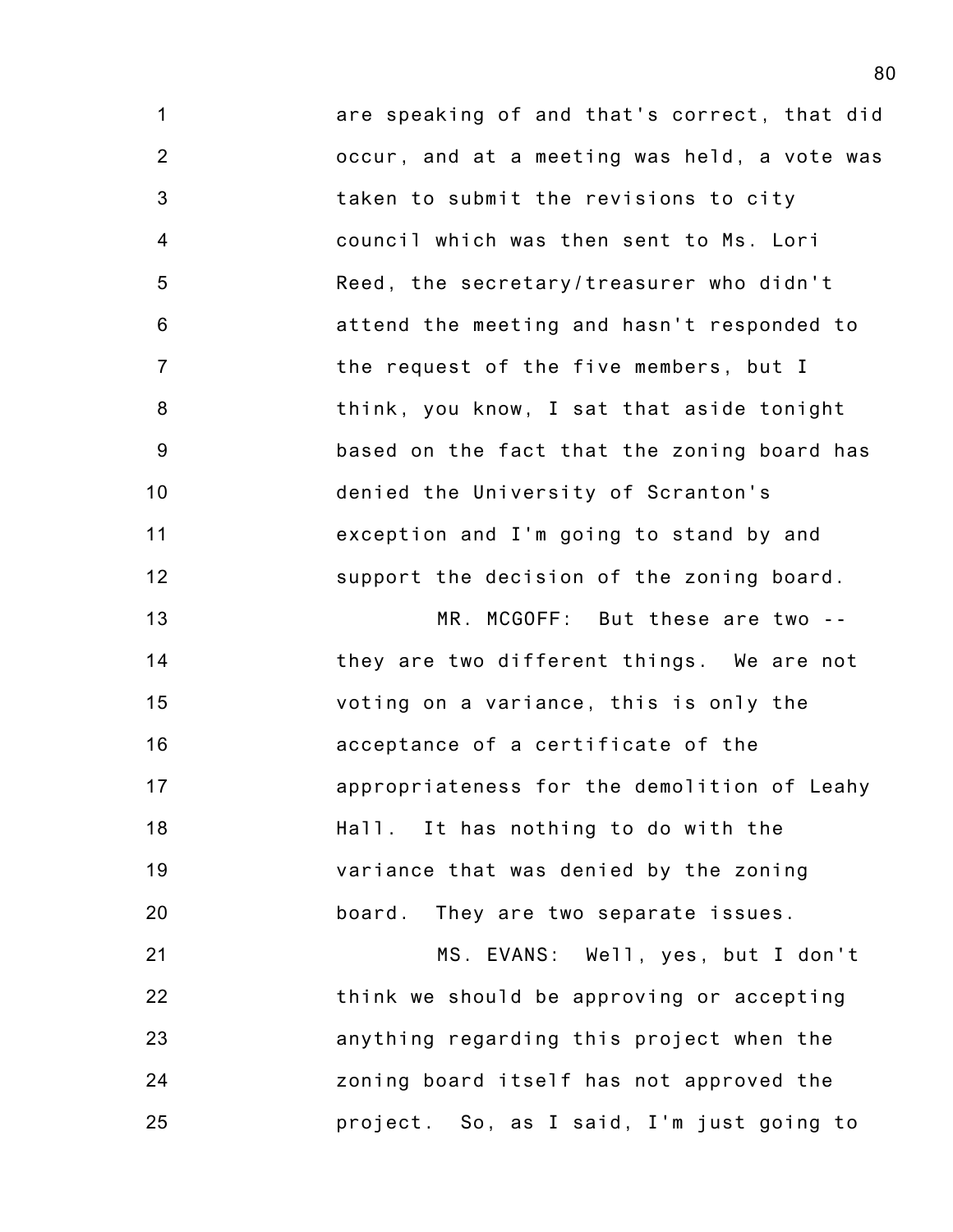1 2 respect and abide by the decision of the zoning board and follow suit.

3 4 5 6 7 8 9 10 11 12 13 14 MR. LOSCOMBE: And I just feel, as I stated previously that, you know, wait for the zoning board to make their decision, of course, they are two different things. However, by us approving this here it gives them the right to tear down the building so, therefore, there could be an empty lot sitting there and maybe never approval for any improvement at this point, so I just don't see the wisdom in that at this point either. I mean, if they get approval from the zoning board we could always redo this.

15 16 17 18 19 20 21 22 23 24 25 MR. HUGHES: Madam President, I was just going to comment on what Mr. Loscombe said, the fact that the zoning board has denied the variance for the development of the project based on the site requirements of the city zoning ordinance that if this were approved tonight that it would give the University the go ahead to demolish these buildings, and if you remember last week's meeting, I forget who the gentlemen was -- MS. EVANS: Mr. Devers.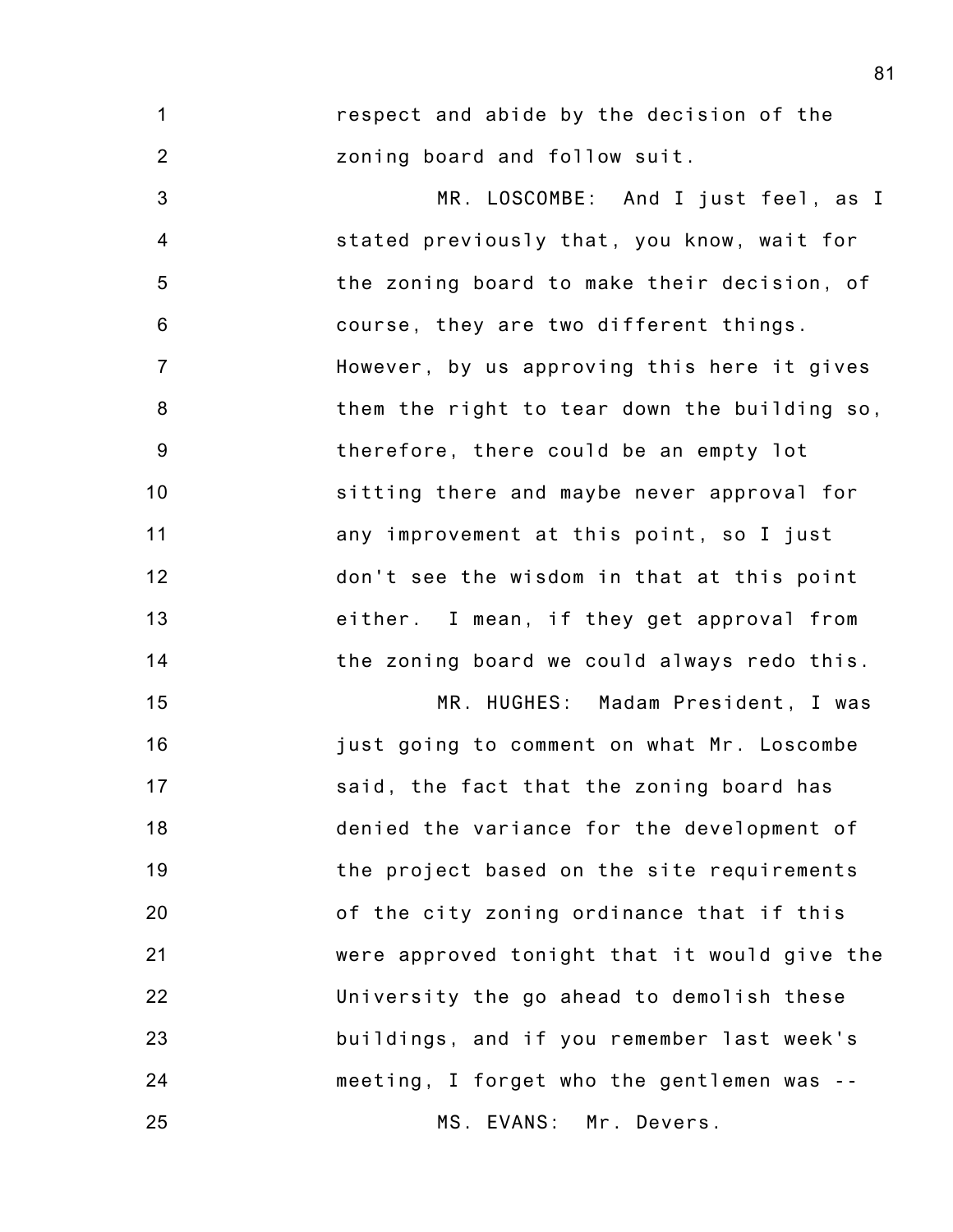1 2 3 4 5 6 7 8 9 10 11 12 13 14 15 16 17 18 19 20 21 22 23 24 MR. HUGHES: Mr. Devers requested that in anticipation -- well, that was his request and, of course, you know, council said, "Let's wait and see what the zoning board does." If you would have approved that last week they could go ahead with having these buildings demolished. I thought there were two separate buildings there, there is really one building, looks like they were built at two different times, and I don't know what Leahy Hall is, if that's the YWCA and then the adjoining building, which I think were apartments, were built later, but when you look at the building it looks like the "Y" was -- there's a building there in the front that faces -- that faces Linden Street that has one architectural style and then as you go down Jefferson Avenue there is an entirely different architectural style that's attached it. I thought what he was requesting last week was to demolish the other -- you know, that is the residence. But, you know, Mr. Loscombe is

accurate that if this were done, HARB has

25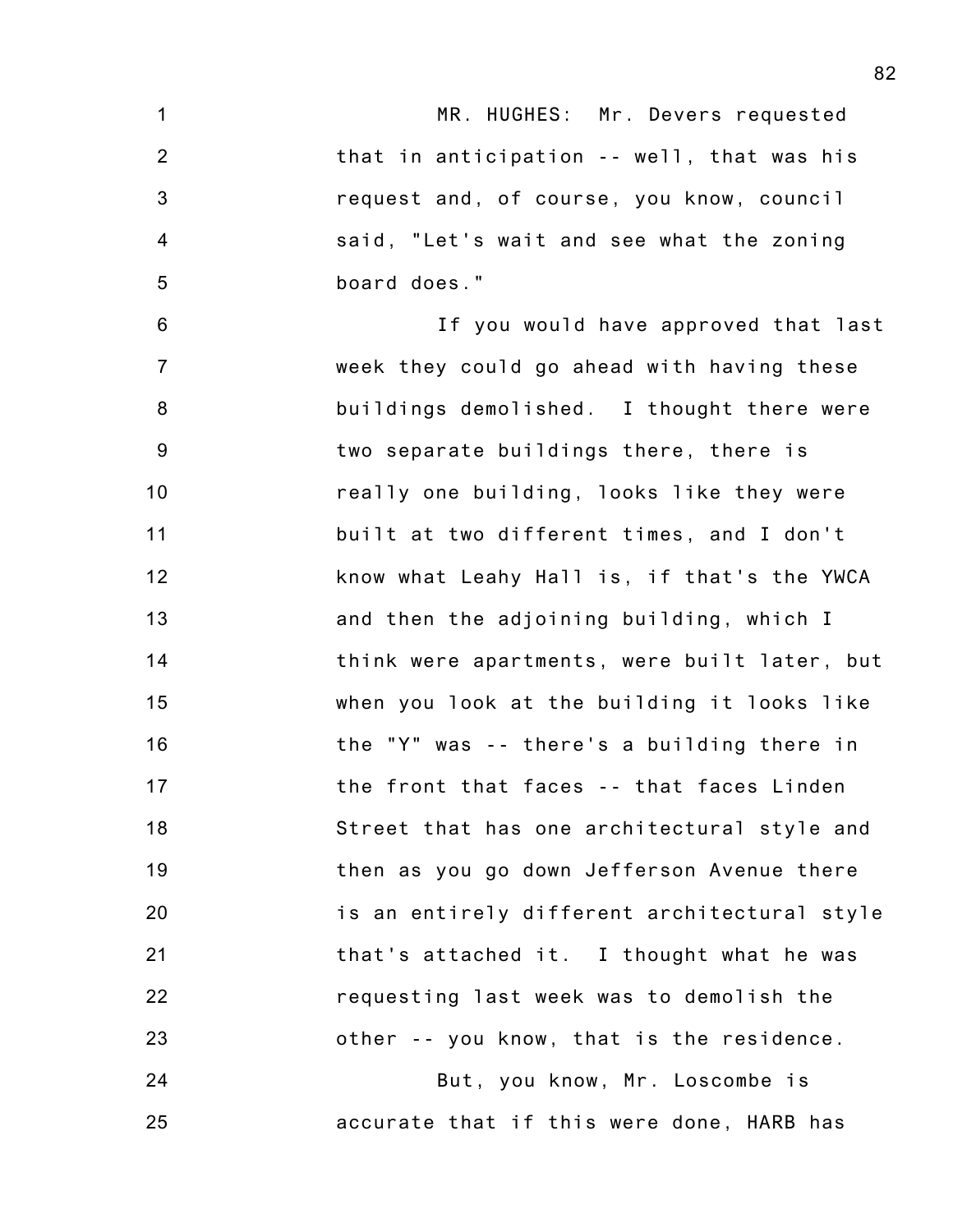1 2 3 4 5 6 7 8 9 10 11 12 13 14 15 16 17 18 19 20 21 22 23 24 approved the demolition and what would you do with the portico? I still don't understand where the portico was going to go, but where would, you know, where would you put a building that might not be built. So that I remember that we did this it wasn't with the National Association of Historic Trust for the Casey Parkway when that was authorized to be demolished for the hotel. You know, actually it wasn't to be demolished it was just to make an opening from the hotel into the garage so that you would not have to drive back out onto Adams Avenue and then go into the old Casey garage. It took us ten months to get that approved out of the National Preservation Historic Trust in Washington, DC, and we had to create a museum in there or at least some areas and save some of the leaded glass in that it was in the old waiting room. I don't know whatever happened to that after the Casey garage was demolished but, obviously, you know, that wasn't done. I mean, we were just at that time the plan was

25 just to knock a hole in the wall so that the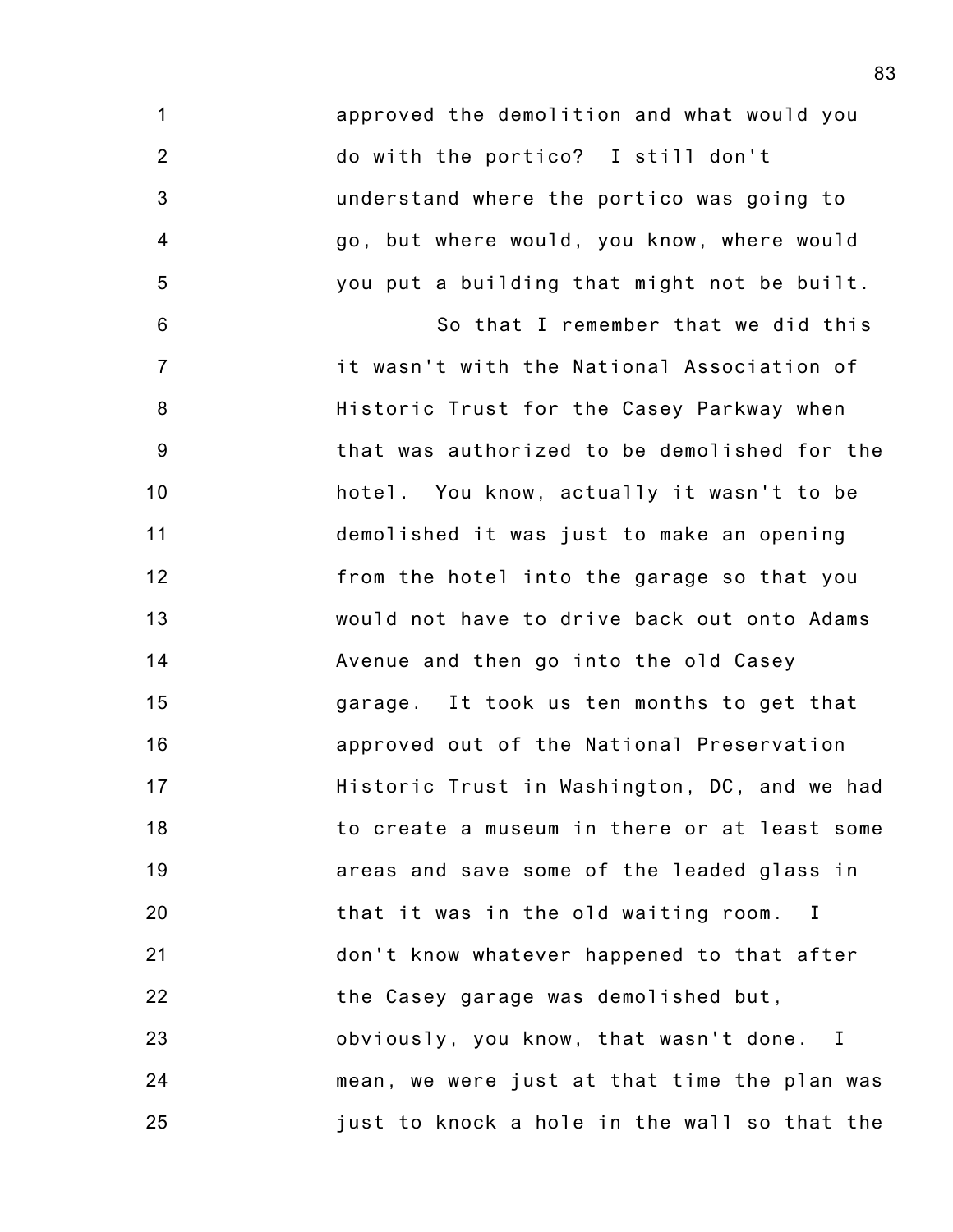1 2 3 4 5 6 7 8 9 10 11 12 13 14 15 16 17 18 19 20 21 22 23 24 25 cars could go directly into the garage through the old waiting room and all those doors and everything had to be saved and put up, I think they are probably up in some demolition landfill now, but Mr. Loscombe is 100 percent correct on that. So if that were approved tonight the University of Scranton would have the go ahead to have that building demolished. MS. EVANS: Thank you. MR. HUGHES: At least in my opinion. MS. EVANS: Roll call, please. MR. MCGOFF: Well, I just did have another comment, just to finish. Number one, the idea that they would demolish the building and not put anything there I believe borders on ludicrous that when they have the need for a building and something would be built and I think that by, you know, any attempt to deny this is at a great cost to the city in terms of permits and fees, and while we may laugh at something like \$5 million and think it's a joke in the fees and permits that they pay for over the years I still think that that's a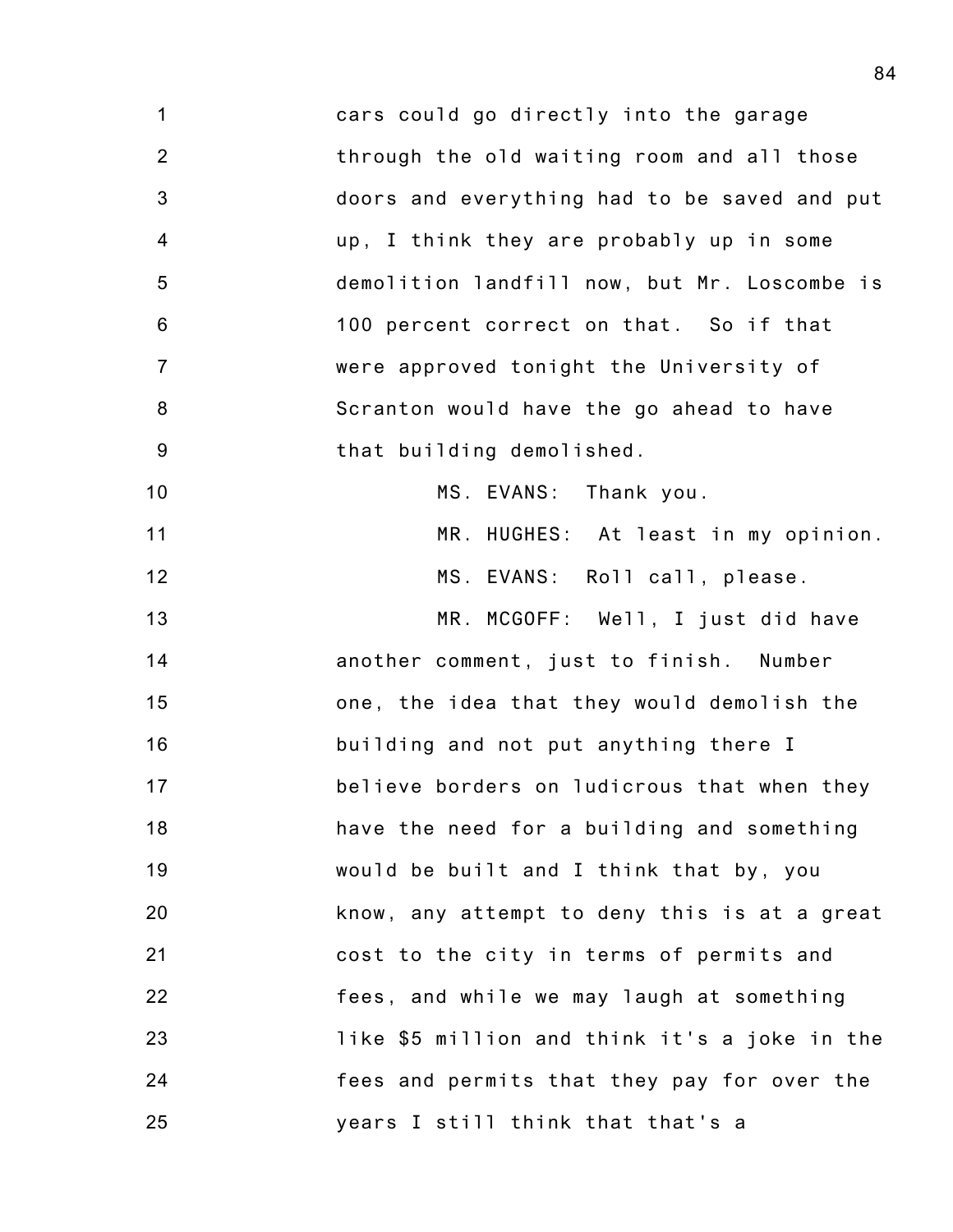1 2 3 4 5 6 7 consideration, plus the jobs that would be created and the demolition and the construction of the new building would be very beneficial to the City of Scranton and I think that we are just putting stumbling blocks in the way of progress and redevelopment.

8 9 10 11 12 13 14 15 16 17 18 19 20 21 22 MR. LOSCOMBE: I don't know if we can consider that if they tore it down they wouldn't just leave an empty lot there. I mentioned several times they purchased a \$27,000 house for \$550,000s and tore it down and there sits an empty lot there. Apparently money is no object, but that's not my point and, you know, I'm all for jobs, but again, as I mentioned earlier about the zoning and stuff like that there is rules to follow, there is organizations they have to go through, architectural trusts and stuff like that and, you know, everybody no matter who they are should follow the same rules.

23 24 25 MR. MCGOFF: And they are. MS. EVANS: Roll call, please. MR. MCGOFF: Yes.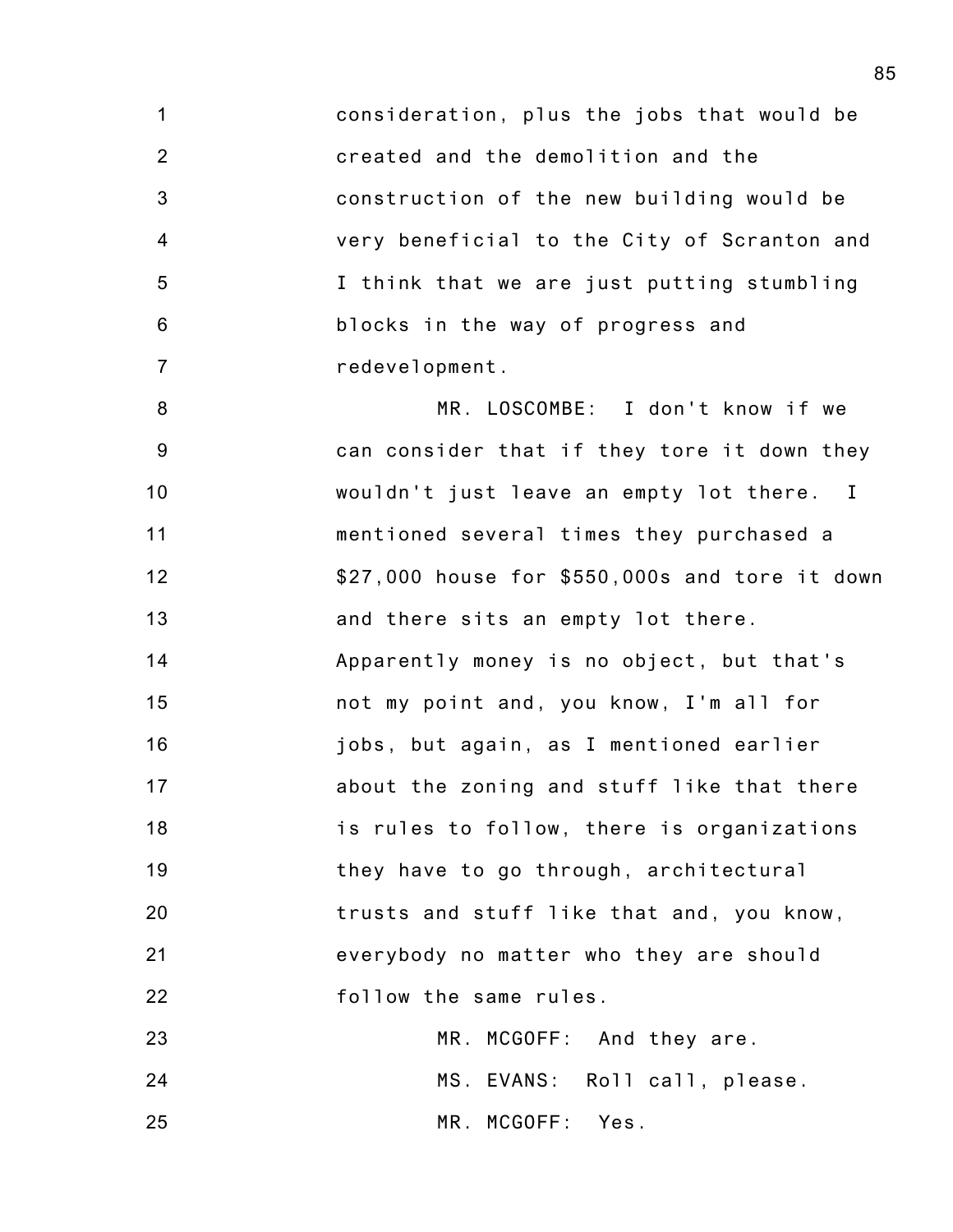| 1                | MS. CARRERA: Mr. Loscombe.                |
|------------------|-------------------------------------------|
| $\overline{2}$   | MR. LOSCOMBE: No.                         |
| $\sqrt{3}$       | MS. CARRERA: Mrs. Evans.                  |
| $\overline{4}$   | MS. EVANS: No. I hereby declare           |
| $\sqrt{5}$       | Item 7-B defeated. If there is no further |
| $\,6$            | business, I'll entertain a motion to      |
| $\overline{7}$   | adjourn.                                  |
| $\,8\,$          | MR. LOSCOMBE: Motion to adjourn.          |
| $\boldsymbol{9}$ | MS. EVANS: This meeting is                |
| 10               | adjourned.                                |
| 11               |                                           |
| 12               |                                           |
| 13               |                                           |
| 14               |                                           |
| 15               |                                           |
| 16               |                                           |
| 17               |                                           |
| 18               |                                           |
| 19               |                                           |
| 20               |                                           |
| 21               |                                           |
| 22               |                                           |
| 23               |                                           |
| 24               |                                           |
| 25               |                                           |